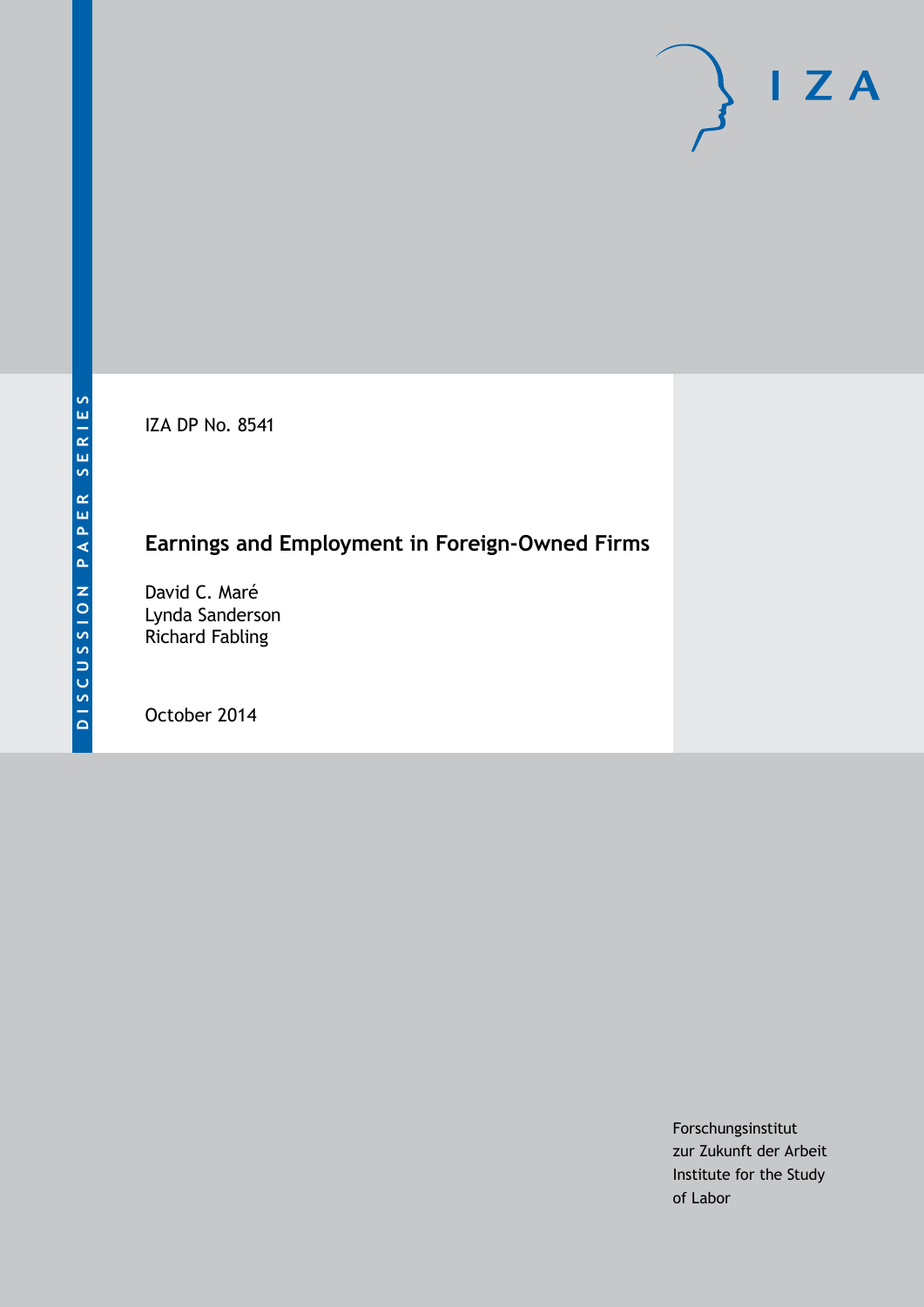# **Earnings and Employment in Foreign-Owned Firms**

#### **David C. Maré**

*Motu Economic and Public Policy Research and IZA*

#### **Lynda Sanderson**

*The Treasury, Wellington*

#### **Richard Fabling**

*Motu Economic and Public Policy Research*

Discussion Paper No. 8541 October 2014

IZA

P.O. Box 7240 53072 Bonn **Germany** 

Phone: +49-228-3894-0 Fax: +49-228-3894-180 E-mail: [iza@iza.org](mailto:iza@iza.org)

Any opinions expressed here are those of the author(s) and not those of IZA. Research published in this series may include views on policy, but the institute itself takes no institutional policy positions. The IZA research network is committed to the IZA Guiding Principles of Research Integrity.

The Institute for the Study of Labor (IZA) in Bonn is a local and virtual international research center and a place of communication between science, politics and business. IZA is an independent nonprofit organization supported by Deutsche Post Foundation. The center is associated with the University of Bonn and offers a stimulating research environment through its international network, workshops and conferences, data service, project support, research visits and doctoral program. IZA engages in (i) original and internationally competitive research in all fields of labor economics, (ii) development of policy concepts, and (iii) dissemination of research results and concepts to the interested public.

<span id="page-1-0"></span>IZA Discussion Papers often represent preliminary work and are circulated to encourage discussion. Citation of such a paper should account for its provisional character. A revised version may be available directly from the author.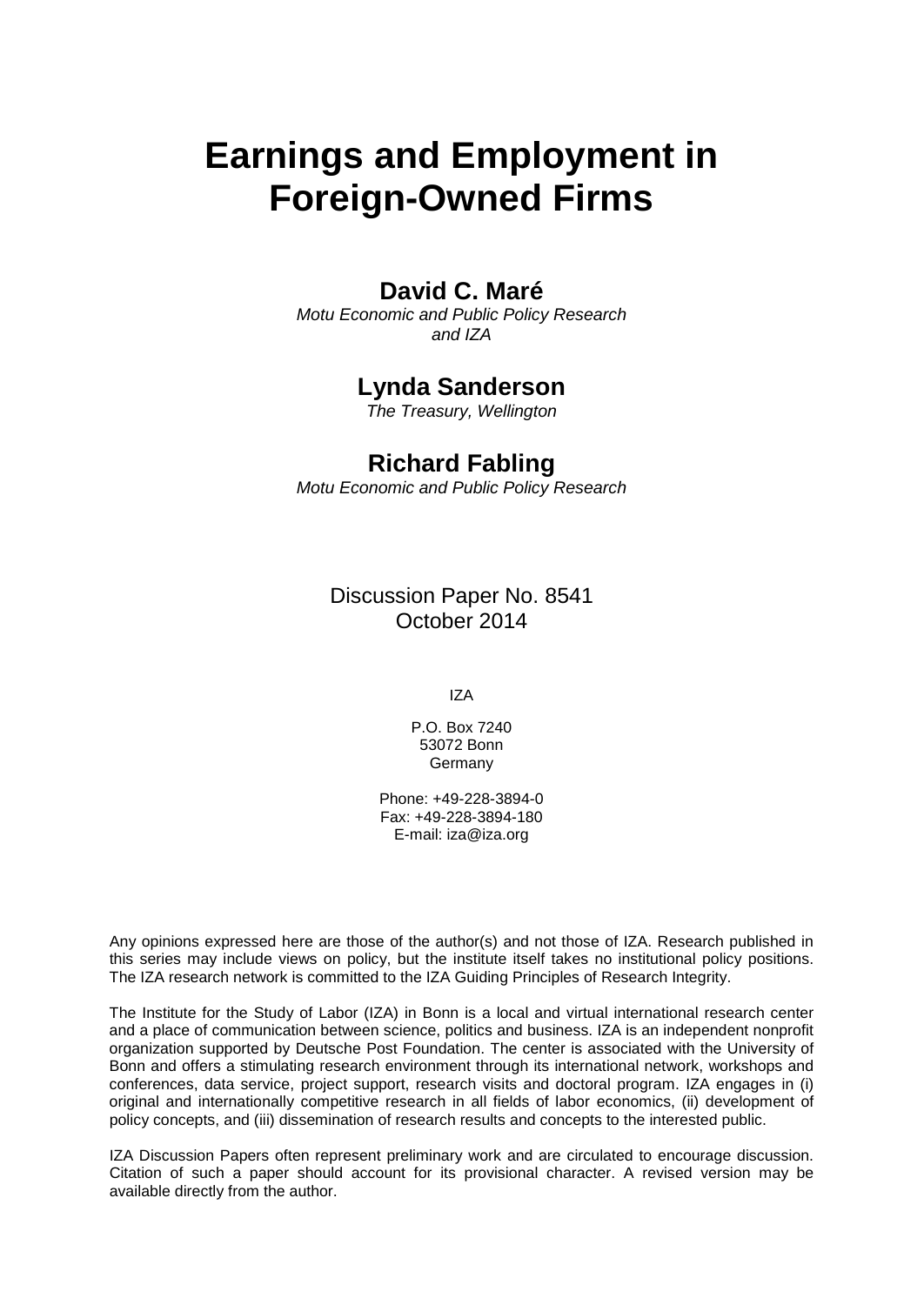IZA Discussion Paper No. 8541 October 2014

## **ABSTRACT**

### **Earnings and Employment in Foreign-Owned Firms[\\*](#page-1-0)**

This paper examines remuneration and labour mobility patterns among workers in foreignowned firms operating in New Zealand. By tracking workers as they move across jobs, we document the extent of the "foreign wage premium" distinguishing between compositional factors (eg, differences in industry and employment composition across foreign and domestic firms) and remaining differences in wage levels and growth rates. We find that much of the average earnings gap between foreign and domestically-owned firms is due to compositional factors – foreign firms tend to be larger and employ workers who would have received relatively high wages regardless of where they worked. However, even among apparently similar workers and firms, we find a two to four percent earnings gap between workers in domestic and foreign-owned firms. This gap is primarily associated with a wage increase of around two percent on moving from a domestic to a foreign firm, augmented by higher wage growth among foreign-owned firms. These premia appear to be specific to foreign-firm employment, as workers who return to domestically-owned firms do not appear to retain the additional earnings in their subsequent jobs. We then consider whether foreign-owned firms source workers differently from other New Zealand firms and whether there are systematic differences in the destinations of departing employees by firm ownership. Although foreignowned firms do not appear to preferentially hire recent immigrants, employees of foreignowned firms are more geographically mobile within New Zealand and are more likely to emigrate within a year of leaving their job.

JEL Classification: D22, J31, F23

Keywords: foreign direct investment (FDI), earnings, labour mobility

Corresponding author:

David C. Maré Motu Economic and Public Policy Research Level 1, 97 Cuba Street PO Box 24390 Wellington 6142 New Zealand E-mail: [dave.mare@motu.org.nz](mailto:dave.mare@motu.org.nz)

The authors would like to thank Riccardo Crescenzi, Joe Beaglehole, Matt Benge, Tim Ng, and seminar participants at the Treasury, Ministry of Business, Innovation and Employment, Delhi School of Economics, and LSE Spatial Economics Research Centre (SERC) for valuable comments.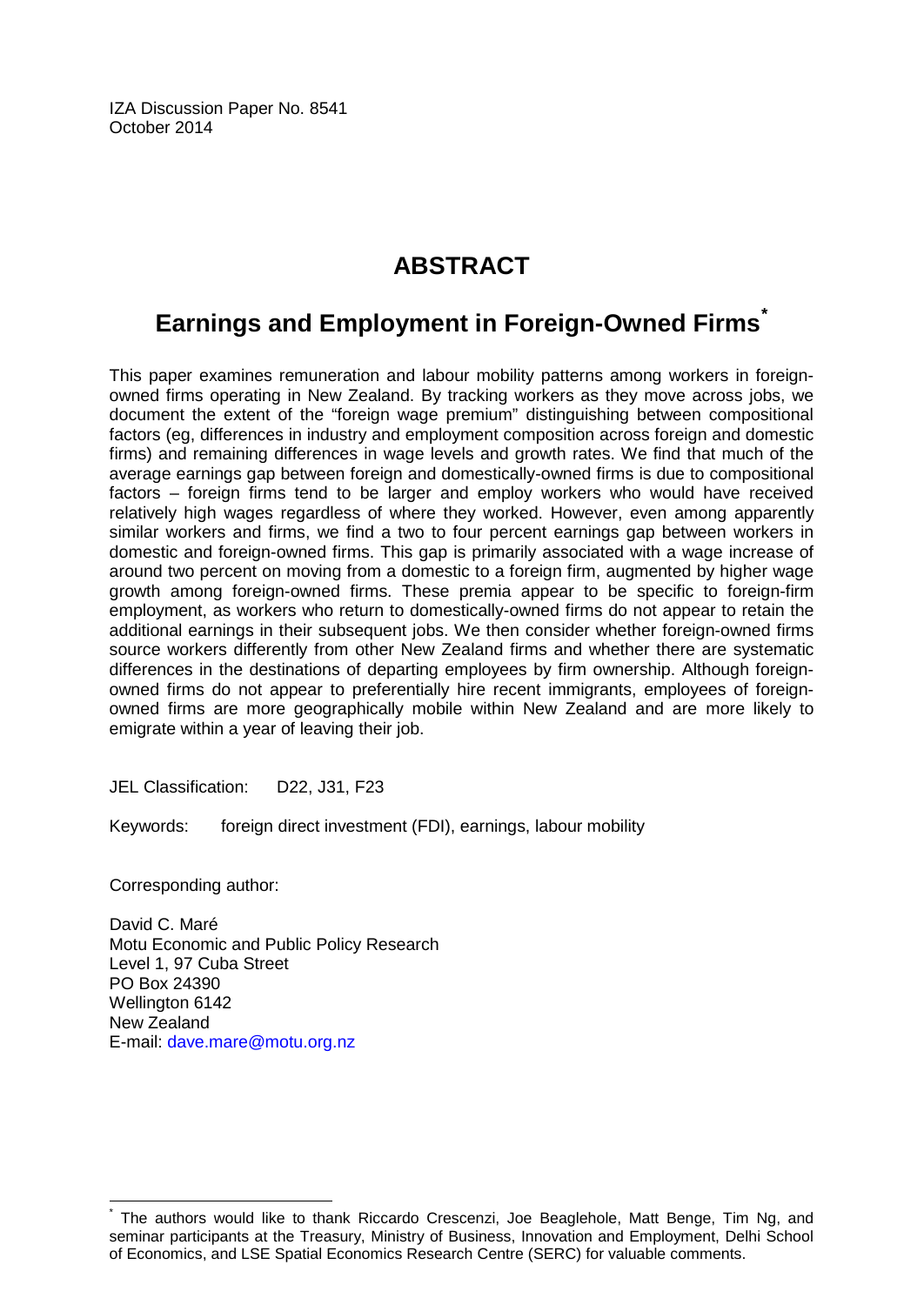IZA Discussion Paper No. 8541 October 2014

#### **DISCLAIMER**

This paper was undertaken while Richard Fabling and Lynda Sanderson were on secondment to Statistics New Zealand. The results in this paper are not official statistics, they have been created for research purposes from the Integrated Data Infrastructure prototype (IDI) managed by Statistics NZ. The opinions, findings, recommendations and conclusions expressed in this paper are those of the authors. Statistics NZ, the New Zealand Treasury, and Motu Economic and Public Policy Research take no responsibility for any omissions or errors in the information contained here.

Access to the data used in this study was provided by Statistics NZ in accordance with security and confidentiality provisions of the Statistics Act 1975. Only people authorised by the Statistics Act 1975 are allowed to see data about a particular person, business or organisation. The results in this paper have been confidentialised to protect individual people and businesses from identification.

Careful consideration has been given to the privacy, security and confidentiality issues associated with using administrative data in the IDI. Further detail can be found in the Privacy Impact Assessment for the IDI available from [www.stats.govt.nz.](http://www.stats.govt.nz/)

The results are based in part on tax data supplied by Inland Revenue to Statistics NZ under the Tax Administration Act 1994. This tax data must be used only for statistical purposes, and no individual information may be published or disclosed in any other form, or provided to Inland Revenue for administrative or regulatory purposes. Any person who has had access to the unit-record data has certified that they have been shown, have read, and have understood section 81 of the Tax Administration Act 1994, which relates to privacy and confidentiality. Any discussion of data limitations or weaknesses is in the context of using the IDI for statistical purposes, and is not related to the data's ability to support Inland Revenue's core operational requirements.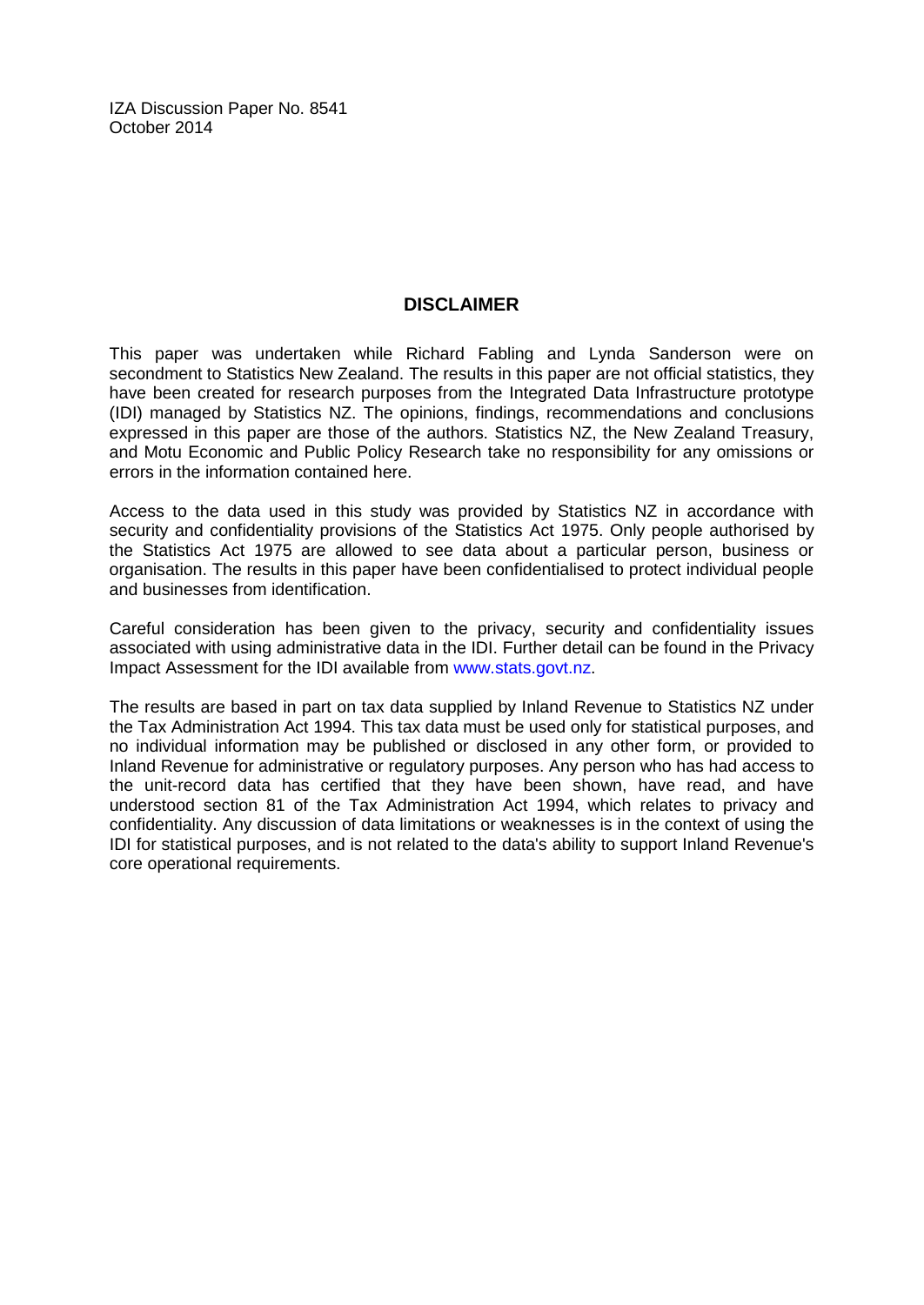### 1 Introduction

Foreign direct investment (FDI) has the potential to raise domestic productivity and increase incomes, leading to improved living standards. FDI is often argued to be a source of direct benefits to the receiving firm, through improvements in management capability and access to overseas technologies and networks as well as financial capital. If the benefits of improved productivity and profitability are shared with local workers, this can in turn lead to higher incomes for New Zealanders. Meanwhile, knowledge embodied in foreign-owned firms may also be available to other local firms, via observation, via transactions with local suppliers and customers, through product market competition, and through labour mobility. Such benefits (both direct and indirect) are often cited as a rationale for reducing barriers to FDI and supporting greater foreign investment into New Zealand.

This paper explores a key potential source of economic benefits from foreign direct investment – human capital accumulation and earnings increases by employees of foreign-owned firms operating in New Zealand. International research consistently shows a significant gap between the average wages and salaries earned by workers in domestically-owned firms and those under foreign ownership or control [\(Lipsey,](#page-55-0) [2004;](#page-55-0) [Hijzen et al.,](#page-54-0) [2013\)](#page-54-0). We examine the drivers of this foreign wage premium for New Zealand by tracking workers as they move between foreign- and domestically-owned firms, distinguishing between compositional factors (eg, differences in industry and employment composition) and the foreign premium *per se*. Following the taxonomy developed by [Malchow-Møller et al.](#page-55-1) [\(2013\)](#page-55-1), we separately identify the role of worker heterogeneity, firm heterogeneity, and heterogeneity in the learning opportunities available in foreign-owned firms.

We then consider whether flows of workers between jobs and locations differ across firm types. For example, do foreign-owned firms source workers differently from New Zealand firms? Are ex-employees of foreign firms more likely to leave the New Zealand labour market? These questions have implications for the degree to which any benefits of FDI can be captured by domestic firms and workers, as well as providing some indication of the nature of the differences between foreign and domestic firms which may be driving the relative wage patterns.

We find that while firm and worker composition explain most of the observed wage gap between foreign- and domestically-owned firms, a foreign premium of between 2.7 and 3.5 percent remains after controlling for composition. This premium is primarily the result of a firm-specific wage premium, with workers who join foreign firms gaining on average a two percent higher wage increase than those moving to comparable domestic firms. There is evidence of a small learning premium, with workers in foreign-owned firms experiencing slightly stronger within-job wage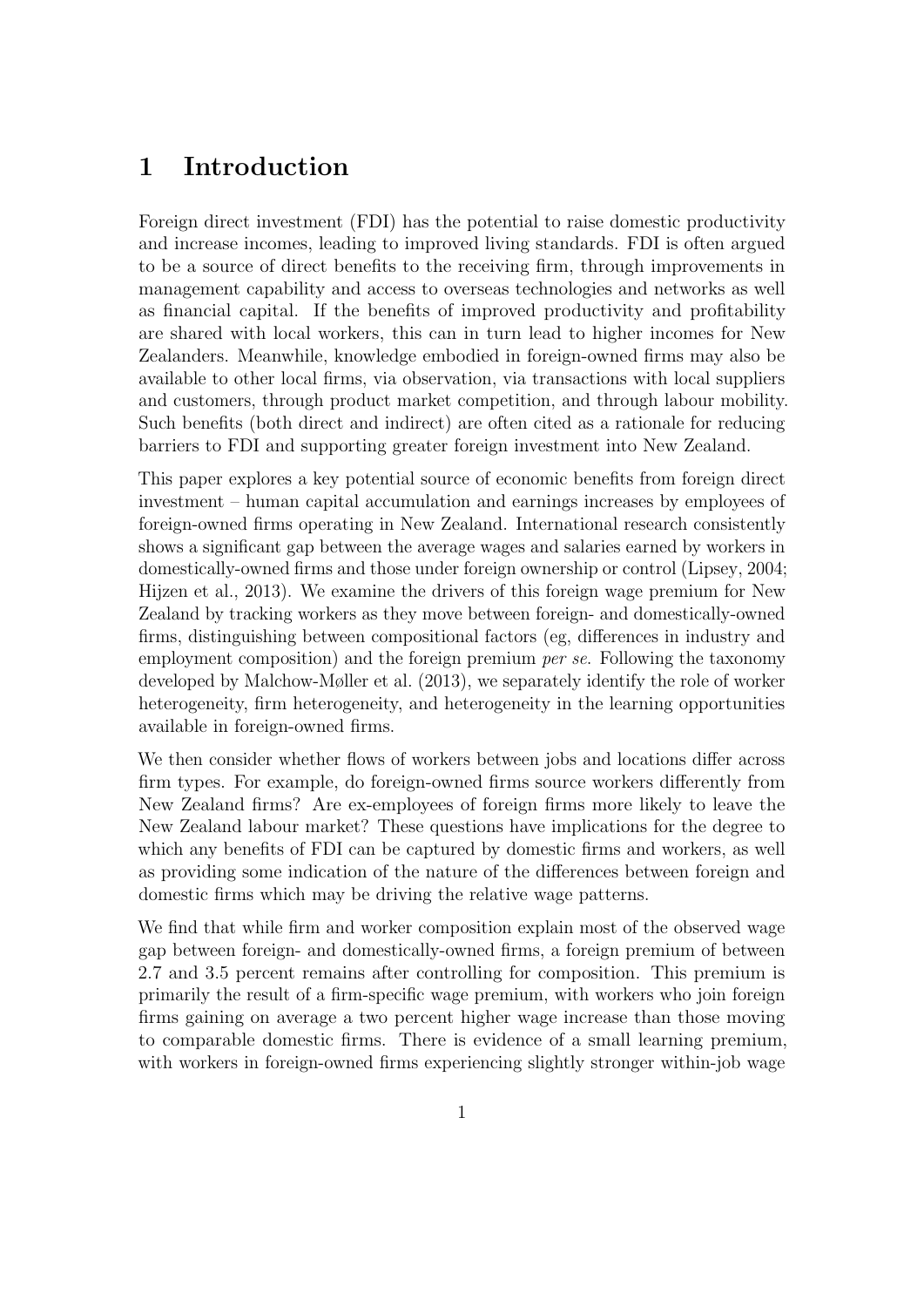growth than those in domestic firms. However, workers do not appear, on average, to retain any of the extra wage gains experienced during their employment in foreign-owned firms, suggesting that the experience gained in these firms is not especially highly valued by domestic employers.

We find no evidence that foreign-owned firms selectively hire recent migrants to New Zealand or bring in foreign staff to work in their New Zealand operations, mitigating concerns that the foreign wage premium may be due in part to the employment of highly paid expatriates. However, we do see a slightly higher emigration propensity among workers who leave foreign-owned firms, which may reflect either a selection effect (individuals with an interest in future travel may choose to work in foreignowned firms) or greater opportunities to build networks and gain experience while on the job that lower the costs to future emigration. These higher emigration rates may imply reduced opportunities for knowledge spillovers from foreign to domestic firms through labour mobility within New Zealand. Workers in foreign-owned firms also appear to be more geographically mobile within New Zealand, but less likely to move across industries, consistent with greater job specialisation in foreign-owned firms.

Section [2](#page-5-0) provides a brief review of the recent literature from New Zealand and abroad. Section [3](#page-10-0) sets out the conceptual framework on which our analysis is based. Section [4](#page-13-0) describes the data, while sections [5](#page-22-0) and [6](#page-34-0) describe the analysis of wage impacts and worker mobility respectively. Section [7](#page-36-0) concludes.

### <span id="page-5-0"></span>2 Literature review

Standard theories of FDI assert that, in the face of additional costs of doing business abroad and greater market-specific knowledge and networks of their competitors, foreign-owned firms rely on firm-specific advantages to enable them to compete in the local market [\(Markusen,](#page-55-2) [1995;](#page-55-2) [Melitz,](#page-55-3) [2003;](#page-55-3) [Dunning & Lundan,](#page-54-1) [2008\)](#page-54-1). Such advantages may include proprietary product lines, high performance production processes and management practices, and greater access to technology, financial capital, and international networks. The potential for these advantages to be transferred to the domestic economy, either through direct influence over domestic firms that receive foreign investment or indirectly through interaction with other domestic firms, underpins most arguments in favour of efforts to attract and retain foreign investment. However, recent empirical research in New Zealand provides little evidence of productivity improvements associated with FDI, either in the firm receiving the investment [\(Fabling & Sanderson,](#page-54-2) [2014\)](#page-54-2) or in other domestic firms in the same or related industries [\(Doan et al.,](#page-53-0) [2014\)](#page-53-0). Rather, much of the performance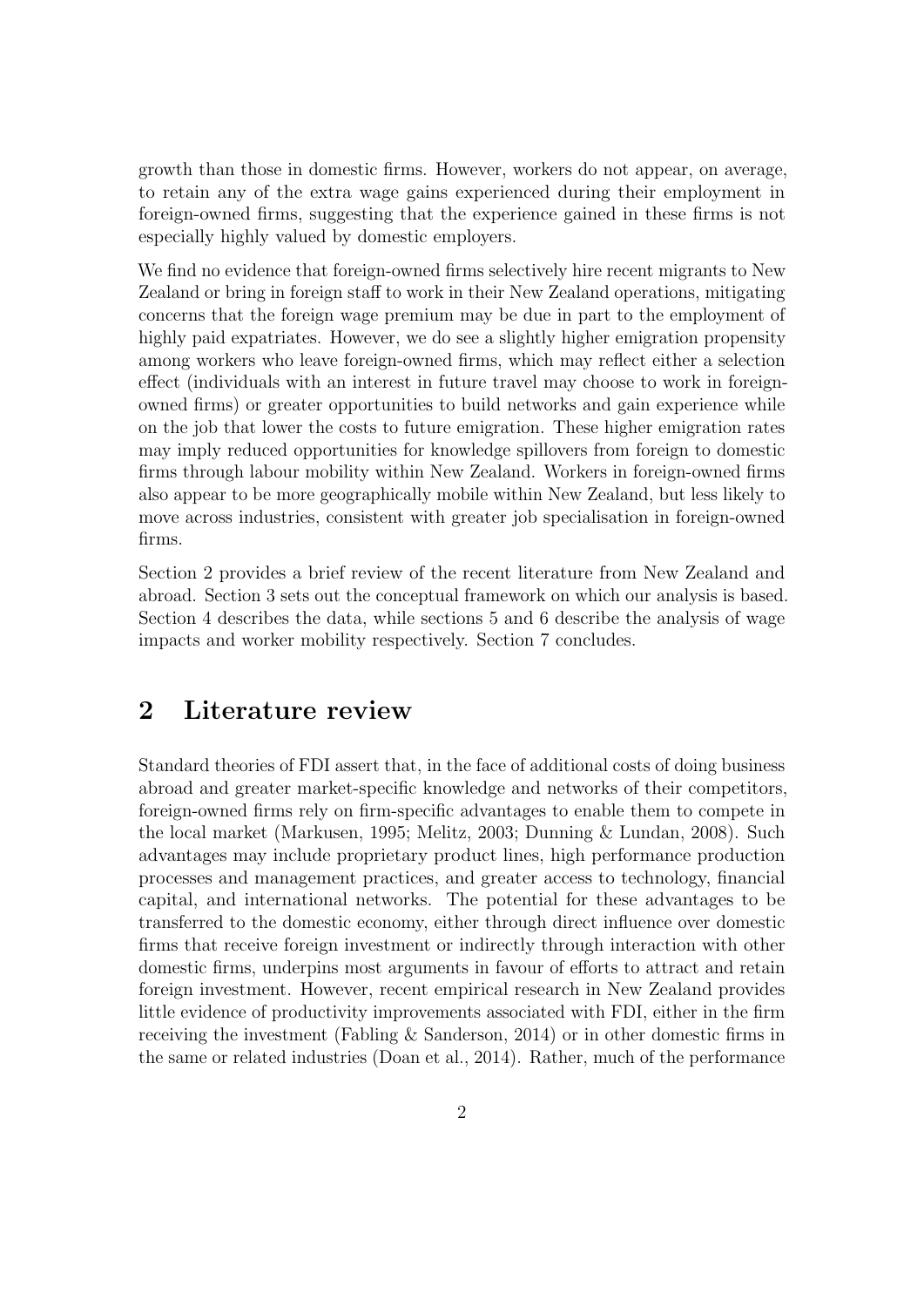gap between domestic firms and recent foreign acquisitions is driven by foreign investors selecting high performance acquisition targets [\(Fabling & Sanderson,](#page-54-2) [2014\)](#page-54-2).

While sobering, these findings do not necessarily imply that FDI has not been beneficial for living standards in New Zealand. For example, [Fabling & Sanderson](#page-54-2) [\(2014\)](#page-54-2) also find that foreign acquisition of existing New Zealand firms tends to be associated with strong increases in average wages, and mild increases in output and employment compared to those in similar firms that remain under domestic ownership. By shifting employment towards firms that were already more productive prior to receiving foreign investment, and increasing earnings of employees within those firms, recent FDI is likely to have raised aggregate productivity and labour market incomes, even in the absence of strong firm-level productivity improvements.

The significant wage gap between foreign- and domestically-owned firms, alongside post-acquisition increases in average wages and employment documented in [Fabling](#page-54-2) [& Sanderson](#page-54-2) [\(2014\)](#page-54-2), provide an a priori indication that the presence of foreignowned firms improves opportunities for New Zealand workers to gain high-income employment. However, the economic implications of this wage gap differ depending on the source of the gap. For example, if average wages rise in foreign-owned firms solely because these firms selectively hire highly skilled workers who could have earned a similar income elsewhere in the economy, or because foreign owners bring in highly paid executives from offshore, the net gain to New Zealand of foreign ownership may be minimal. In contrast, if foreign-owned firms offer higher wages for a given level of skill and experience, or allow workers to gain skills and knowledge which are of value to them and to their future employers, foreign investment can have a positive effect on aggregate labour market outcomes.

From a policy perspective it is important to understand not only whether foreign firms are having a positive impact on earnings and human capital accumulation in New Zealand on average, but also whether there are differences in these impacts across different types of firms or workers. For example, [Huttunen](#page-55-4) [\(2007\)](#page-55-4) finds that positive wage impacts from foreign acquisition are concentrated among universityeducated workers, and [Pesola](#page-56-0) [\(2011\)](#page-56-0) finds that more educated workers are also more likely to retain the wage premium associated with foreign firm experience when they move to a domestic firm, implying that FDI may increase the wage gap between skilled and unskilled workers.<sup>[1](#page--1-0)</sup> [Andrews et al.](#page-53-1)  $(2009)$  find that acquisition impacts are stronger for firms and workers in the service sector, while [Girma &](#page-54-3) Görg [\(2007\)](#page-54-3) find little difference in wage impacts between firms in the skill-intensive

<sup>&</sup>lt;sup>1</sup>[Taylor & Driffield](#page-56-1) [\(2005\)](#page-56-1) find that FDI has been a significant contributor to wage inequality in the UK manufacturing sector between 1983 and 1992.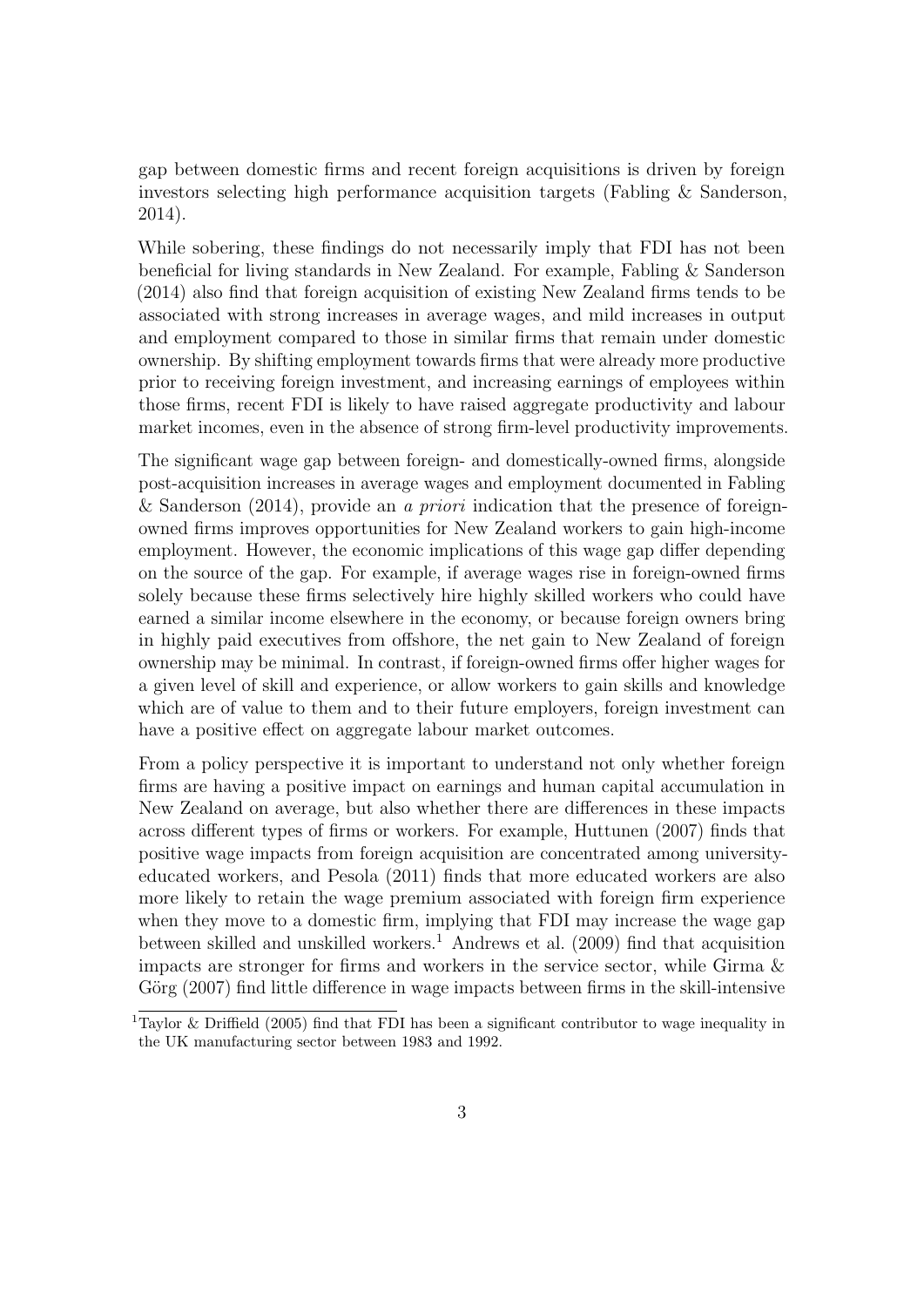electronics sector and those in the low-technology food manufacturing sector.<sup>[2](#page--1-0)</sup> To the extent that the government is able to influence the composition of FDI flows into the country (eg, through restrictions on foreign investment under the Overseas Investment Act, or through targeted support provided by New Zealand Trade and Enterprise to potential investors), a better understanding of the effect of different types of investment can help identify where to focus government support.

While the existence of a substantial difference between average wages in foreign and domestic firms is well documented, much of this gap can be explained by the characteristics of the workers and firms involved (see [Lipsey,](#page-55-0) [2004,](#page-55-0) for a review).[3](#page--1-0) For example, simple controls for firm size, industry composition and observable measures of workers' human capital reduce the observed FDI premium in Ghana from 65 percent to 8.5 percent (Görg et al., [2007\)](#page-54-4), and from between 10 and 19 percent (for non-production and production workers respectively) to between 1.2 and 7.3 percent in the US [\(Doms & Jensen,](#page-53-2) [1998\)](#page-53-2).[4](#page--1-0)

However, even after controlling for observable differences, a significant wage gap remains in many countries. To address remaining compositional issues (unobserved worker quality and firm characteristics), the recent literature on earnings impacts of FDI has tended to take one of two approaches: tracking either average or individual wages at firms which transition between foreign and domestic ownership (eg, [Heyman et al.,](#page-54-5) [2007;](#page-54-5) [Huttunen,](#page-55-4) [2007;](#page-55-4) [Fabling & Sanderson,](#page-54-2) [2014\)](#page-54-2), or tracking individuals as they transition between firms under different ownership [\(Pesola,](#page-56-0) [2011;](#page-56-0) [Martins,](#page-55-5) [2005\)](#page-55-5), or both [\(Andrews et al.,](#page-53-1) [2009;](#page-53-1) [Hijzen et al.,](#page-54-0) [2013\)](#page-54-0). The former provides a control for selective acquisition of higher performance targets based on (time-invariant) unobservable characteristics of the firm, while the latter controls for selection into foreign firms based on the unobservable characteristics of individual workers.

<sup>&</sup>lt;sup>2</sup>[Driffield & Love](#page-54-6) [\(2007\)](#page-54-6) find that productivity effects of foreign investment depend crucially on investor motivation, with technology-exploiting FDI (in which the foreign-owned firm enters to exploit their existing technological superiority) providing positive productivity spillovers, while technology-sourcing FDI (in which the firm enters to gain access to local technologies) and efficiency-seeking FDI (in which the firm exploits lower local labour costs) have no, or even negative, spillover effects.

<sup>3</sup>Moreover, where local MNEs (domestically-owned firms with subsidiary companies located offshore) can be distinguished from other domestic firms, the "foreign" wage premium is shown to be more strongly associated with multi-national status than with foreignness per se (Doms  $\&$ [Jensen,](#page-53-2) [1998;](#page-53-2) [Heyman et al.,](#page-54-5) [2007;](#page-54-5) [Iammarino & McCann,](#page-55-6) [2013\)](#page-55-6).

<sup>4</sup>Foreign wage premia are generally found to be stronger in developing than developed countries [\(Hijzen et al.,](#page-54-0) [2013\)](#page-54-0), which may reflect larger differences in the characteristics of foreign and domestic firms in these countries, greater concerns about retention of trained workers in an environment with weaker intellectual property protection and/or lower levels of skill and education in the wider labour force, and international rent-sharing across countries (on the latter, see [Budd](#page-53-3) [et al.,](#page-53-3) [2005;](#page-53-3) [Egger & Kreickemeier,](#page-54-7) [2013\)](#page-54-7).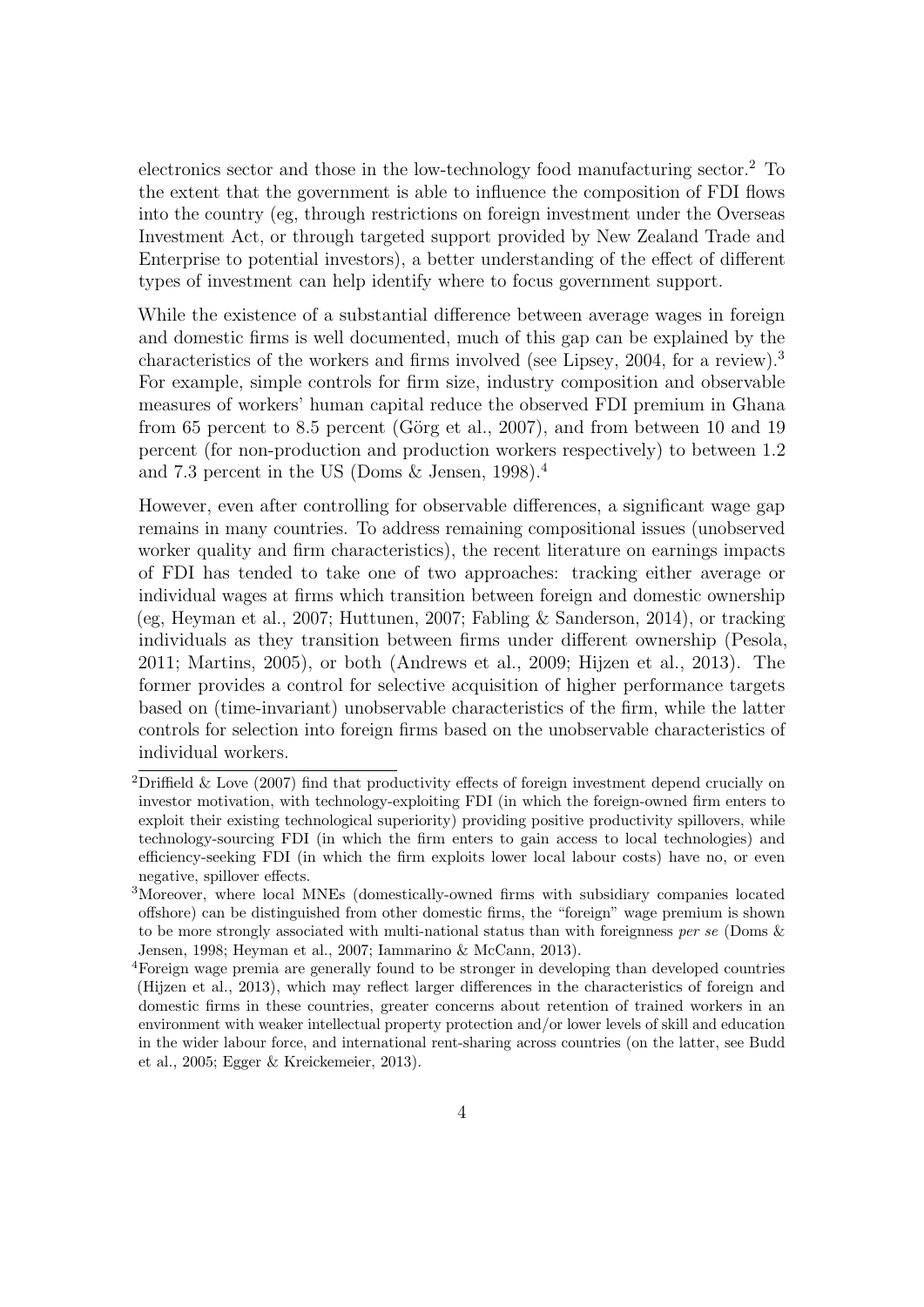Studies that focus on changes in average wage associated with acquisition tend to find relatively strong wage impacts of FDI compared with those that consider individual wages. [Heyman et al.](#page-54-5) [\(2007\)](#page-54-5) find that even after controlling for firm characteristics and worker composition, foreign firms pay average wages that are around 10 percent higher than do domestic Swedish firms. However, when compared at the individual level, the foreign wage premium falls to between 2 and 6 percent. Moreover, they find that among workers who remain with firms following their acquisition by foreign owners, wage growth in the following two years is slower than that in similar firms that remain in domestic ownership.

The difference between individual and firm-level effects is explored by [Hijzen et al.](#page-54-0) [\(2013\)](#page-54-0), who show that part of the gain in average wages is driven by changing workforce composition, with foreign-acquired firms increasing their skilled labour share.<sup>[5](#page--1-0)</sup> Workers who remain with firms that have been acquired see relatively little wage gain, while workers who transition from domestic to foreign-owned firms experience a wage increase of between six and 15 percent. [Hijzen et al.](#page-54-0) [\(2013\)](#page-54-0) therefore argue that the positive impact of foreign ownership on wages is driven by the creation of additional, high-wage jobs, rather than impacts on incumbent workers.

In this paper we focus on worker transitions between firms. This decision is driven by a combination of conceptual and practical reasons. From a purely practical perspective, annual information on foreign ownership is available for only a subset of firms in the data that we use, and relatively few firms transition from domestic to foreign ownership over the observation period [\(Sanderson,](#page-56-2) [2013;](#page-56-2) [Fabling &](#page-54-2) [Sanderson,](#page-54-2) [2014\)](#page-54-2). As such, a focus on worker transitions provides a much larger sample and reduces the scope for measurement error compared to analysis of firm transitions.

From a conceptual perspective, a focus on worker transitions provides a long-run perspective on the impacts of foreign ownership. Employment and wage patterns are likely to differ from their long-run equilibrium in the years immediately following acquisition, as the new owners may restructure the existing operations or bring in an interim management team from offshore. Similarly, consideration of acquisition effects can shed light only on the impact of contemporary foreign investment into existing businesses, not that of earlier acquisitions or greenfields investment. By considering transitions of workers between firms, we reduce the potential for our results to be affected by short-term, transitional changes in wages and employment patterns and allow for consideration of a broader range of FDI impacts.

 $5\overline{\text{This finding is not universal}} - \text{Huttunen (2007)}$  $5\overline{\text{This finding is not universal}} - \text{Huttunen (2007)}$  $5\overline{\text{This finding is not universal}} - \text{Huttunen (2007)}$  $5\overline{\text{This finding is not universal}} - \text{Huttunen (2007)}$  $5\overline{\text{This finding is not universal}} - \text{Huttunen (2007)}$  finds that among Finnish manufacturers, plants that are acquired tend to reduce the share of skilled labour slightly.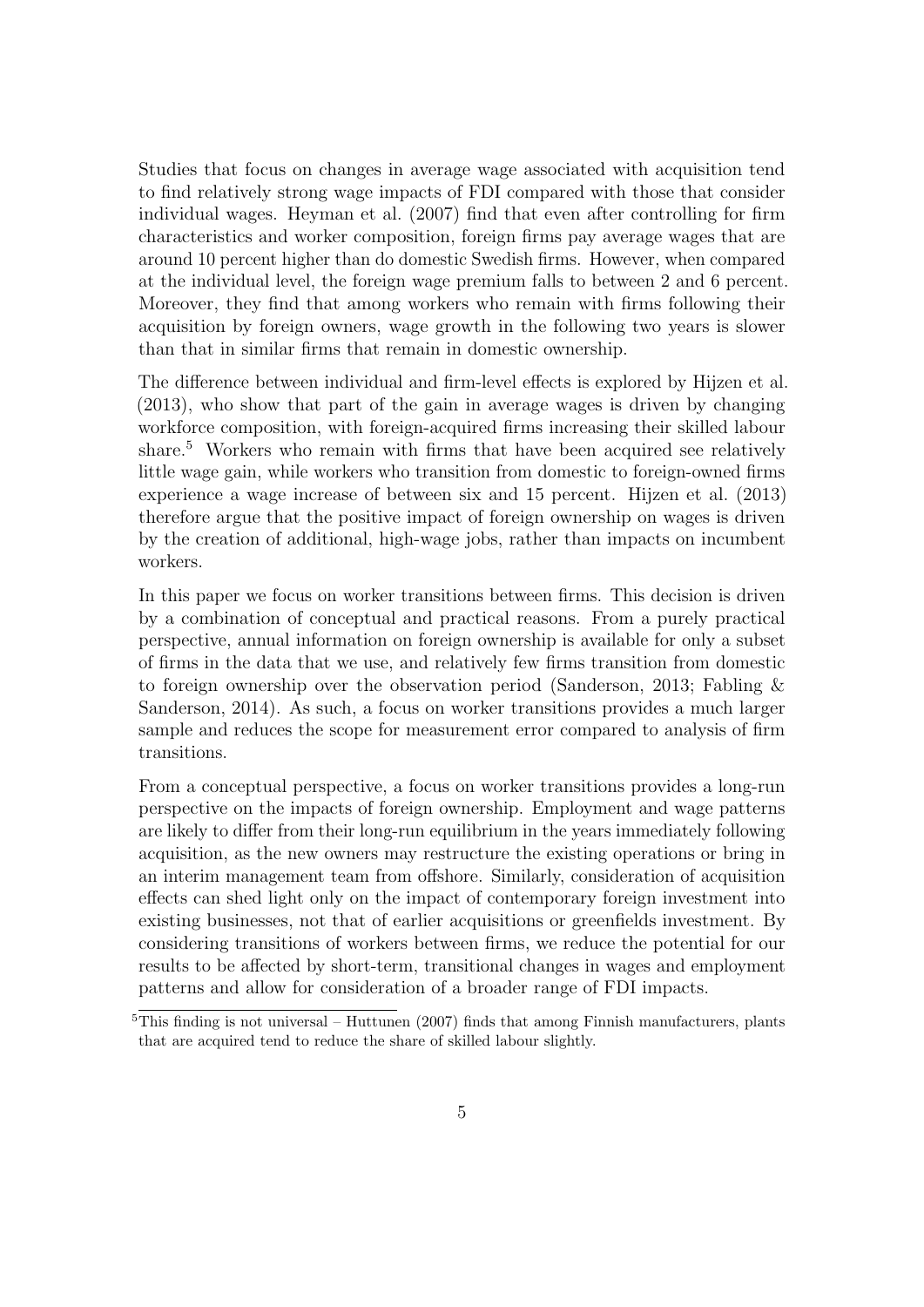The downside of this approach is that if FDI patterns have changed substantially over time, the wage impact in the current stock of foreign-owned firms may not accurately reflect the potential effect of the marginal investor. [Cartwright](#page-53-4) [\(2001\)](#page-53-4) and [Gawith](#page-54-8) [\(2002\)](#page-54-8) argue that while historical FDI into New Zealand has been primarily either market-seeking or resource-seeking, more recent investments have targeted high-potential technology firms with the aim of incorporating the technologies and skills held by the New Zealand firm into the wider organisation. To acknowledge the possibility that this change in motivation has affected the composition and hence the average impact of FDI, we consider differences in the estimated foreign-wage premium across industries, regions and firm-size groups (section [5.2\)](#page-32-0).

Looking beyond the direct impacts of foreign-firm experience on worker earnings, a further question is whether skills and knowledge acquired in foreign-owned firms can be transferred to other domestic firms, generating productivity spillovers.<sup>[6](#page--1-0)</sup> International research shows some support for the premise that experience in foreign-owned firms is valued by workers' future domestic employers. [Balsvik](#page-53-5) [\(2011\)](#page-53-5) examines productivity spillovers associated with labour mobility from foreign to domestically-owned firms, finding that workers with recent experience in foreignowned firms contribute positively to plant productivity, while Görg  $&$  Strobl [\(2005\)](#page-54-9) find that, in Ghana, new firms founded by individuals with foreign-firm experience are more successful than those run by entrepreneurs who have not worked in foreign-owned firms. Focusing on worker impacts, both [Martins](#page-55-5) [\(2005\)](#page-55-5) and [Pesola](#page-56-0) [\(2011\)](#page-56-0) find that experience in foreign-owned firms is rewarded by future employers through higher wages, while [Poole](#page-56-3) [\(2013\)](#page-56-3) finds that the share of workers with foreign-firm experience also leads to increases in the average wages of continuing workers in domestic firms. She attributes this to productivity spillovers as domestic workers interact with, and gain knowledge from, those with foreign-firm experience.

Although we do not directly examine the existence of productivity spillovers through labour mobility, we identify the two necessary conditions for these to exist: the existence of learning premia for employees in foreign-owned firms, and some transfer of workers between foreign and domestic firms. Section [5](#page-22-0) addresses the question of whether earnings increases gained in foreign firms are maintained when workers move to domestic firms, while section [6](#page-34-0) digs further into the second condition, examining differences in labour sourcing practices and in the destinations of workers who leave foreign-owned firms.

 $6$ While [Doan et al.](#page-53-0) [\(2014\)](#page-53-0) find little evidence of productivity spillovers from FDI, their work uses industry-level measures of supplier-customer relationships based on input-output tables. These measures do not take into account other forms of interaction, such as interfirm labour mobility, which may be an important source of knowledge transfer.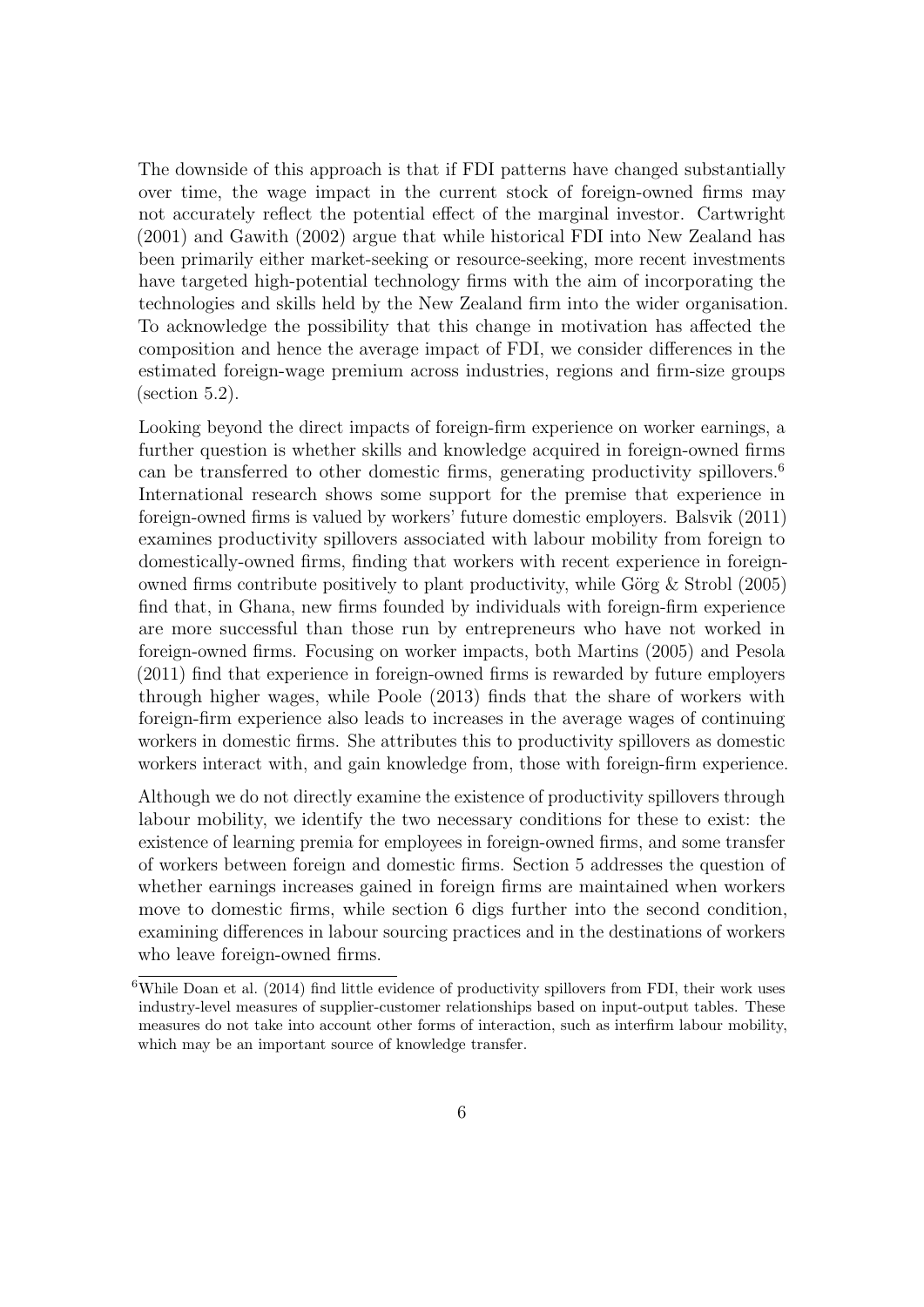

<span id="page-10-1"></span>Figure 1: Wage growth and employment in foreign-owned firms

### <span id="page-10-0"></span>3 Conceptual framework

The analysis in section [5](#page-22-0) is based on the taxonomy developed by [Malchow-Møller](#page-55-1) [et al.](#page-55-1) [\(2013\)](#page-55-1), distinguishing three potential explanations for the observed foreign wage premium:

- 1. heterogeneous workers;
- 2. heterogeneous firms; and/or
- 3. heterogeneous learning.

These effects are illustrated in figure [1.](#page-10-1) The solid black line shows the wage level of a hypothetical worker ("worker 1") who moves from a domestically-owned firm to a foreign-owned firm and then to another domestic firm. The lower solid orange line shows the wage level of a worker ("worker 2") who works for three different domestically-owned firms over the same time period. For comparison, the dotted black line represents a hypothetical wage path for worker 1, had they worked for the same employers as worker 2.

The "heterogeneous worker" hypothesis refers to the possibility that foreign-owned firms may selectively employ workers who would have earned relatively high wages regardless of where they work, due to above-average levels of skill or experience. This "skill gap" or "selection effect" is shown in the diagram as  $S'$  – the ex ante wage gap between worker 1 and worker 2. Such a gap might be expected to arise if there are complementarities between skill levels and the technology or production processes applied in foreign firms.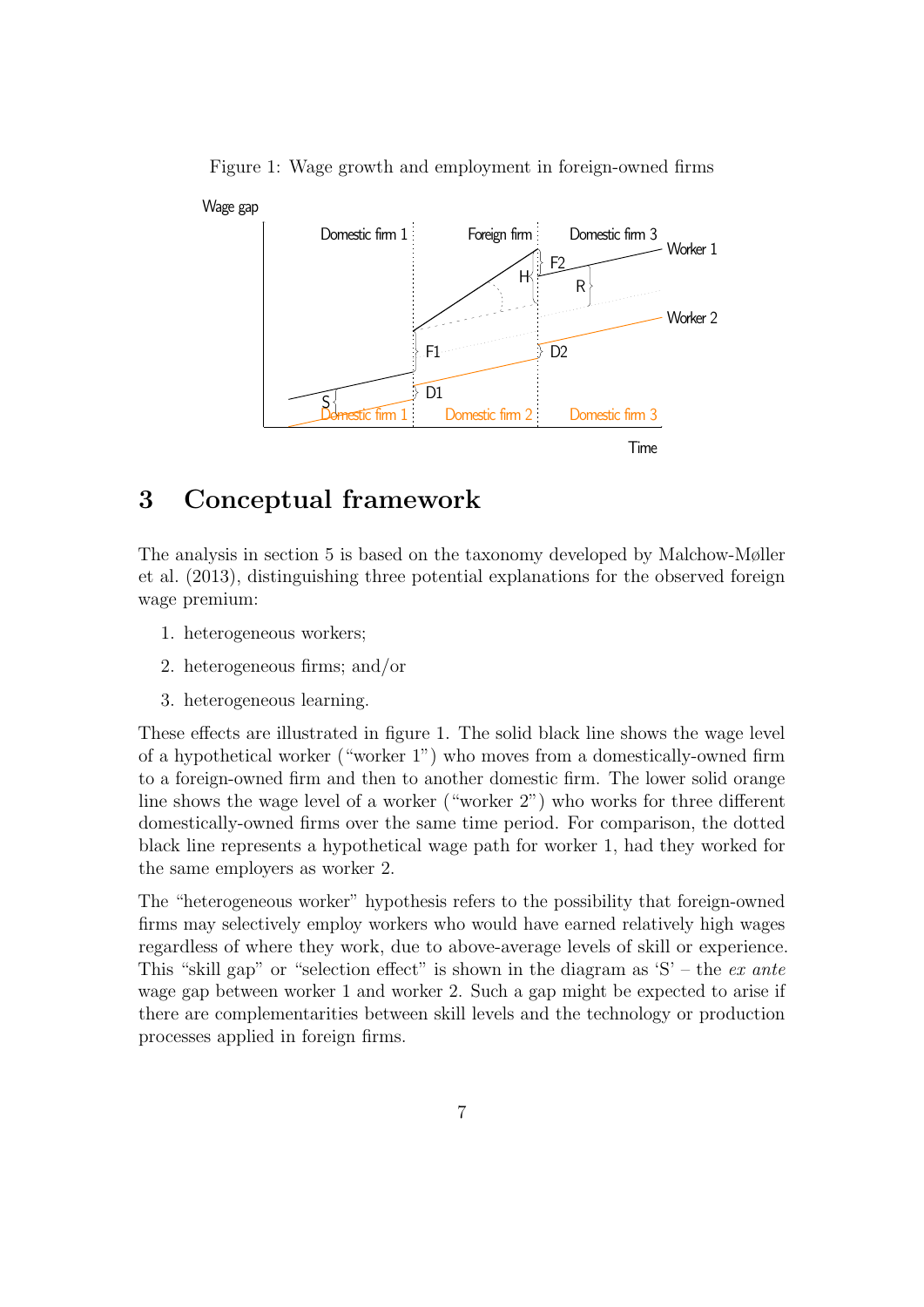The "heterogeneous firm" hypothesis refers to the situation in which foreign firms pay the same worker a higher wage than the worker could receive in a domestic firm. This may reflect rent-sharing in the presence of productivity or profitability differentials [\(Katz & Summers,](#page-55-7) [1989\)](#page-55-7), compensating differentials for real or perceived lower job security (Bernard & Sjöholm, [2003;](#page-53-6) Görg & Strobl, [2003\)](#page-54-10), or efficiency wages to promote greater work effort or to discourage workers from resigning if, for example, foreign firms face greater hiring or monitoring costs or are concerned about transfer of proprietary knowledge [\(Fosfuri et al.,](#page-54-11) [2001;](#page-54-11) [Glass](#page-54-12)  $&$  Saggi, [2002\)](#page-54-12).<sup>[7](#page--1-0)</sup>

The effect of selection into high-paying foreign firms is shown in the diagram by the gaps (F1-D1) and (F2-D2). Both workers gain a wage increase on moving to a new firm, but the wage gain by worker 1 from moving to a foreign firm (F1) is larger than that experienced by worker 2 (D1). When worker 1 leaves the foreign firm and returns to a domestic firm, their wage falls as they lose the benefit of the foreign-firm wage premium, while worker 2 again receives a small wage increase  $(D2).<sup>8</sup>$  $(D2).<sup>8</sup>$  $(D2).<sup>8</sup>$ 

Finally, the "heterogeneous learning" hypothesis allows for the possibility that workers pick up additional skills or knowledge from working in a foreign firm, which may be reflected both in their earnings trajectory within the foreign-owned firm, and their earnings levels in later jobs. This is shown in the diagram by H and R. H reflects the more rapid wage growth experienced by workers during their time at a foreign firm leading to a higher ending wage level, while R shows the 'retained premium', in which some portion of the wage gain accumulated by the worker in their time at the foreign firm is retained when they subsequently return to a domestic firm. The difference between the wage level premium at the end of a foreign-firm job and the retained premium in future domestic firm employment reflects the degree to which skills acquired in the foreign firm are applicable and valued by future domestic employers.<sup>[9](#page--1-0)</sup>

<sup>7</sup>Foreign-owned firms may also pay higher wages and/or provide better working conditions if they are more closely held to account by either local authorities or international customers than domestic firms, particularly in countries with lower enforcement of labour standards.

<sup>8</sup>More correctly, the diagram could allow for factors such as the age-wage profile, with slower within and between-job wage growth later in the life cycle. These refinements are omitted for simplicity.

<sup>&</sup>lt;sup>9</sup>An additional possibility, which we do not consider here, is that knowledge spillovers and complementarities between workers may affect the earnings of workers who remain in domestic firms as well as those who move into foreign firms. When worker 1 returns to a domestic firm, knowledge transfer and skill complementary may raise the productivity and hence the earnings of worker 2. If this is the case, the estimated residual impact of working in a foreign firm may be biased downwards, as the control group of workers who remain in domestic firms will also have their earnings raised through contact with other workers. [Poole](#page-56-3) [\(2013\)](#page-56-3) finds evidence of spillovers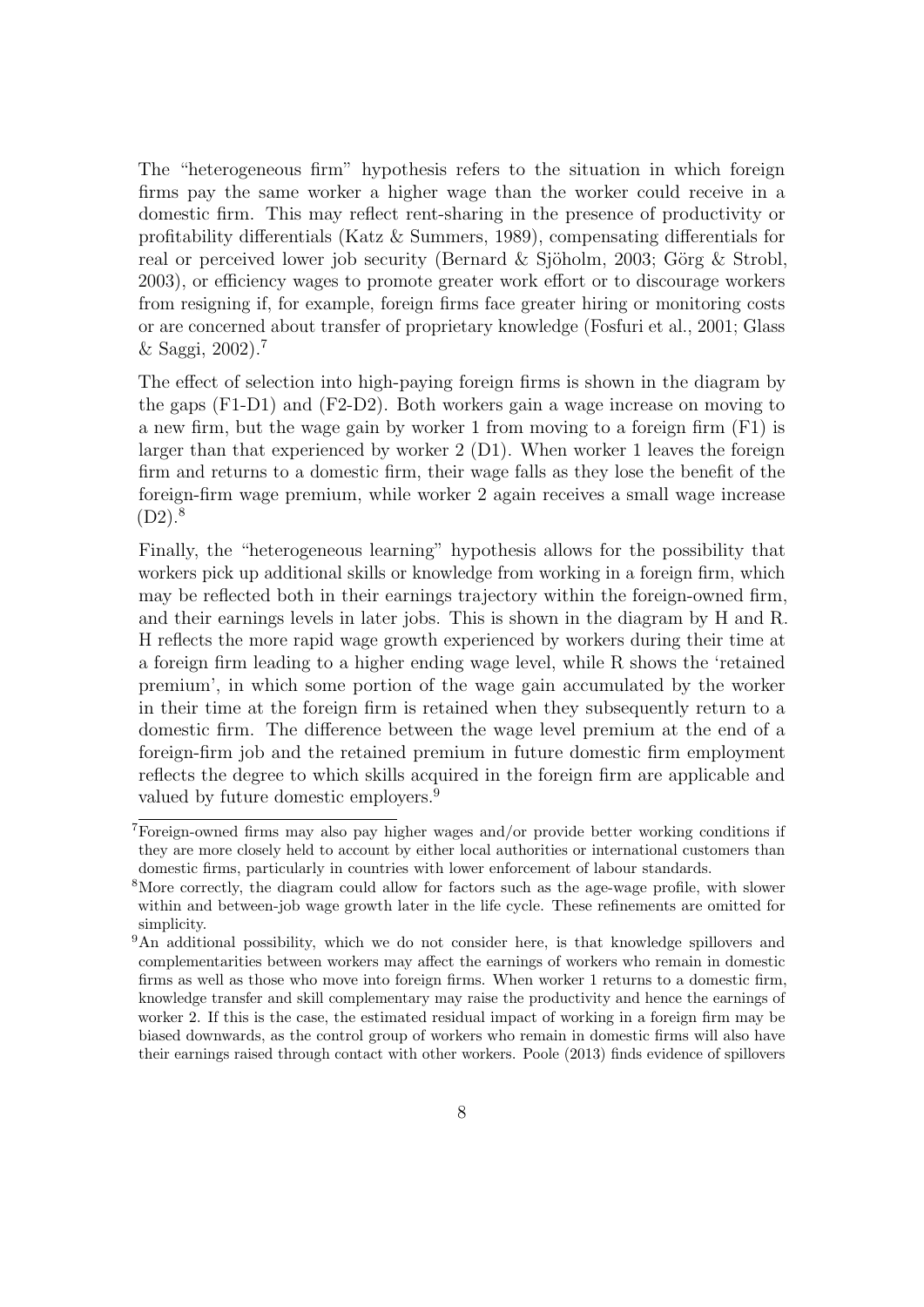The extent to which observed wage premia are driven by each of these sources is likely to affect judgements regarding the value of FDI to New Zealand workers and the economy as a whole. If the foreign wage premium is driven solely by the heterogeneous worker effect, foreign firms are simply choosing workers who would already have been highly paid regardless of the ownership status of their employer, with little or no direct impact on the earnings opportunities of these workers. Effects on the wider economy will depend on the extent to which foreign entry raises overall demand for skilled workers, and hence the returns to skill in both foreign and domestically owned firms. In contrast, if wage premia are driven primarily by firm heterogeneity, foreign investment will directly affect the earnings opportunities of individual workers, and hence average incomes, even in the absence of flow-on effect to wages in domestic firms. Finally, if foreign premia are driven by heterogeneous learning, FDI provides benefits to the individual workers and, to the extent that it increases the total supply of knowledge and skills in the economy, may have positive spillover effects to other New Zealand firms, as some workers may move on to domestic firms bringing with them the knowledge and skills acquired at the foreign firm.[10](#page--1-0)

These hypotheses are not mutually exclusive, and the effects may interact with each other. For example, higher potential learning opportunities may also depress the starting wage premium if workers recognise that foreign-firm experience will raise their life-time earnings capacity and are willing to accept a lower initial wage in return for the additional learning opportunities provided through their employment. The extent to which learning opportunities affect starting wages will in turn depend on the specificity of the skills provided – workers will be more willing to accept low starting wages if the skills they expect to gain are applicable across a range of alternative workplaces, rather than being specific to the foreign employer – and the extent of credit constraints which reduce workers' ability to smooth consumption over the life-cycle.[11](#page--1-0)

In practice, a range of other factors may also affect the observed earnings differential between foreign and domestic firms. For example, if foreign firms are less likely to employ part-time staff, higher average earnings may reflect longer hours worked. In addition, if foreign firms are more likely to bring in employees from offshore, some of these workers may be paid more than local staff to reflect dislocation costs or to

of this type in Brazilian firms.

 $10$ The existence of knowledge *spillovers* does not necessarily imply knowledge *externalities*, if domestic firms in turn pay a higher salary to reflect the benefit of the worker's new skills. However, knowledge externalities may still exist if, say, the worker brings new information or methods which increase the productivity of all workers, not just themselves.

<sup>11</sup>[Pesola](#page-56-0) [\(2011\)](#page-56-0) finds no evidence that Finnish workers pay for foreign experience in the form of lower starting wages.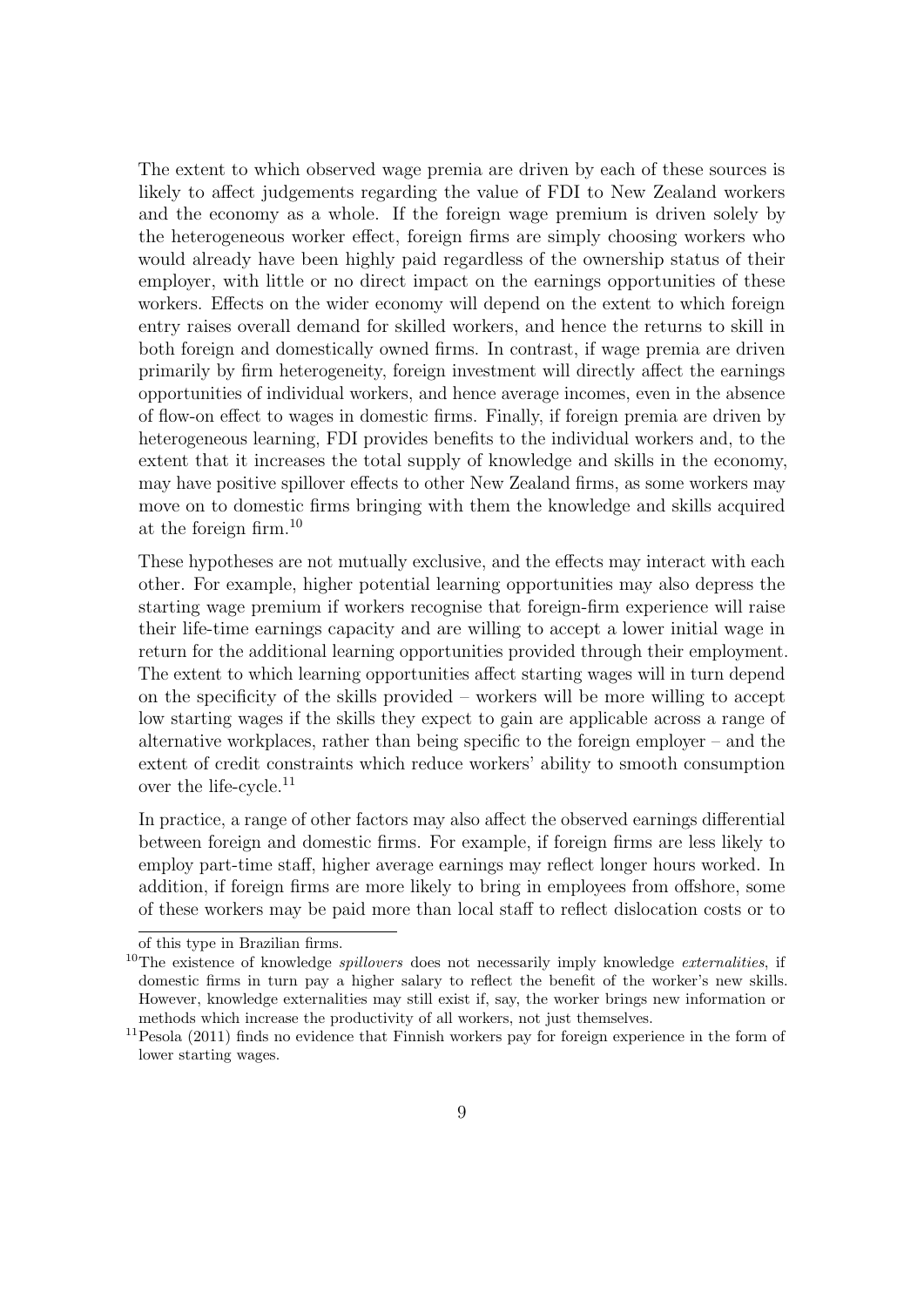match their earnings in their home markets. In the analysis of earnings in section [5,](#page-22-0) we restrict attention to those employees for whom we observe a clean transition between two full-time jobs. However, as we observe monthly earnings, rather than the hourly wage, these observed premia may still be affected by differences in hours worked. Appendix B briefly examines this possibility in the New Zealand context. In section [6](#page-34-0) we directly examine differences in the probability of hiring workers from overseas.

### <span id="page-13-0"></span>4 Data

We make use of monthly individual-level earnings data linked to firm characteristics from Statistics New Zealand's Integrated Data Infrastructure (IDI). The IDI is a linked longitudinal database that brings together two existing databases – the Linked Employer-Employee Dataset (LEED), based on wage and salary information from Inland Revenue, and the Longitudinal Business Database (LBD), which holds firm-level information from a range of survey and administrative sources – and an extended range of individual-level data, including migration and benefit status. Employment information is available over the period from 1999 to 2011.

The unit of observation used in this analysis is a 'job' (job spell) – a continuous period of employment of an individual at a firm.[12](#page--1-0) Spell-level observations are used in preference to a panel of monthly employment observations as the former provide a convenient method to control for both spell durations and gaps between spells, while the latter would be computationally infeasible for the full population of employee-months. To accommodate information on an individual's previous and future labour market status, the main analysis is restricted to job spells that commence after May 2000 and conclude before April 2010.

The primary population for the examination of wage dynamics is restricted to a "balanced panel" – those job spells for which we observe clean transitions between two full-time jobs at both the start and the end of the spell.<sup>[13](#page--1-0)</sup> This population is extended for the analysis of worker mobility to cover all observed job spells between May 2000 and April 2010.

 $12$ We exclude all periods of employment where the employee has ever received income as a working proprietor of that firm, as there are empirical and conceptual issues with determining the appropriate measure of earnings when workers have an ownership interest. To accommodate periods of leave and other short breaks in employment, we allow for one-month gaps in income receipt within a job spell. Where an income gap extends beyond one month, the periods before and after the gap are treated as two separate jobs with the same employer and are excluded from the main analysis.

<sup>&</sup>lt;sup>13</sup>Full-time status is identified following Maré & Hyslop [\(2006\)](#page-55-8).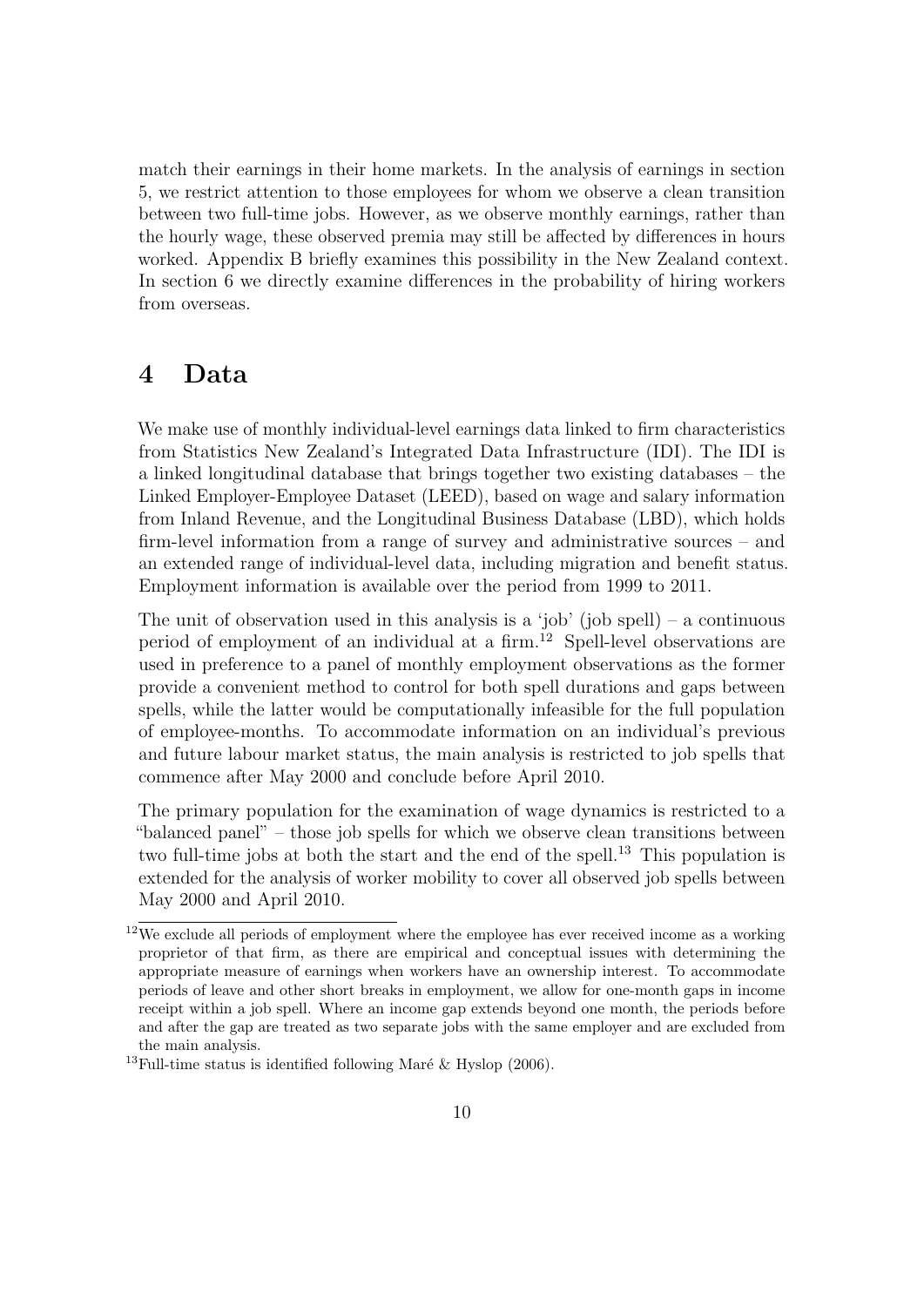Employment information is sourced from Pay-As-You-Earn (PAYE) tax returns, which are submitted monthly by all employing firms. These capture all forms of labour income, including wages and salaries, bonuses, and commissions. Starting incomes are calculated in the second month of employment, and ending incomes in the second-to-last month of employment to avoid these measures being contaminated by part-months of employment and unusually large final payments (eg, severance pay).[14](#page--1-0) Nominal earnings are adjusted to reflect changes in the consumer price index over the period. Tenure is defined as the total number of months that an individual is employed in a given job spell.

Worker quality, or "skill", is captured through estimates of worker fixed effects, following Hyslop & Maré [\(2006\)](#page-55-9). These estimates are based on a separate regression of log annual full-time equivalent earnings  $(y_{ijt})$  on observable worker characteristics  $x_{it}$  (a flexible function of gender and age), worker fixed effects  $(\theta_i)$ , firm fixed effects  $(\psi_j)$  and annual time dummies  $\tau_t$ ,  $y_{ijt} = \theta_i + \psi_j + x_{ijt}\beta + \tau_t + \varepsilon_{ijt}$ . The coefficients on the individual worker dummies  $\theta_i$  provide an indication of a worker's earnings potential, capturing a range of time-invariant characteristics not observed in the data including education and innate ability, as evidenced by the relative income of each worker across all their jobs after controlling for observable worker characteristics and the time-invariant effect associated with each firm they work for.

Alongside earnings and basic demographic information, we also make use of information on benefit receipt supplied by the Ministry of Social Development, and international migration and mobility information from the New Zealand Customs Service. This allows us to identify whether individuals have entered or left New Zealand over the period since 1997, and whether they have received income from a benefit. We restrict our attention to receipt of work-related benefits (eg, unemployment benefit, Working for Families) and injury-related payments from the Accident Compensation Corporation.[15](#page--1-0)

At the firm level, foreign ownership is defined as having either 50 percent or higher recorded foreign ownership in the Longitudinal Business Frame (LBF), and/or a positive response to the disclosure question "Is the company controlled or owned by non-residents?" from the IR4 Company Tax return.[16](#page--1-0) While the IR4 is filed annually by almost all limited liability companies, updates to foreign

<sup>&</sup>lt;sup>14</sup>In cases where an individual receives no income in the relevant month, we use earnings from the third (or third-to-last) month of employment.

<sup>&</sup>lt;sup>15</sup>This restriction excludes superannuation payments, paid parental leave and student allowances, as these benefit types are not generally associated with labour market disadvantage.

<sup>&</sup>lt;sup>16</sup>Where firms are part of a group of parent-subsidiary enterprises, we give precedence to responses of the individual firm. If no information is available at the firm level, and the information provided by other group members is consistent, firms are allocated to domestic or foreign ownership based on the group response.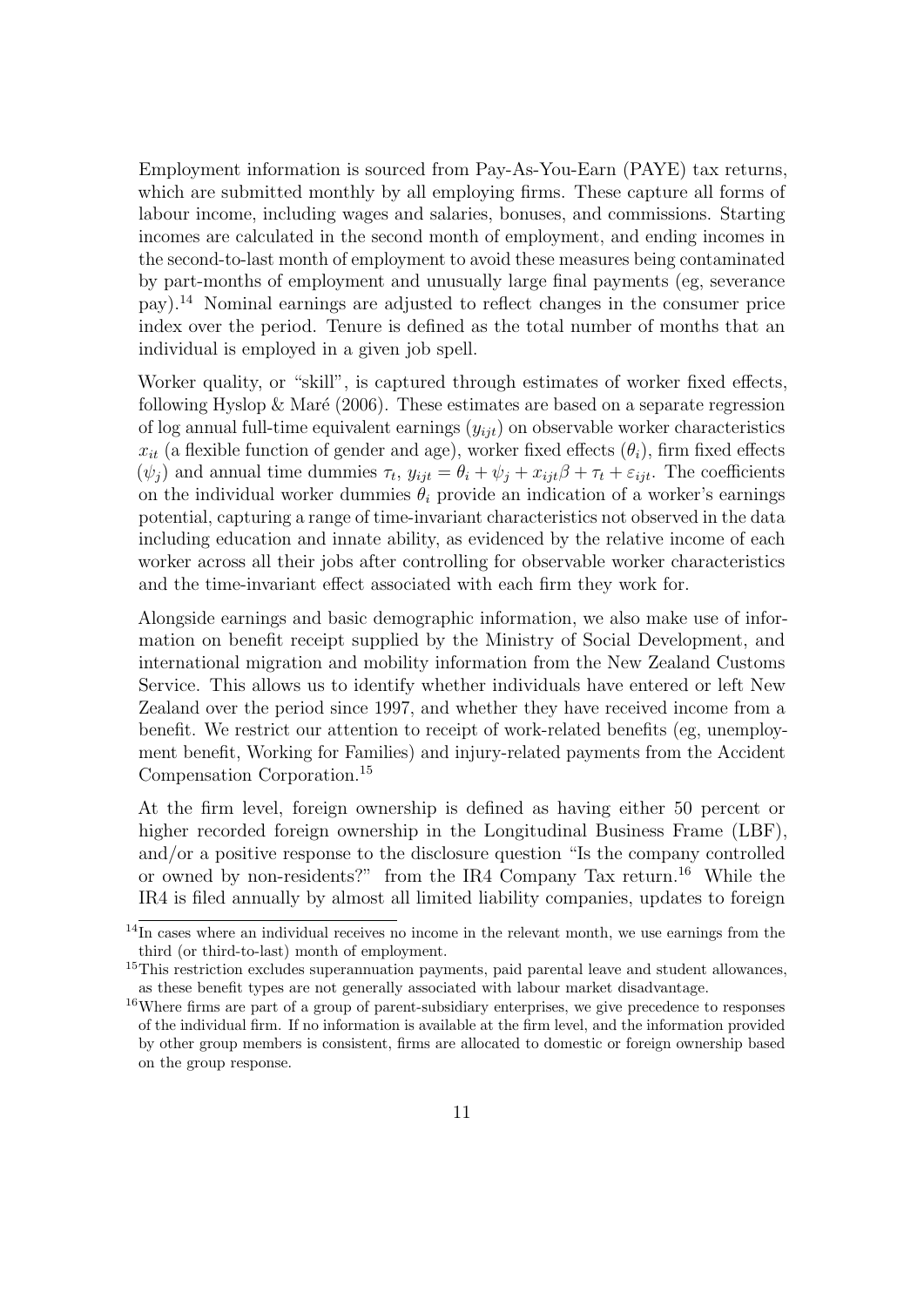ownership information in the LBF are primarily based on responses to the Annual Frame Update Survey, which is full-coverage only for the largest firms.<sup>[17](#page--1-0)</sup> As such, information on foreign investment is less reliable for small, non-corporate firms (eg, sole-proprietors and partnerships). At the same time, the specific questions that are used to identify foreign ownership across the two sources differ, implying that some firms may legitimately respond positively to one but negatively to the other. We therefore take all point-in-time ownership statuses associated with actual survey responses, tax returns, and manual adjustments by Statistics New Zealand's Business Frame operators, $18$  and use these to distinguish four types of firms based on their "permanent" ownership status over the observed life of the firm: firms that are "always" foreign-owned at every observation; firms that are "never" foreign-owned; firms that are "mixed" or "sometimes" foreign owned, across time, data sources, or both; and firms for which we have no reliable information about their ownership status ("unknown" ownership).[19](#page--1-0) All four groups are used in the analysis, with a focus on the comparison of firms that are "always" and "never" foreign-owned.

Table [1](#page-39-0) reports the prevalence of each firm type as at 31 March over the years 2000 to 2011. As our definition of ownership is based on "permanent" ownership status over the life of the firm, there is little variation in reported foreign ownership rates over time aside from an initial decrease in the proportion of firms and employment allocated to the "unknown" ownership category as firms for which we have no FDI information exit the population. The link between foreign ownership status and firm size is apparent, with the two percent of firms that are"always" foreign and the four percent with "mixed" ownership (Panel A) accounting for around nine and twelve percent of employment respectively (Panel B). Conversely, domestic firms and those with no ownership information account for a larger share of firms than employment. A similar pattern, though less pronounced, is apparent in the comparison between headcount and full-time equivalent (FTE) employment (Panel C), with foreign-owned firms showing a stronger tendency towards employing full time staff.<sup>[20](#page--1-0)</sup>

The prevalence of foreign ownership differs substantially across industries, and to

<sup>17</sup>See [Sanderson](#page-56-2) [\(2013\)](#page-56-2) for a detailed discussion of alternative sources of FDI information in the LBD.

<sup>&</sup>lt;sup>18</sup>These adjustments are made in response to information about firm ownership from other sources, including other Statistics New Zealand surveys and media reports.

<sup>&</sup>lt;sup>19</sup>A small number of apparent single-year transitions into and out of foreign ownership from IR4s are ignored where they are inconsistent with other sources of FDI information.

 $^{20}\text{As}$  our method of identifying full time employment is based on wage and benefit income receipt, rather than hours information, the distinction between foreign- and domestically-owned firms may be overstated, as high-wage employees are less likely to be identified as working part time.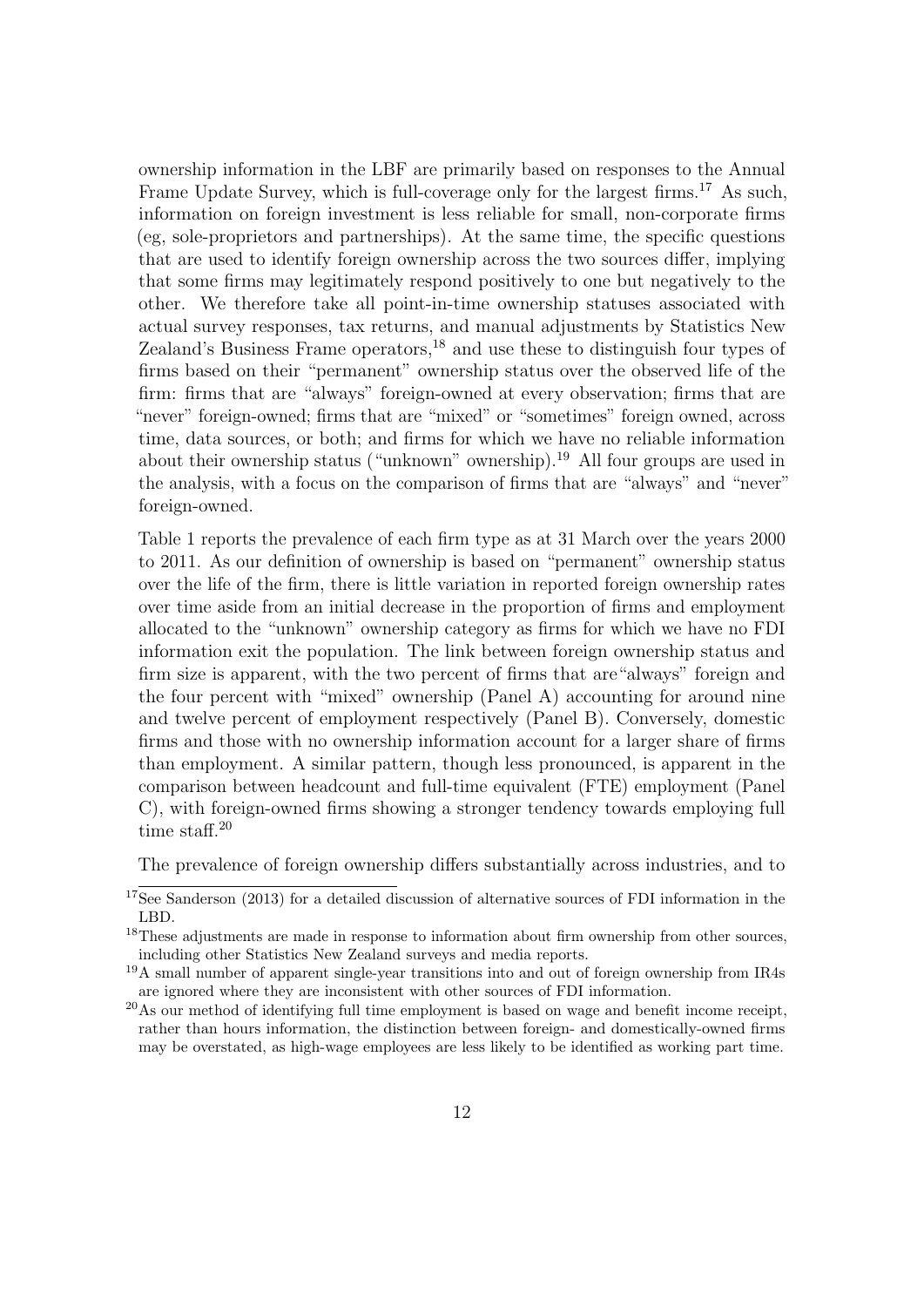a lesser extent, across labour market regions (LMRs).[21](#page--1-0) Figures [2](#page-17-0) and [3](#page-18-0) display the proportion of firms and employment associated with each ownership status as at March 2011, for selected industries and regions (more detailed results are shown in appendix tables [A.1](#page-57-0) and [A.2\)](#page-58-0). The proportion of "always" foreign firms ranges between 0.1 percent in Agriculture and 13.7 percent in Chemical and Rubber Manufacturing (0.3 and 33.0 percent of employment, respectively). Missing ownership information is particularly apparent in Agriculture, where there are many small, owner-operator firms, but is also noticeable in many service industries (figure [2\)](#page-17-0). Differences across LMRs are less pronounced, but an urban bias is apparent in foreign investment (figure [3](#page-18-0) and table [A.2\)](#page-58-0). Always foreign-owned firms account for 13.3 percent of employment in Greater Auckland, compared to 7.1 percent across other urban areas and 4.1 percent in non-urban regions.

Considered at the firm level, the average earnings gap between foreign- and domestically-owned firms is substantial. Figure [4a](#page-19-0) plots the distribution across firms of the mean log monthly earnings of full-time employees as at March 2011. While the distribution of log earnings for domestic firms is concentrated between 7.9 and 8.7 (monthly earnings of \$2,700-\$6,000), that for always foreign-owned firms is wider, and centered between 8.2 and 9.3 (\$3,600-\$9,900). Looking across all job spells, the average monthly starting wage in a domestic firm is \$3,735, compared to \$5,685 in always foreign-owned firms, a gap of over 50 percent (table [2\)](#page-40-0).

Figures [4b](#page-19-1) and [4c](#page-19-2) distinguish two components of the overall wage gap – that associated with differences in the firm fixed effect, which captures whether a firm is a relatively high or low wage employer, and that associated with the mean worker fixed effect across the firm's employees, which captures whether the firm hires workers who tend to be well paid regardless of where they work. Both components play an important role in explaining the gap in average wages between foreign and domestic firms.

However, measured as a firm-level average, this mean wage gap overstates the workerlevel average due to differences in the distribution of firm size across ownership groups (figure [4d\)](#page-19-3). While domestic firms tend to be very small (most have fewer than 10 employees, with average employment of 15.9), foreign-owned firms are much larger, with average employment of 111.7 (table [2\)](#page-40-0) and a substantial proportion of firms in the range of 25 to 1000 employees (figure [4d\)](#page-19-3). As larger firms commonly

 $^{21}$ Labour market regions are groupings of labour market catchments as used in [Newell & Callister](#page-55-10) [\(2009\)](#page-55-10), defined using the algorithm described in [Papps & Newell](#page-56-4) [\(2002\)](#page-56-4). The classification is available from [http://www.mera.co.nz/projects/LLMAResults/LMC2006/NZ\\_LbrMkt\\_Areas\\_](http://www.mera.co.nz/projects/LLMAResults/LMC2006/NZ_LbrMkt_Areas_Key2006.xls) [Key2006.xls](http://www.mera.co.nz/projects/LLMAResults/LMC2006/NZ_LbrMkt_Areas_Key2006.xls). Individuals are allocated to LMRs according to the location of their employing firm, as recorded in the LBF. Where a firm operates across multiple regions, individuals are allocated to geographic units by Statistics New Zealand based on information about the relative employment in each plant and the residential or postal address of the employees.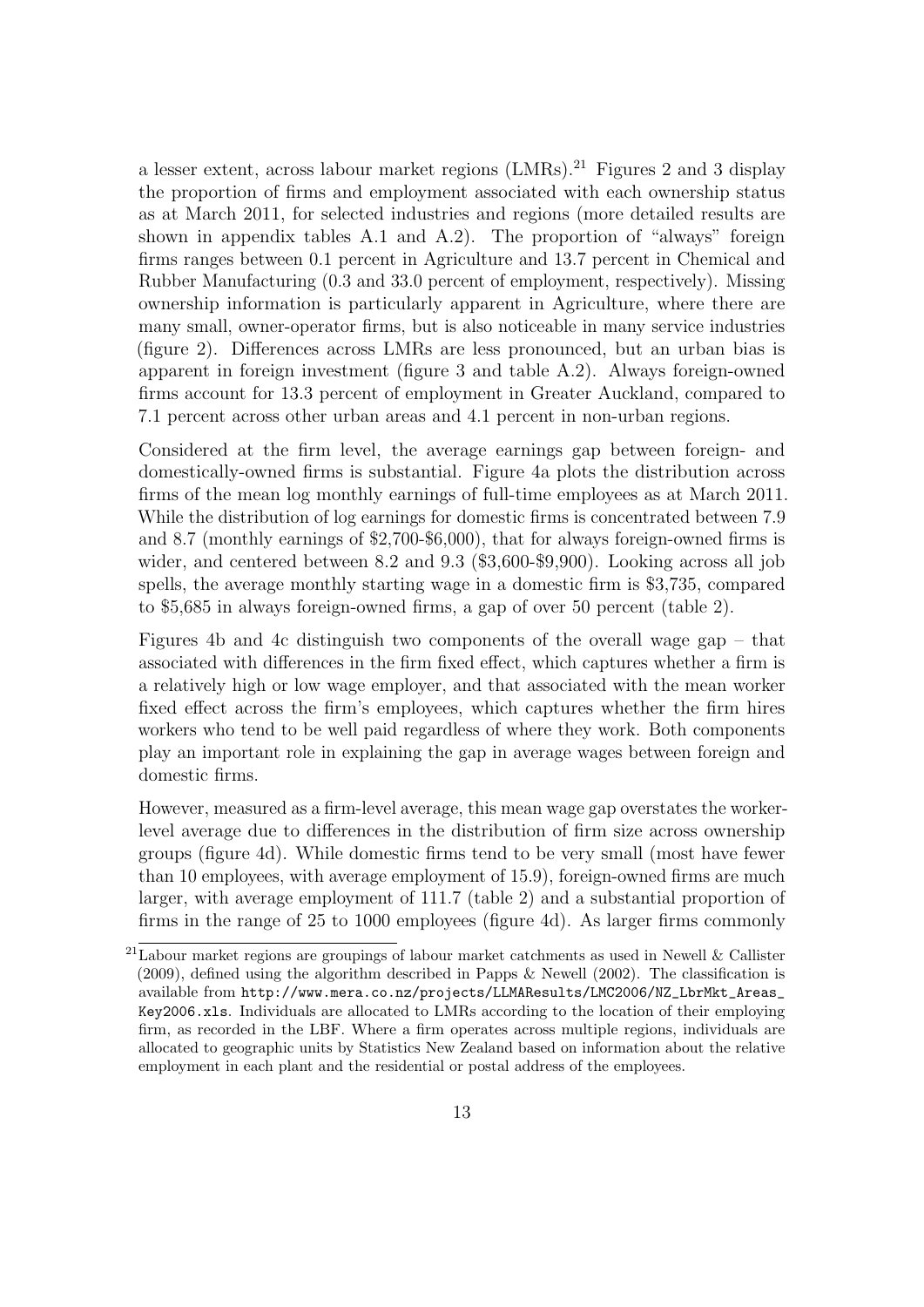<span id="page-17-0"></span>Figure 2: Prevalence of foreign ownership by selected industries, March 2011



(a) Proportion of firms

(b) Proportion of employees



Industry percentages of total firms and employees shown in brackets.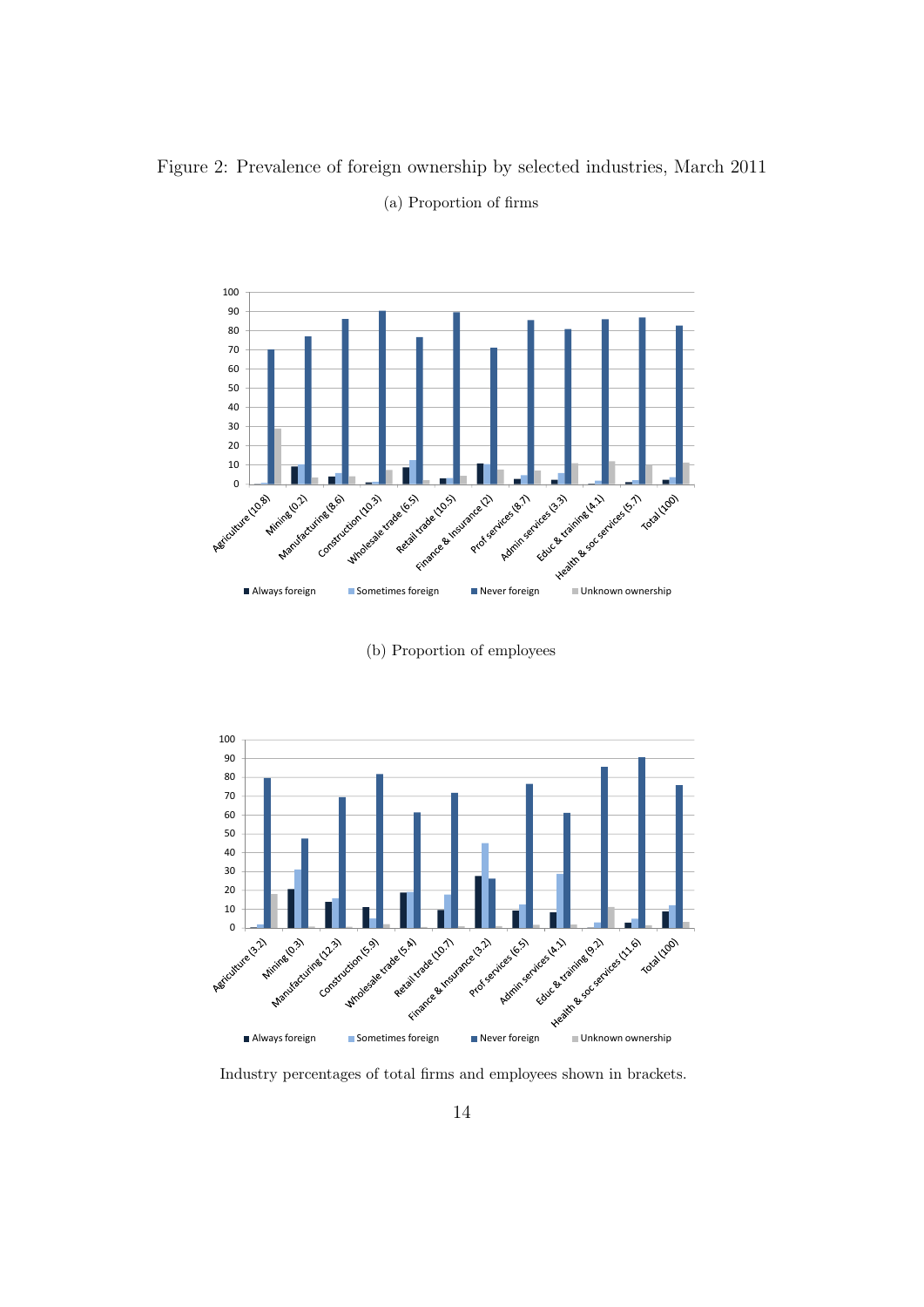<span id="page-18-0"></span>Figure 3: Prevalence of foreign ownership by selected Labour Market Regions, March 2011



(a) Proportion of firms

(b) Proportion of employees



Regional percentages of total firms and employees shown in brackets.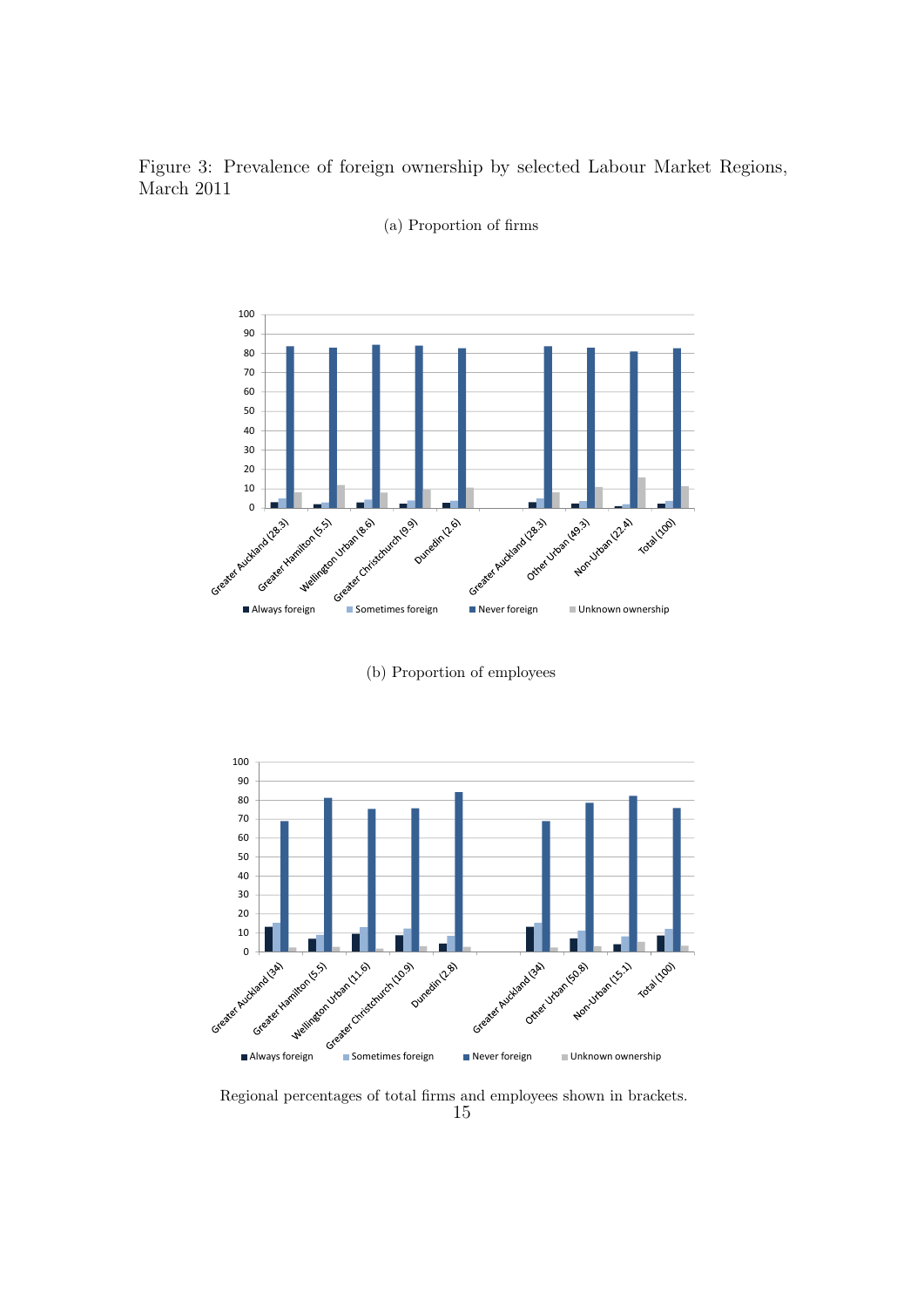<span id="page-19-0"></span>

<span id="page-19-3"></span><span id="page-19-1"></span>Figure 4: Components of foreign earnings premium, March 2011

<span id="page-19-2"></span>Full-time employees only. One observation per firm. Tails of each distribution compressed in accordance with Statistics New Zealand confidentiality protocols.

pay higher wages (eg, [Oi,](#page-55-11) [2004;](#page-55-11) [Troske,](#page-56-5) [1999\)](#page-56-5), a firm-level calculation that places equal weight on all firms accentuates the foreign wage premium.

An alternative is to consider the distribution of wages at the worker level, as shown in figure [5.](#page-20-0) By placing equal weight on each worker, rather than each firm, this effectively down-weights the small firms that make up the bulk of the domestic firm population, making the two populations more comparable. This substantially reduces the gap between the two distributions, and reduces the apparent foreign starting wage premium from 50 percent to 20 percent (table [2\)](#page-40-0). However, there remains a substantial difference between foreign and domestic wage levels. Section [5](#page-22-0) explores the source of this gap, with a focus on the three explanations outlined in section [2](#page-5-0) – heterogeneous workers, heterogeneous firms, and heterogeneous learning.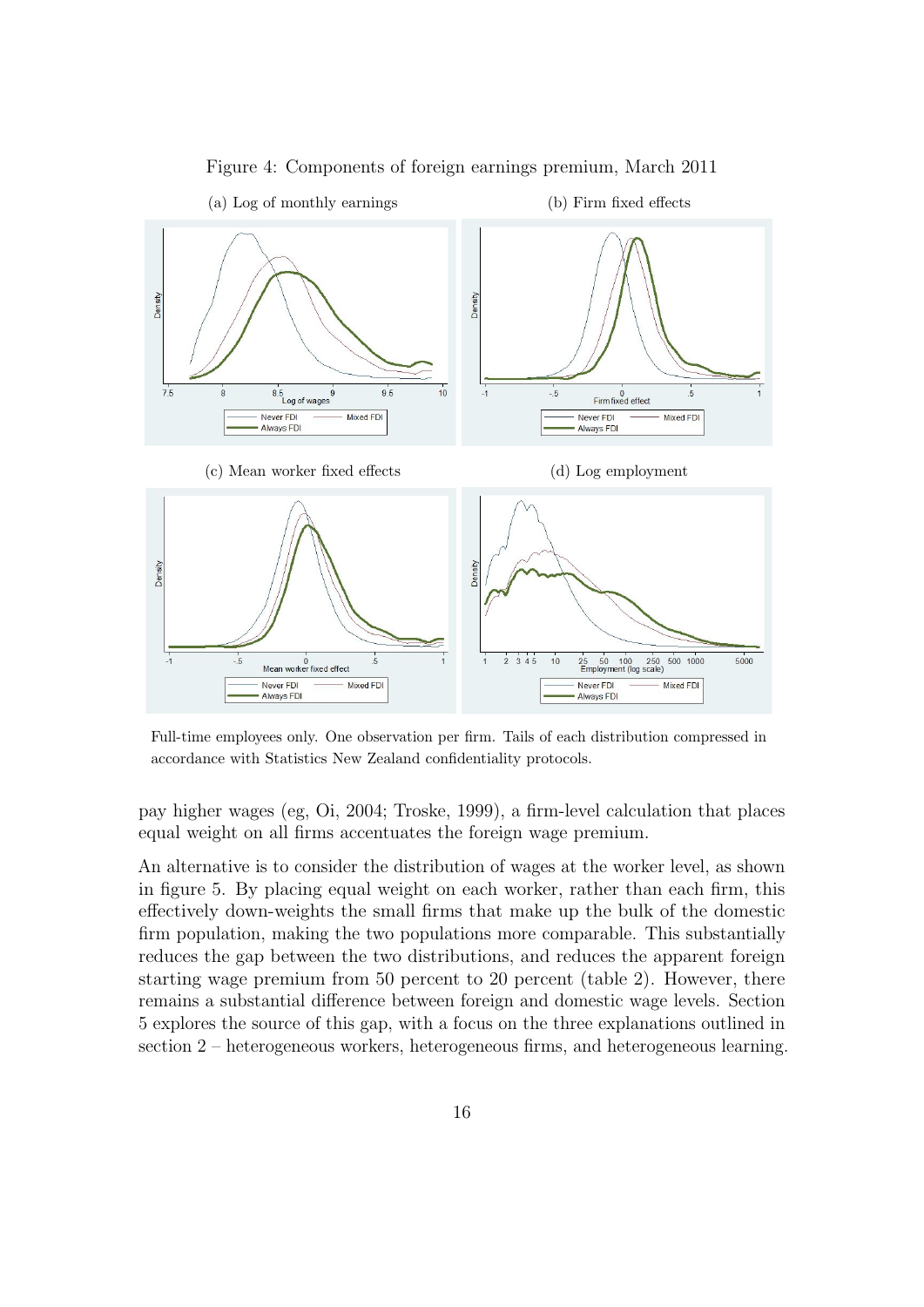<span id="page-20-0"></span>

Figure 5: Worker-level foreign wage premium, March 2011

Full-time employees only. One observation per worker. Tails of each distribution compressed in accordance with Statistics New Zealand confidentiality protocols.

Complete summary statistics at the job level are provided in appendix table [A.3,](#page-59-0) separately for workers in always domestic and always foreign firms.<sup>[22](#page--1-0)</sup> The comparison of spells across foreign and domestic firms shows up a number of differences in the characteristics of both workers and jobs. Completed tenure is longer on average in foreign firms than domestic firms, with a mean length of 20.1 months compared to 16.7 months.<sup>[23](#page--1-0)</sup> Workers in foreign-owned firms are less likely to have been receiving a benefit over the prior year, and are more geographically mobile, with higher proportions having been overseas in the 12 months prior to starting their current job, taking jobs across different regions of New Zealand, and traveling overseas in the 12 months following separation. Panels B and C also show

 $22$ Panel A is restricted to the primary regression population used in section [5.](#page-22-0) This population is restricted to job spells where we observe a clean, full-time transition between jobs at both the start and the end of the relevant job spell. Workers moving in or out of part-time jobs, multiple job holders, and repeated employment spells with the same firm are excluded. Panels B and C relax these constraints, covering all observed job starts and ends within the period from June 2000 to March 2010. This gives the populations used in section [6](#page-34-0) to examine worker mobility.

 $23$ These estimates are lower than the average tenure found by [Papadopoulos](#page-55-12) [\(2008\)](#page-55-12). Longer spells are excluded from our analysis as we restrict to spells where we can observe a clean transition at either end of the job. Short spells (less than three months) are also excluded as monthly wage changes cannot be observed.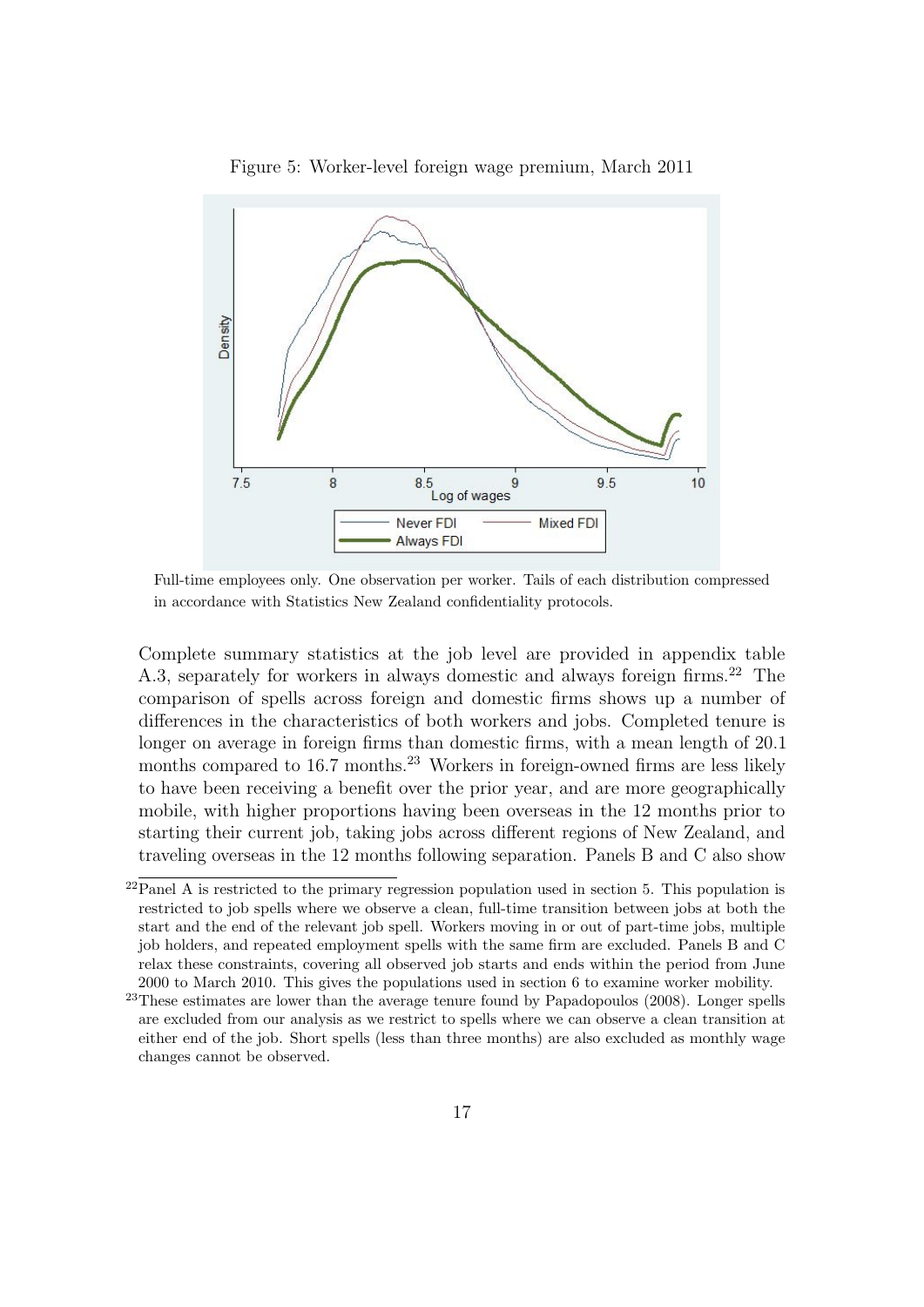that workers in foreign firms are more likely to be working fulltime, and less likely to hold multiple jobs.

While restricting to the balanced panel substantially reduces the sample size compared to the unrestricted sample of job spells, the two populations present a consistent picture with respect to the size of the raw wage premium (table [3\)](#page-40-1). The inclusion of less stable workers (including those coming from or moving into part-time or multiple job employment, but also workers who are first entering or just leaving the workforce) drives down the mean wage in the unrestricted sample compared to the balanced panel, but the relative foreign premia remain reasonably steady.<sup>[24](#page--1-0)</sup> Meanwhile, the stronger wage premium at the end of each spell compared to the start may reflect either a steeper wage profile or higher average tenure in foreign-owned firms.

This stronger wage growth is also reflected in the raw wage changes associated with job transitions (table [4\)](#page-41-0). This table shows two things: for job starts and ends it shows the average wage change associated with a transition between employers according to the ownership status of the two firms; within-jobs, it shows the average wage change between the first and last month of employment. For the balanced panel, workers moving between domestic firms  $(D\rightarrow D)$  on average experience 2.2 percent wage growth at the start of a job spell (relative to their earnings at the end of their previous job), followed by 3.5 percent growth within the spell. Moving from a domestic to a foreign-owned firm is associated with an average earnings gain of 5.5 percent, a 3.3 percent premium over the domestic-domestic average, while workers that leave foreign-owned firms for domestic firms experience on average a 6.3 percent decrease in earnings.[25](#page--1-0) However, these averages are affected by a wide range of factors, including differences in tenure, and worker and firm composition. Differences between start and end wage changes may reflect differences in timing<sup>[26](#page--1-0)</sup> and the tendency for wage growth to slow with age, as well as any impact of the composition of individuals making each transition. Section [5](#page-22-0) focuses on distinguishing the underlying foreign wage premium from differences due to composition.

 $^{24}$ The lower panel of table [3](#page-40-1) maintains the requirement that the *current* job-start or job-end is full-time to maintain comparability of earnings, but places no restrictions on either the existence or characteristics of past or future job spells, or job characteristics at the other end of the current spell.

<sup>&</sup>lt;sup>25</sup>Including all clean transitions between two full-time jobs shows very similar results (lower panel, table [4\)](#page-41-0).

<sup>26</sup>Wage ends are necessarily later in the period and thus may be affected by worsening economic conditions associated with aftermath of the Global Financial Crisis.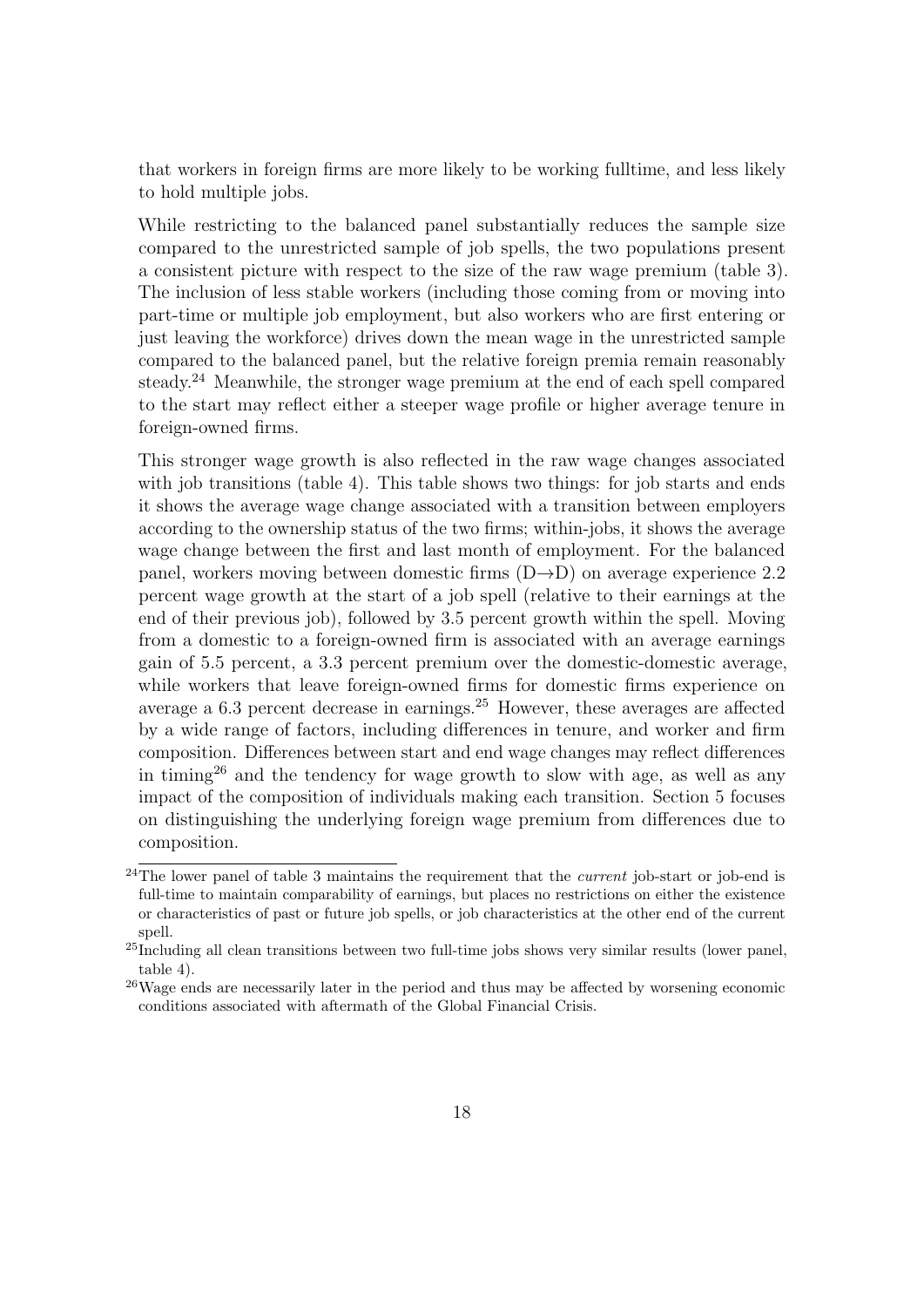#### <span id="page-22-0"></span>5 Wage impacts of FDI employment

To understand the role of worker, firm, and learning heterogeneity in explaining the foreign-firm wage premium, we now turn to a series of regression analyses, in which we consider the wage dynamics of workers moving between foreign- and domestically-owned firms while controlling for the observable characteristics of the worker, the firm, and the job spell. As a first step, we examine the size of the 'true' foreign premium – the wage premium remaining after observable firm and worker characteristics have been controlled for. We then provide estimates for the various sources of foreign premium depicted in figure [1](#page-10-1) – the heterogenous worker effect (S), the heterogeneous firm effect (F1-D1,F2-D2), and the heterogeneous learning effect (H).

To understand the overall size of the foreign wage premium and the role of worker heterogeneity, we estimate two wage level regressions, for wages at the start and end of a job spell, which take the form

<span id="page-22-1"></span>
$$
\ln W_{ijt} = \alpha + \beta^a \delta_j^{always} + \beta^m \delta_j^{mixed} + \beta^u \delta_j^{unknown} + \gamma \mathbf{X}_{it} + \phi \mathbf{Z}_{jt} + \psi_t + \varepsilon_{ijt} \tag{1}
$$

in which log of monthly earnings of individual i in firm j at time t  $(\ln W_{ijt})$  is regressed on a set of dummy variables capturing the permanent ownership status of firm  $j$   $(\delta_j^k, k \in \{\text{always}, \text{mixed}, \text{unknown}\})$ ,<sup>[27](#page--1-0)</sup> a set of worker-level control variables  $(X_{it})$ , firm-level control variables  $(Z_{it})$  and a full set of time (month) dummies  $(\psi_t)$ . At the worker level we control for two time-invariant characteristics – gender and estimated worker fixed effects (WFE) – as well as a quadratic function of age and elapsed time and/or tenure which is adapted to suit the specific dependent variable in question. For the starting wage regression, elapsed time is defined as the gap between the end of the previous job and the start of the current job, to reflect the possibility that the length of time out of employment may affect both the wage offer made by employers and the worker's reservation wage [\(Devine &](#page-53-7) [Kiefer,](#page-53-7) [1993;](#page-53-7) [Rogerson et al.,](#page-56-6) [2005\)](#page-56-6).<sup>[28](#page--1-0)</sup> For the end wage regression, elapsed time reflects tenure in the current job.[29](#page--1-0) At the firm level, we control for log employment

 $^{27}$ Never foreign-owned firms form the reference group.

<sup>&</sup>lt;sup>28</sup>See also [Addison et al.](#page-53-8) [\(2009\)](#page-53-8), who cast doubt on the assumption of a declining reservation wage.  $29$  For both start and end wages, the control variables are included as second order polynomials, containing the following terms:  $\{A_1, A_2, A_1^2, A_2^2, A_1A_2\}$ , where  $A_1$  is the worker's age (in months) at the start of the relevant period,  $A_2$  is age at the end of the period, and the period in question is either the period of unemployment prior to a job start, or the period of tenure prior to a job end. This specification controls for age, tenure and experience effects, though we cannot separately identify all three and thus cannot interpret the coefficients of the polynomial.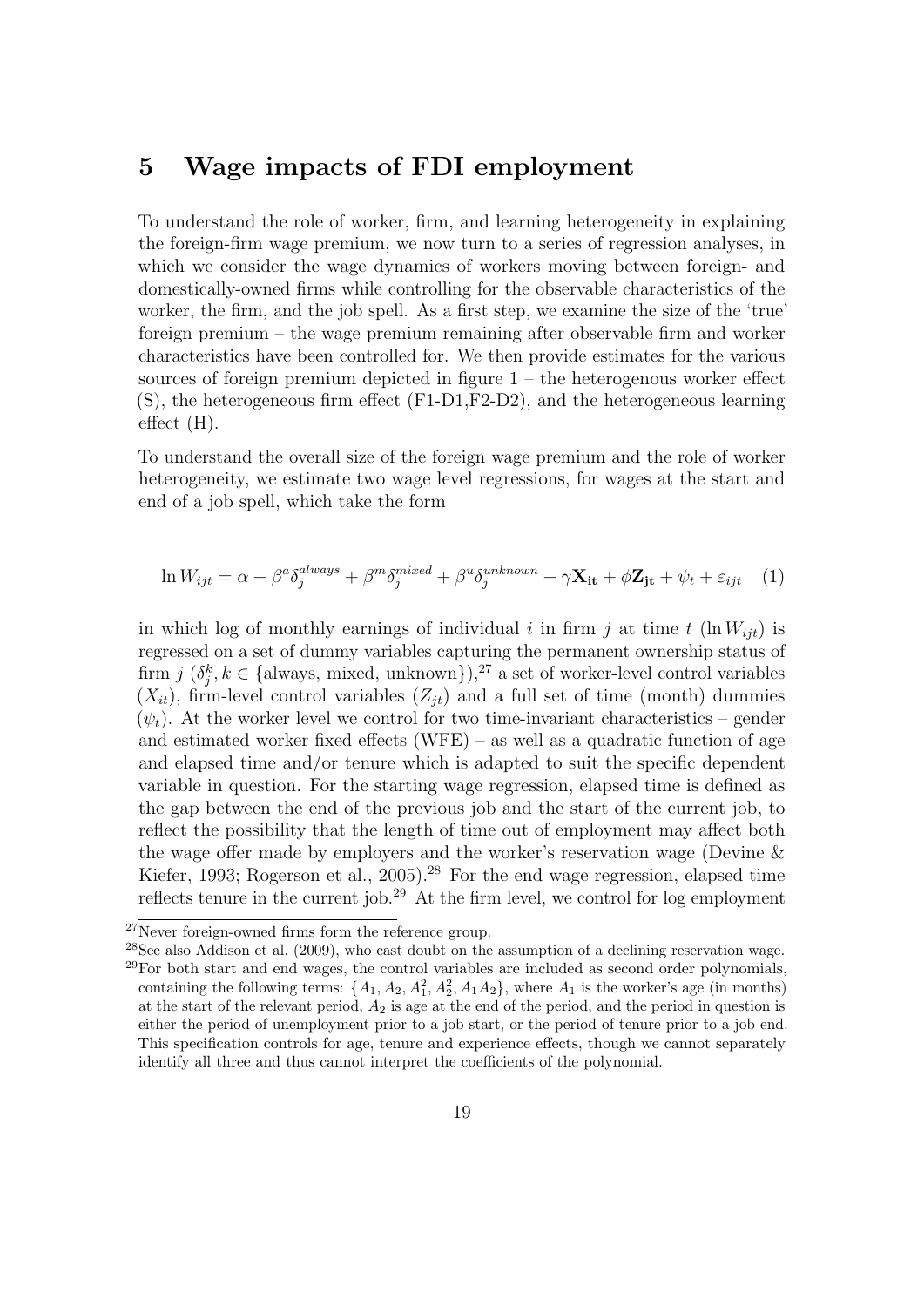and its square, and a full set of industry and LMR dummies. In each case the  $\beta s$ reflect the wage premium for each type of ownership, relative to firms that are always domestically owned.

Tables [5](#page-42-0) and [6](#page-43-0) report results for start and end wages respectively. Column 1 shows raw wage gaps controlling only for time. Worker and firm characteristics are then introduced separately (columns 2 and 3 respectively), providing some indication of the extent to which the average gaps between foreign- and domestically-owned firms are driven by differences in worker and firm composition. Column 4 combines both sets of covariates. The 13-15 percent higher average starting wage observed for "always" foreign firms in table [3](#page-40-1) is apparent in column 1 of table [5,](#page-42-0) where wage is regressed only on ownership type and time effects. As might be expected, the wage premium associated with firms which are sometimes foreign owned is also positive, but weaker than that for the always foreign-owned firms, as this coefficient represents the average premium across all years, including those when the firm is domestically owned.<sup>[30](#page--1-0)</sup> Adding worker characteristics (column 2) reduces the foreign premium to around three fifths of the raw figure, or 8.5 percent, while controlling for firm characteristics alone reduces the foreign premium to 4.3 percent (column 3). Together, the combined impact of firm and worker controls leaves an unexplained foreign premium of 2.7 percent. This reflects the role of factors such as productivity differentials between foreign- and domestically-owned firms, as well as any compensating differential or efficiency wages paid by foreign-owned firms.<sup>[31](#page--1-0)</sup>

By introducing firm and worker controls sequentially, these regressions also provide estimated bounds for the extent to which average starting wages are affected by selective hiring of highly-paid workers into foreign firms – the gap labelled S in figure [1.](#page-10-1) Comparing estimated wage premia between columns 1 and 2, and between columns 3 and 4 respectively in table [5](#page-42-0) gives us an upper and lower bound for the role of observable and unobservable but time-invariant worker characteristics in explaining the overall foreign wage premium. The gap between the upper and lower bounds reflects the fact that worker and firm characteristics are themselves interrelated – not only are foreign-owned firms more likely to hire a particular type of workers, but across both foreign and domestic firms there are systematic differences in worker composition according to industry, firm size and location. Without controls for firm characteristics (that is, attributing the full effect of both the worker characteristics themselves and the interdependent

 $30\overline{\text{This relationship is consistent throughout later regressions, with the exception of the within-job}}$ wage growth premium analysis.

<sup>&</sup>lt;sup>31</sup>Further controls for firm performance (eg, productivity, profitability) would likely reduce this premium further. However, as firm-specific advantages are a core part of the argument for a positive impact of FDI, controlling for these factors could be viewed as dismissing the very phenomenon we are interested in.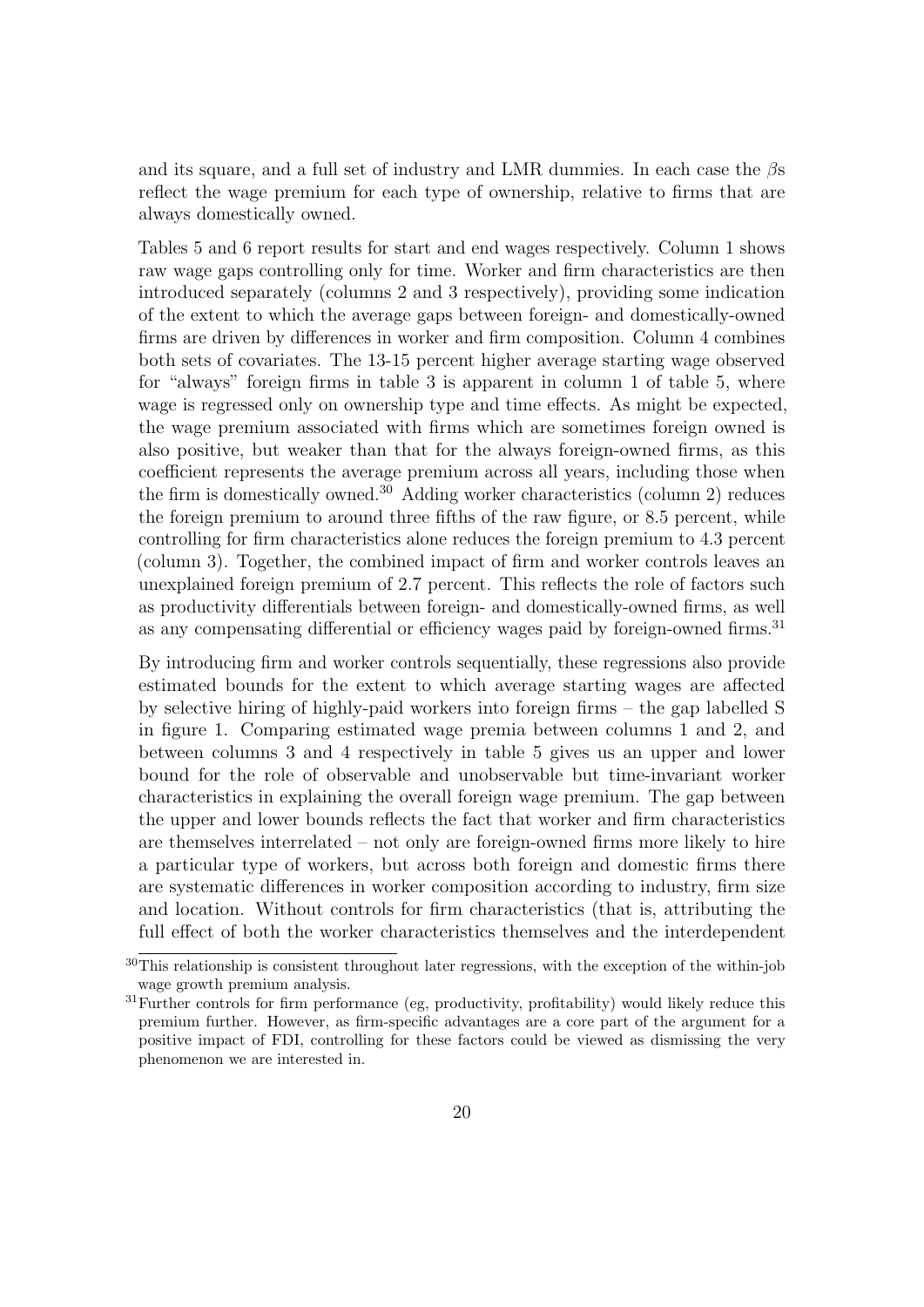worker×firm characteristics to the workers), the upper estimate of the role of worker characteristics is  $S_u = 0.142 - 0.085 = 0.057$ , a 5.7 percent wage gap attributable to worker heterogeneity. If we instead attribute the impact of interdependent characteristics to the firm – the comparison between columns 3 and  $4$  – the remaining worker-specific component of the foreign premium is  $S_l = 0.043 - 0.027 = 0.016$ , a 1.6 percent gap attributable to worker quality. This lower bound gives a conservative estimate of the skill gap  $S$ , as it represents the pure impact of worker effects beyond those which are correlated with the composition of foreign firms. Worker and firm characteristics themselves show the expected relationship with wage levels – wages are higher for males and in larger firms, while the coefficient on worker fixed effects is close to one reflecting the construction of the variable.

The foreign premium is somewhat higher for ending wages than starting wages (table [6\)](#page-43-0), suggesting a role for heterogeneous learning in which the return to working in a foreign-owned firm increases over time as workers gain skills.<sup>[32](#page--1-0)</sup> Worker and firm characteristics play a similarly important role in explaining start and end premia, with worker characteristics alone explaining around 45 percent of the raw end-wage premium, reducing the coefficient on "always foreign" from 0.170 to 0.094, and worker and firm characteristics combining to explain around 80 percent of the raw gap  $((0.170 - 0.035)/0.170)$ .

Although not directly comparable due to methodological differences, these results have some similarities to those found by [Malchow-Møller et al.](#page-55-1) [\(2013\)](#page-55-1) for Danish firms. The raw wage premia are almost identical across the two countries, at 14.2 percent in New Zealand and 13.2-15.1 percent in Denmark [\(Malchow-Møller](#page-55-1) [et al.,](#page-55-1) [2013,](#page-55-1) p.309), and the remaining unexplained premium is also very similar, at 2.7 percent in New Zealand and between 1.9 and 3.7 percent in Denmark. However, based on comparison between the estimated premium controlling only for year, industry and location, and the same regression including also worker fixed effects and observable worker characteristics, [Malchow-Møller et al.](#page-55-1) [\(2013,](#page-55-1) p.310) suggest that up to 75 percent of the earnings premium in Denmark is attributable to worker heterogeneity, while the closest comparison in the New Zealand data, between columns 3 and 4 of tables [5](#page-42-0) and [6,](#page-43-0) implies a much lower share of the premium attributable to worker characteristics, at around 40 percent. With data on Swedish firms, [Heyman et al.](#page-54-5) [\(2007\)](#page-54-5) also show similar raw and residual premia (18-21 percent and 2.0-2.5 percent respectively), with industry and time dummies explaining around 75 percent of the raw gap and observable worker characteristics explaining around 40 percent of the remaining foreign premium.

Having established that worker characteristics, firm composition, and unobserved factors associated with foreign ownership all contribute to the wage gap between

<sup>32</sup>Wage growth premia are examined directly in table [9.](#page-45-0)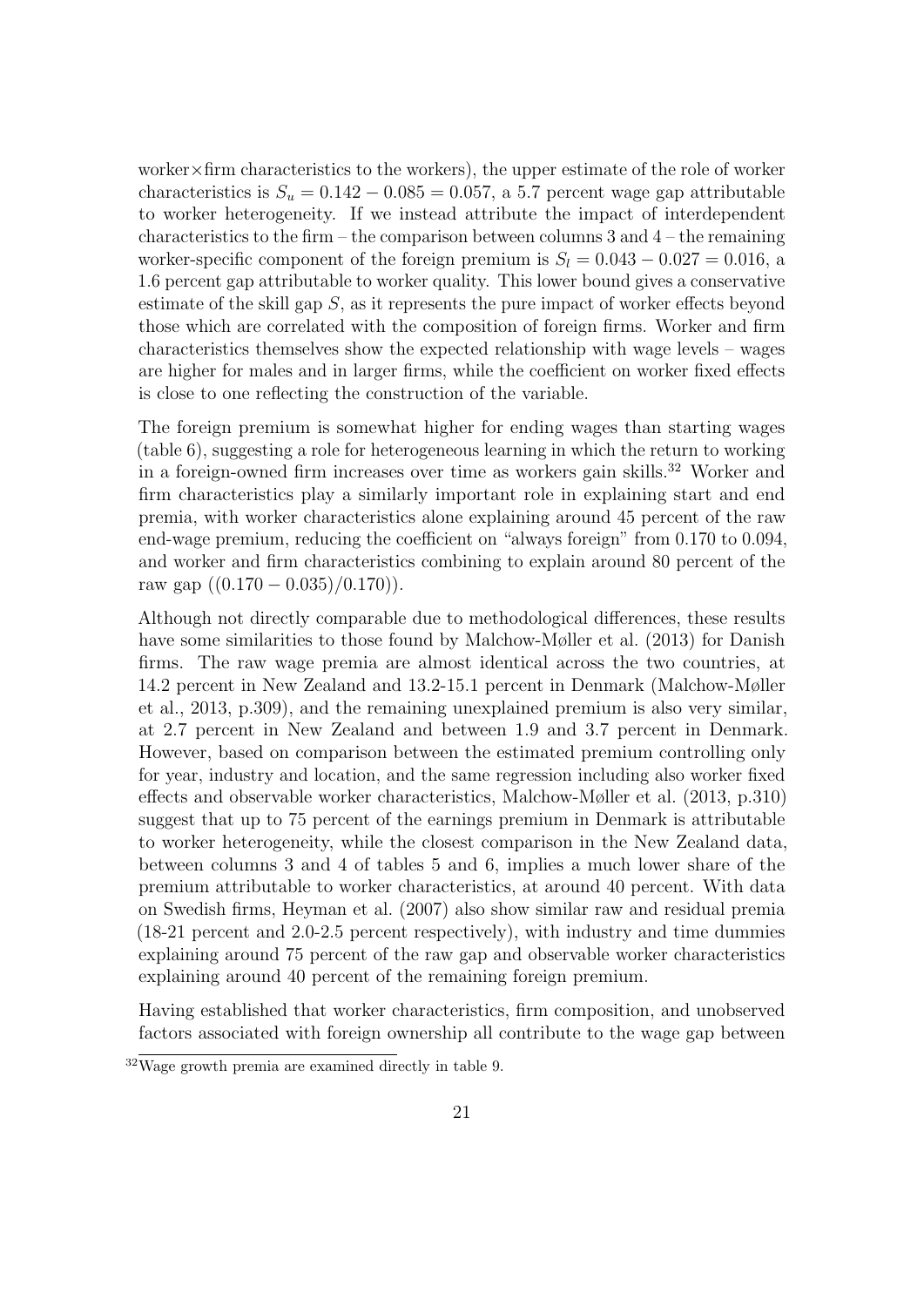foreign and domestic firms, we now turn to the task of distinguishing the relative roles of our other two hypotheses – firm heterogeneity and learning heterogeneity. In order to do this, we focus on worker transitions between foreign- and domesticallyowned firms. Table [7](#page-43-1) reports the prevalence of each of the possible transitions between foreign and domestic ownership, showing considerable movement of workers between the two. Despite substantial movement across firm types, there is also a clear tendency for workers to transition between firms of the same type. While around 10 percent of all transitions involve a move to a foreign-owned firm, nearly 30 percent of job spells in foreign-owned firms end with a move to another foreign-owned firm (table [4,](#page-41-0) column 1). Similarly, 80 percent of transitions from domesticallyowned firms are into other domestically-owned firms, which make up 73 percent of all transitions (column 3).

Given the use of monthly earnings to measure income growth, rather than hourly wage data, a further explanation for the observed foreign firm premium is that foreign firms may expect longer hours from employees. Appendix B uses hours data for a subset of jobs to show that this is unlikely to explain the observed earnings gap.

To capture the foreign-firm specific element of the earnings premium – the gaps  $(F1-D1)$  $(F1-D1)$  $(F1-D1)$  and  $(F2-D2)$  in figure  $1$  – we estimate:

<span id="page-25-0"></span>
$$
\Delta \ln W_{itpc} = \alpha + \beta_p^a \delta_{previous}^{always} + \beta_p^m \delta_{previous}^{mixed} + \beta_p^u \delta_{previous}^{unknown} + \beta_c^a \delta_{current}^{always} + \beta_c^m \delta_{current}^{mixed} + \beta_c^u \delta_{current}^{unknown} + \gamma \mathbf{X}_{it} + \phi \mathbf{Z}_{pc} + \psi_t + \varepsilon_{itpc}
$$
\n(2)

where  $p$  refers to the previous job spell and  $c$  refers to the individual's current spell with a different employer,  $\Delta \ln W_{itpc}$  is the log difference in earnings between the end of job spell p and the beginning of job spell c.  $X_{it}$  includes gender and worker fixed effects, as well as a polynomial function capturing age, tenure in the previous job, and elapsed time between the end of the previous job and start of the current job.  $Z_{pc}$  includes a full set of industry and labour market dummies for both the previous and current employing firms, two additional dummies capturing whether the job transition involved a change in industry or a change in LMR, and a flexible polynomial function of firm-level employment in both the previous and current employers.[33](#page--1-0) As we include dummy variables for the ownership status of

<sup>&</sup>lt;sup>33</sup>Employment controls include:  $\ln E_1$ ,  $\ln E_2$ ,  $(\ln E_1)^2$ ,  $(\ln E_2)^2$ ,  $\ln E_1 \times \ln E_2$ , where  $E_1$  is employee count at the previous firm in the month in which we measure workers' end-of-job earnings, and  $E_2$  is employee count at the current firm, in the month in which we measure starting earnings in that job.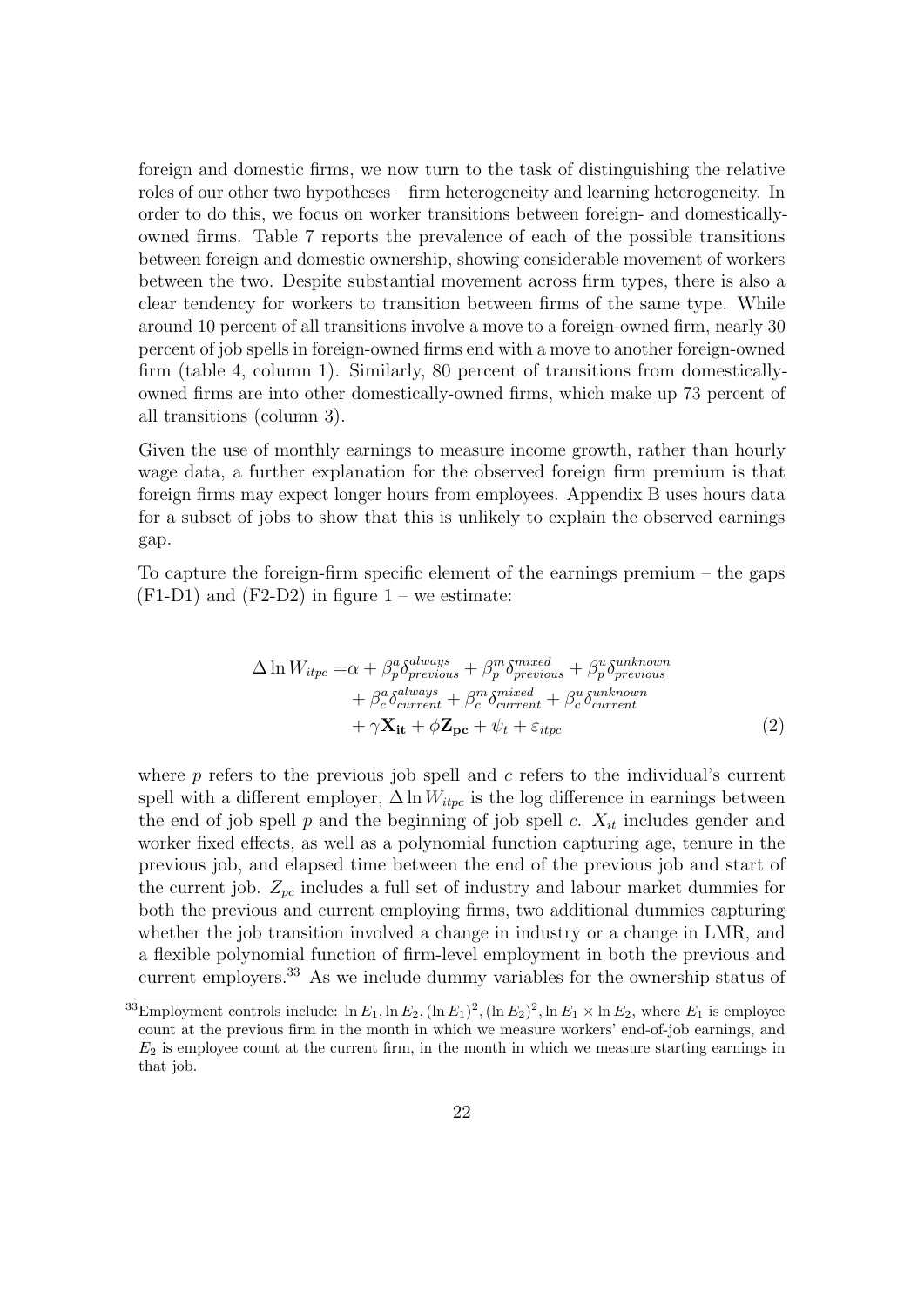both the previous and current employer, coefficients on current firm ownership reflect the relative wage gain associated with moving to a firm of each type relative to moving to a domestic firm, while controlling for the ownership of the previous employer (ie,  $\beta_c^a = F1-D1$ ). Meanwhile, the coefficients on previous firm ownership reflect the relative wage change associated with leaving each type of firm, again compared with leaving a domestically-owned firm (ie,  $\beta_p^a = F2-D2$ ). These provide our estimates of the heterogeneous firm effect.

Columns 2 and 4 of table [8](#page-44-0) can be thought of as two different estimates of the heterogeneous firm effect. Both control for worker characteristics (including tenure in the previous job and gap prior to joining the current employer), but while column 2 allows differences associated with the industry, region and firm size composition of the foreign-owned firm population to be included in the overall foreign premia, in column 4 these effects are directly controlled for, leaving only the unobserved foreign premia. When firm composition is not controlled for, entering a foreign-owned firm is associated with a 4.2 percentage point greater wage increase than moving between domestic firms (table [8,](#page-44-0) column 2, row 4). This premium reflects both the difference in observable firm characteristics between foreign- and domestically-owned firms, with moves to foreign firms also more likely to entail a move to a larger firm (see table [A.3\)](#page-59-0), and the premium associated with foreign ownership itself. Controlling for firm characteristics as well (column 4), a two percent entry premium remains, reflecting the part of the foreign wage premium that cannot be explained by differences in firm composition or worker characteristics or by relative wage growth within jobs (as the measure only considers starting wages at the new firm). As such, it is indicative of firm-specific effects such as rent-sharing, compensating differentials and efficiency wages.

As discussed in section [3,](#page-10-0) the firm heterogeneity hypothesis implies not only that workers will gain from moving into foreign firms, but also that some or all of this wage gain will be reversed when they move back to a domestic firm. This effect is shown in row 1 of table [8,](#page-44-0) which reports the differential wage change associated with leaving a foreign owned firm relative to a domestic firm. As expected there is a penalty to leaving a foreign firm, with wage growth among exiters being 3.1 percentage points lower than that for workers leaving domestic firms, controlling for both worker and firm characteristics (column 4). This exit penalty more than fully reverses the two percent entry premium experienced when a worker first moves into a foreign-owned firm.

Finally, to identify heterogeneous learning effects (H), we estimate a model of within-job wage growth: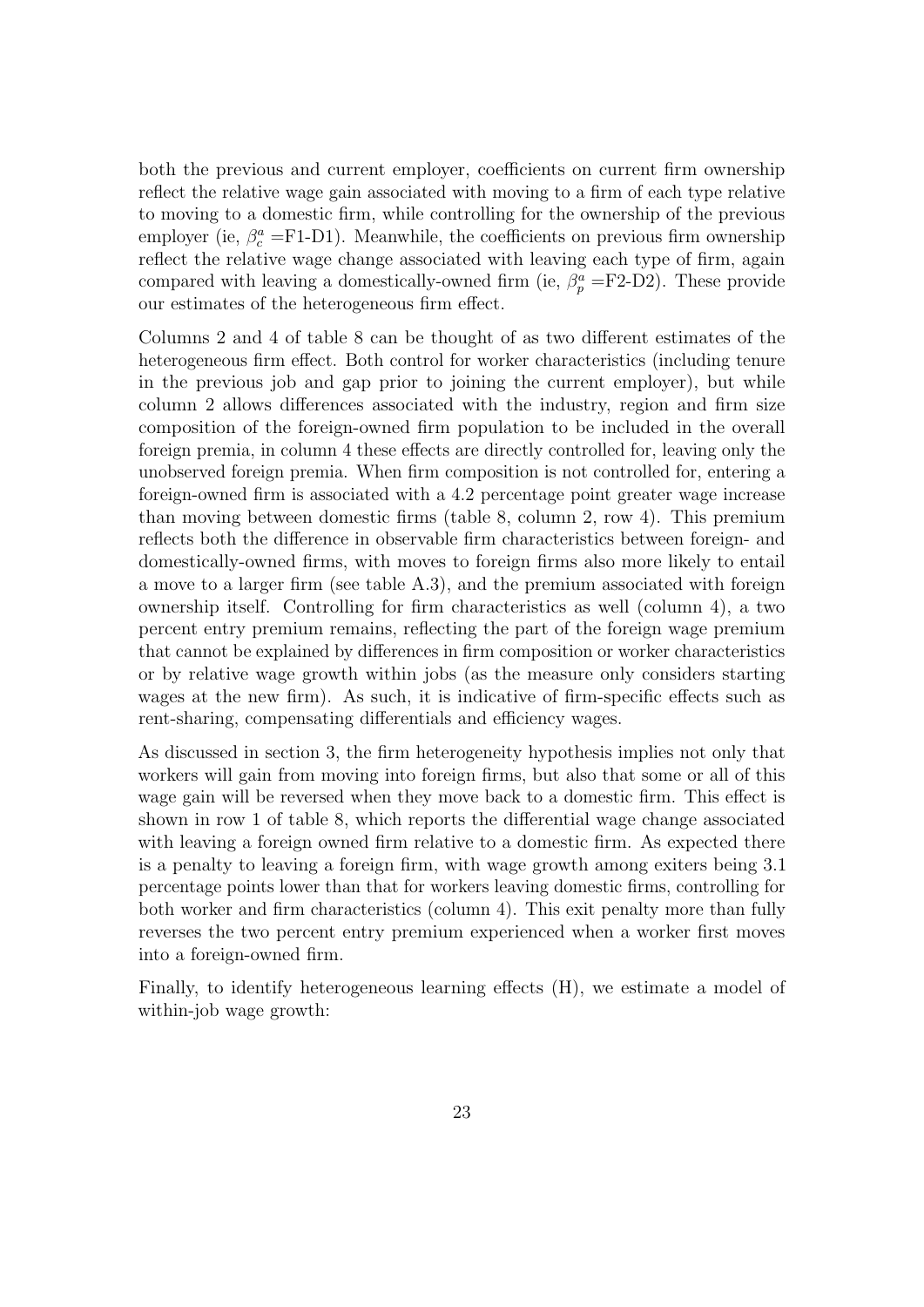<span id="page-27-0"></span>
$$
\Delta \ln W_{ijt} = \alpha + \beta^a \delta_j^{always} + \beta^m \delta_j^{mixed} + \beta^u \delta_j^{unknown} + \gamma \mathbf{X_{it}} + \phi \mathbf{Z_{jt}} + \psi_t + \varepsilon_{ijt}
$$
\n(3)

where  $\Delta \ln W_{ijt}$  is the log difference between monthly starting earnings and ending earnings within a job spell.  $X_i$  includes gender, estimated worker fixed effects, and controls for age and tenure within the job, and  $Z_j$  includes a full set of industry and labour market dummies for the current employer and a polynomial expression of firm size at the start and end of the job spell.<sup>[34](#page--1-0)</sup> In this case, coefficients on foreign ownership represent the wage growth premium over the period employed by a foreign-owned firm, after controlling for tenure and other observable characteristics of the firm and worker (including an estimate of unobserved skill levels).

Table [9](#page-45-0) follows the same pattern as table [8,](#page-44-0) sequentially adding worker and firm characteristics. On average, workers in foreign-owned firms experience an extra 2.8 percent growth in wages, relative to workers in domestically-owned firms (table [9,](#page-45-0) column 1). This reflects in part longer average tenures in foreign firms (table [A.3\)](#page-59-0), as well as differences in worker and firm characteristics. Controlling for tenure and worker characteristics reduces the estimated foreign premium by around two-thirds, to 1.1 percentage points. Additionally controlling for firm composition, workers in foreign firms exhibit on average 0.4 percent higher wage growth over the course of their employment than that experienced in domestic firms (table [9,](#page-45-0) column  $4$ ) – the gap labelled H in figure [1.](#page-10-1) With an average completed tenure of 20 months (table [A.3\)](#page-59-0), this implies approximately an additional 0.25 percentage points per year wage growth. This provides some support to the hypothesis that foreign firms provide learning opportunities beyond those available in domestic firms, although these do not appear to be particularly large.

Unlike the between-firm transitions considered above, the within-job growth premium associated with ownership appears stronger among firms which are classed as "sometimes" foreign owned, rather than those that are always foreign owned. This may reflect transitions in ownership within a job spell, with part of the within-job earnings growth in sometimes foreign-owned firms associated with the transition from domestic to foreign ownership.[35](#page--1-0)

<sup>34</sup>Consistent with the cross-job regressions, firm size controls include  $\ln E_1$ ,  $\ln E_2$ ,  $(\ln E_1)^2$ ,  $(\ln E_2)^2$ ,  $\ln E_1 \times \ln E_2$ , where  $E_1$  is now employment count at firm j at the start of the employee's job spell and  $E_2$  is employment in the same firm at the end of that spell.

<sup>35</sup>Looking at firms classed as "sometimes" foreign owned across the full sample period, transitions from domestic to foreign ownership are more common than from foreign to domestic ownership. Of the 1,974 firms for which we can observe ownership status in 2000/2001, and also in 2010/2011,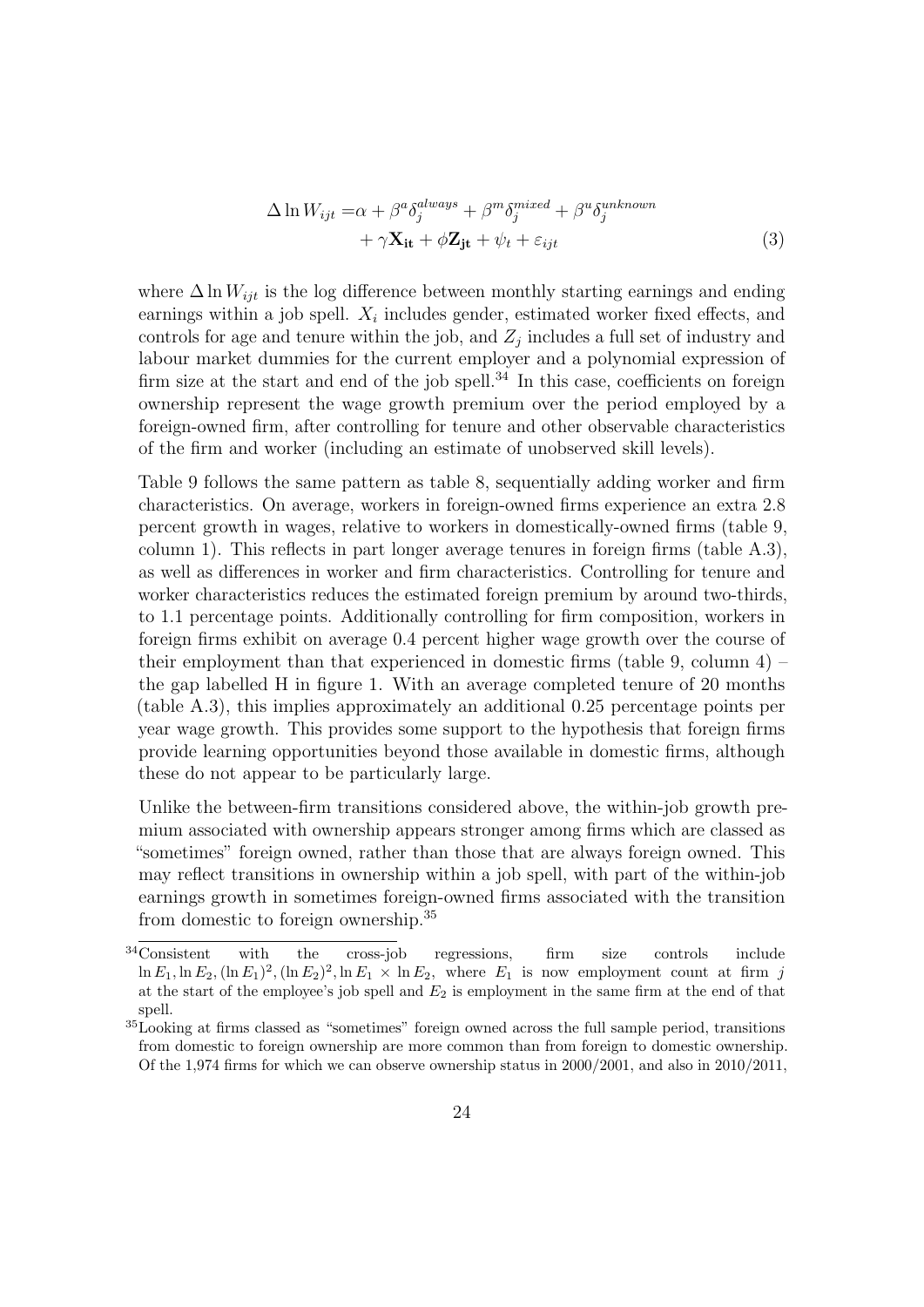Comparison to the results of [Malchow-Møller et al.](#page-55-1) [\(2013\)](#page-55-1) is again complicated by methodological differences, but suggests that while the raw wage growth premium is substantially stronger in New Zealand,[36](#page--1-0) almost all of this premium is explained by differences in worker and firm characteristics (compare columns 1 and 3 of table [9\)](#page-45-0). In contrast, a comparison of columns 1 and 6 of [\(Malchow-Møller et al.,](#page-55-1) [2013,](#page-55-1) (table 6)), implies that over half of the raw premium remains after additional controls for worker characteristics and firm size are added. [37](#page--1-0)

#### 5.1 Discussion

Together, these estimates paint a picture in which both worker and firm characteristics are important explanators of the overall difference between foreign and domestic firm earnings, but are not sufficient to fully explain the foreign wage premium. After controlling for both firm and worker characteristics, workers who enter foreign-owned firms gain around an extra two percentage point increase in earnings relative to workers who transition between domestic firms. In addition, workers within foreign-owned firms experience slightly stronger within-job wage growth (0.4 percentage points above similar workers in similar domestic firms). However, the additional wage growth associated with foreign-firm employment is not retained when workers leave the foreign-owned firm, with the earnings penalty to returning to a domestic firm more than balancing out the combined wage growth associated with the entry and within-job growth premia (2.0% entry premium  $+ 0.4\%$  within-job premium  $+ (3.1\%)$  exit penalty  $= -0.7\%$  retained premium). This contrasts with findings of positive returns to foreign-firm experience from [Malchow-Møller et al.](#page-55-1) [\(2013\)](#page-55-1), [Pesola](#page-56-0) [\(2011\)](#page-56-0) and [Balsvik](#page-53-5) [\(2011\)](#page-53-5).

One potential explanation of this finding is that domestic firms are not willing to pay a premium for experience gained within foreign firms because some types of knowledge and skills rewarded by foreign firms are not as highly valued by domestic businesses. This might be the case if jobs in foreign firms are more specialised than those in New Zealand firms (perhaps because local subsidiaries have a more narrowly defined role in the larger organisation), or because the skills that are

<sup>17.5%</sup> move from domestic to foreign ownership, while only 7.9% transition in the opposite direction.

<sup>36</sup>A raw premium of 2.8 percentage points (column 1) over the domestic average growth of 3.5 percent (table [4\)](#page-41-0) giving a raw premium of around 80 percent compared to the 10 percent premium cited by [Malchow-Møller et al.](#page-55-1) [\(2013,](#page-55-1) p.314).

<sup>37</sup>As [Malchow-Møller et al.](#page-55-1) [\(2013\)](#page-55-1) include industry and location controls in their estimates of the 'raw' premium, an alternative comparison would be between columns 3 and 4 of table [9.](#page-45-0) While this reduces the 'raw' premium in New Zealand to around 37 percent  $(.013/.035)$ , worker characteristics continue to account for over two thirds of this gap.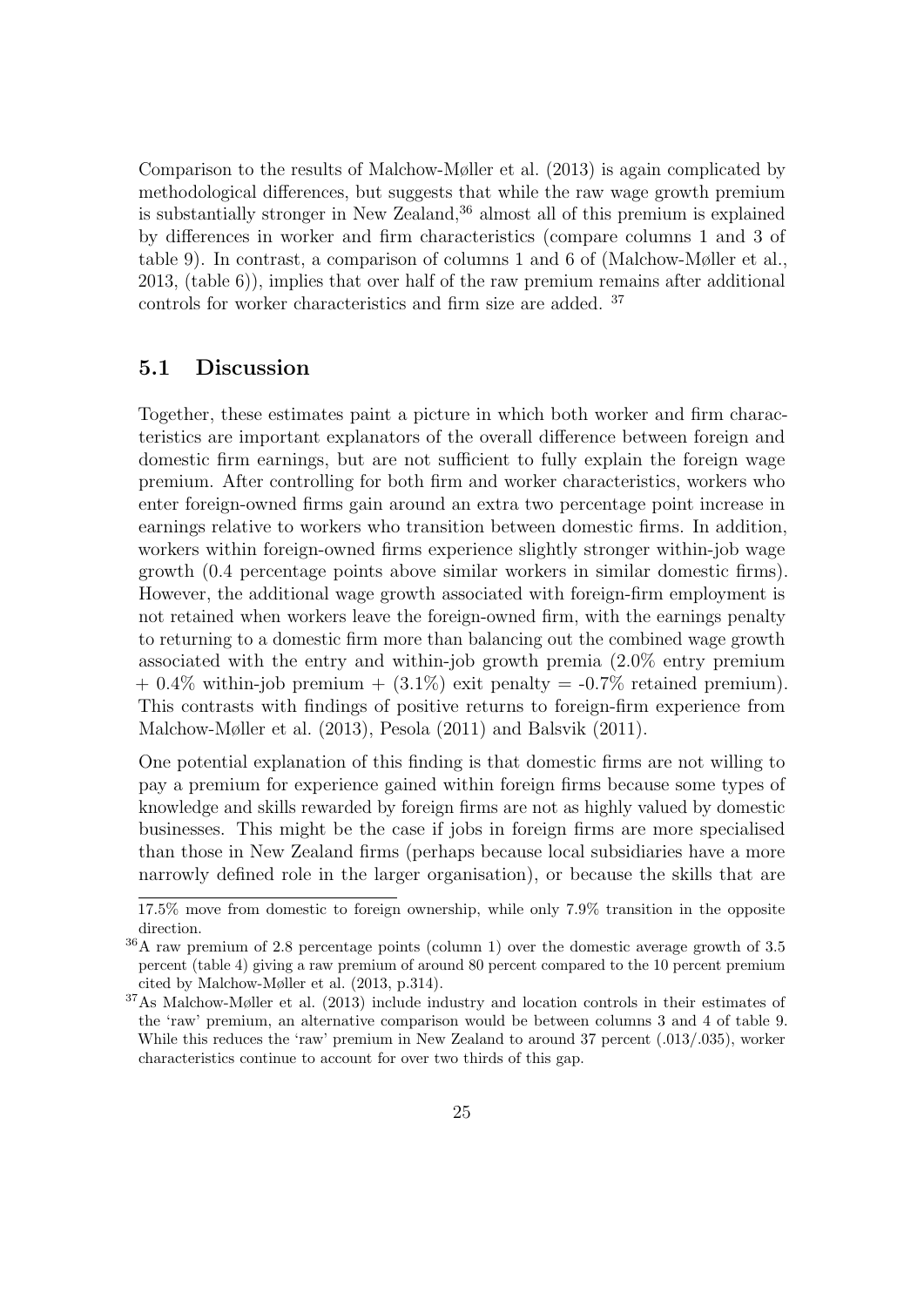learned are specific to the firm (eg, developing relationships with offshore owners or customers). While we control for firm size in the New Zealand operation, foreignowned firms may have access to a broader international organisation, allowing workers within the New Zealand operation to specialise in particular tasks.

Alternatively, there may be unobserved selection effects involved in the exit penalty. For example, if working conditions and expectations are stricter in foreign-owned firms, return to a domestic firm may reflect a lifestyle choice on the part of the individual worker, with lower wage growth (or even an absolute wage decline) accepted as a tradeoff for better work-life balance.

More generally, job transitions reflect endogenous choices on the part of firms and workers. As most job changes are voluntary, we only observe a transition if it is beneficial in some way for the worker concerned.<sup>[38](#page--1-0)</sup> If a more generous initial wage offer (relative to both the previous job and other alternative employers) and/or stronger wage growth are factors in workers' employment and job-search decisions, both the wage change associated with job transitions and the wage growth within jobs will be stronger than we would observe if workers were randomly allocated across employers. Conversely, once workers find a job that suits them, their incentive to remain in that job will also be influenced by both wage and non-wage conditions. If a more generous entry wage or stronger within-job wage growth are associated with higher incentives to remain in a job, then observed entry wage growth and within-job growth will be lower across both domestic and foreign firms, as workers with a particularly good job match will tend to remain in that job and thus will not be captured in the regression population.

As an indication of the extent to which selective exit patterns matter, table [10](#page-46-0) reports mean residuals from regressions of entry wage growth and starting wage levels on the standard explanatory variables. Residuals are reported separately according to both the ownership of the current employer and workers' subsequent destination, where the latter covers whether or not the worker remains with the firm for an extended period (more than 5 years) and, for those who leave, whether their next employer is foreign or domestically owned. That is, it provides a test of whether workers who remain with the firm long-term differ from those who leave relatively quickly and, amongst those who do leave, whether those who move to foreign firms differ from those who move to domestic firms, in terms of their unexplained entry wage growth.

Columns 1 and 2 report the comparison between workers who remain in their jobs for more than 5 years and those who move on. For both wage growth and wage

<sup>&</sup>lt;sup>38</sup>Relevant factors may include earnings potential and employment conditions, but also lifestyle decisions such as location and job content.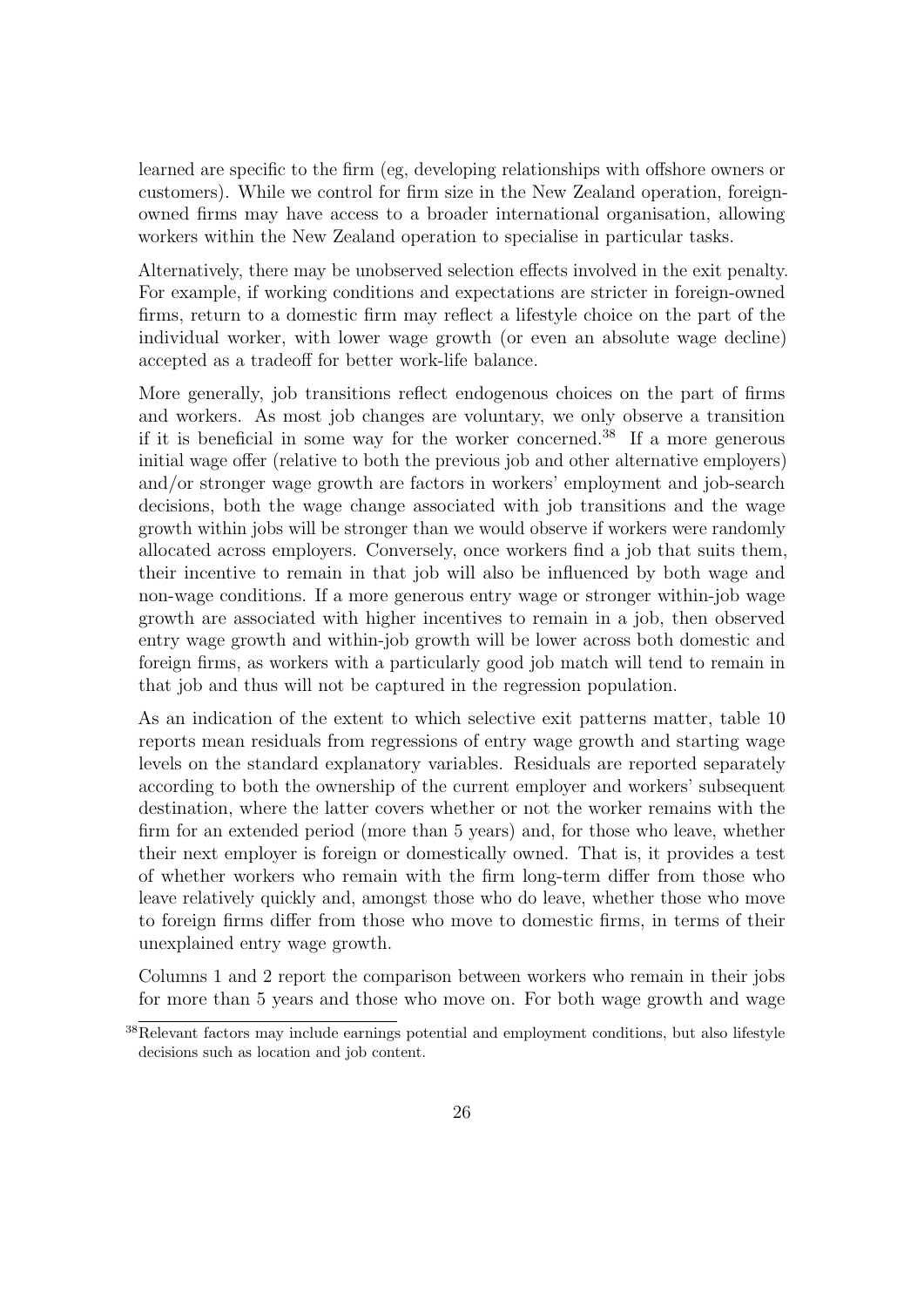levels, workers who stay long-term (those with censored spells) actually tend to be those with slightly lower than expected earnings on entry, though the difference for the wage growth regression is not significant among foreign-firm employees. The gap in mean residuals between censored and completed spells does not differ for workers in domestic firms and those in foreign-owned firms, suggesting that while censoring may be affecting the average wage level associated with job transitions, there is no evidence that it affects the gap in either wage levels or entry wage growth between foreign and domestic employers.

A second possibility is that workers who move between foreign and domestics firms may be a non-random selection of workers, even controlling for observed differences. Transition patterns may be correlated either with unobserved worker characteristics, or with patterns of transitory wage change, leading to biased estimates of the entry premium or exit penalty. The selection bias can take two forms. First, transition patterns may be correlated with unobserved differences between workers in the lifetime average level or growth rate of earning capacity. Second, transition patterns may be correlated with transitory earnings fluctuations. In this case subsequent earnings changes will reflect mean reversion, as the transitory fluctuations are reversed, in addition to the true impact of moving between firms under different ownership. The impact of mean reversion on foreign entry and exit premia will depend on the prevalence of transitory fluctuations and the strength of mean reversion for different types of transition.

Unobserved characteristics associated with a worker's average wage level are controlled for in the start and end wage regressions (tables [5](#page-42-0) and [6\)](#page-43-0) by the inclusion of estimated worker fixed effects, and in tables [8](#page-44-0) and [9](#page-45-0) by first differencing. Workerlevel differences in wage growth are controlled for in tables [8](#page-44-0) and [9](#page-45-0) only to the extent that worker-specific growth is correlated with unobserved worker-specific wage level components (WFE). If high latent-growth workers disproportionately enter and remain within foreign firms, the estimated impact of entry into FDI firms will be overestimated, and the earnings change associated with entering a domestic firm will be underestimated. In this case, the net exit penalty will be larger than estimated.

Columns 4 to 6 of table [10](#page-46-0) examine whether transitions are random, conditional on observed characteristics. Specifically, they show whether the foreign ownership of a worker's next employer is correlated with residual wage levels or wage growth on starting a job, as estimated using equations [1](#page-22-1) and [2.](#page-25-0) By construction, these residuals have zero mean conditional on the ownership type of current employer. They may, however, be non-zero by next employer if transitions are non-random. For workers leaving domestic firms, there is only a small difference in residuals for those moving to foreign firms compared with those moving to domestic firms.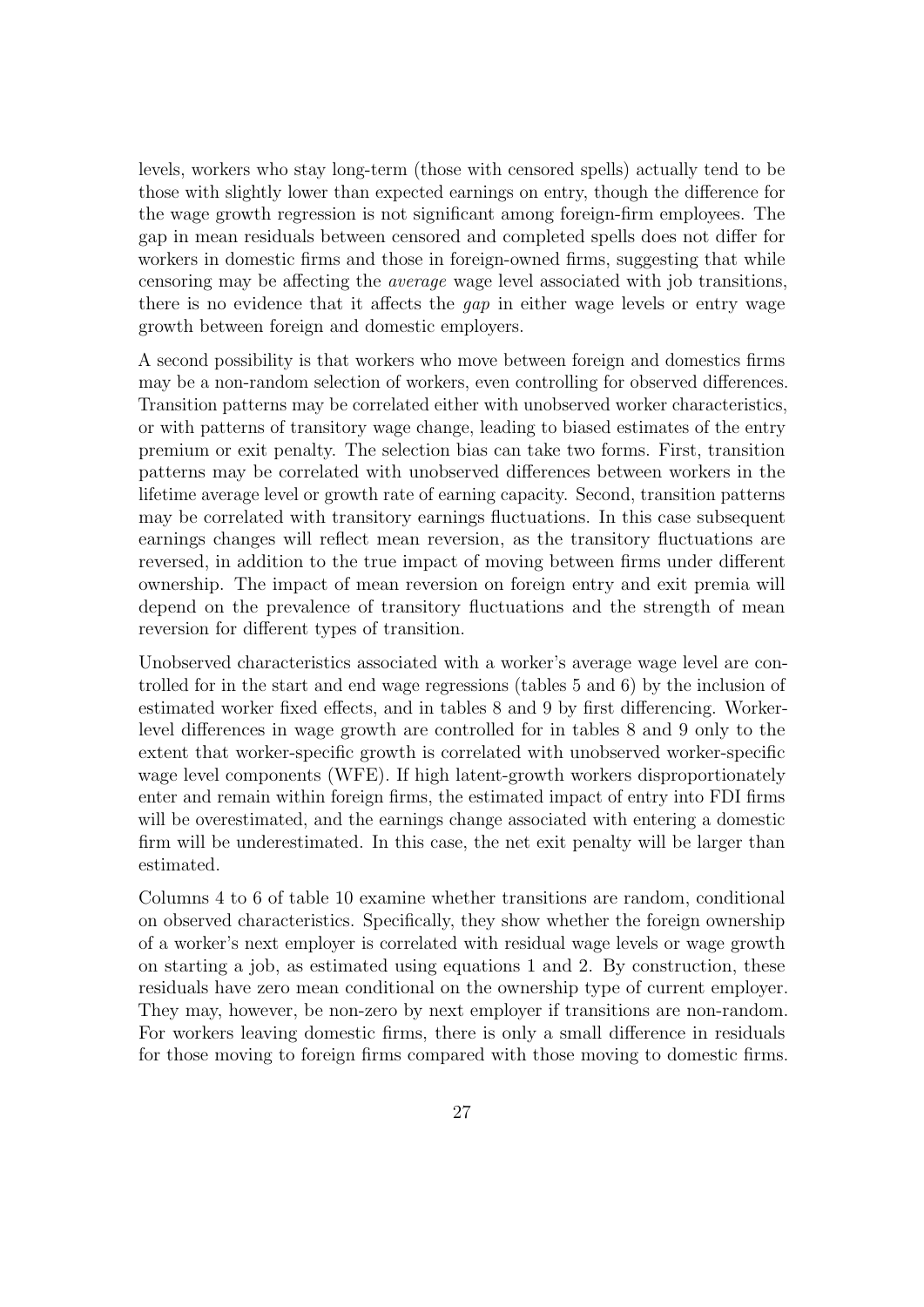Residual start wage levels are only 0.6 percent higher, and residual entry gains are insignificantly lower (column 6). There is much stronger selection among workers leaving foreign firms. Those moving to other foreign firms have 2.8 percent higher residual wage levels, and 2.0 percent higher residual entry gains than those moving to domestic firms. The estimated entry gains and exit penalties associated with jobs in foreign-owned firms may be affected by these selection patterns.

Table [11](#page-47-0) shows, however, that these biases are relatively small. Controlling for residual start wage or prior residual entry gains has only a small impact on the estimated exit penalty, which declines from -0.031 to -0.029, or the estimated entry premium, which rises from 0.020 to 0.023. There is, however, strong evidence of mean reversion, consistent with transitory fluctuations in earnings. Across all types of transitions, a one percent higher residual starting wage is associated with a 0.31 percent lower entry wage change at the next job transition (column 3). Similarly, a one percent higher residual wage gain when starting a new firm is partially reversed by a 0.14 percent lower wage gain at the next job-to-job transition (column 2).

Finally, table [12](#page-48-0) investigates whether the persistence of wage gains varies according to the ownership of the firm. Workers are divided into quartiles based on the residual wage gains made when they entered their previous job. The relationship between entry gains and within-job growth does not differ between domestic and foreign firms, as shown by the small and mostly insignificant estimates in column 1.

Unexpected wage gains on hiring are more persistent when the worker's next transition is to a foreign firm. Workers who make residual wage gains at the start of a job – the unexplained gains remaining after controlling for observed characteristics – retain more of their gains if they leave a foreign firm than they would if they were to leave a domestic firm. Workers making the largest (residual) entry gains  $(Q_4$  in table [12\)](#page-48-0) lose only 2.0 percent upon leaving a foreign firm, compared with 3.3 percent for workers with the smallest entry gains (Q1 in table [12\)](#page-48-0), and 3.1 percent overall . Those who had previously made large (residual) entry gains also benefit more from starting their next job in a foreign firm, experiencing a 3.1 percent entry premium compared with 2.0 percent overall . In contrast, workers who had previously made the smallest (residual) entry gains receive only a fraction of the foreign premium (0.9 percent). The net exit 'penalty' for high residual gain (Q4) workers is actually a net exit gain of 1.1 percent. For low residual gain (Q1) workers, the penalty is -2.4 percent.

That is, workers with unexpectedly high wage growth appear, subsequently, to be more highly valued by foreign firms. It may be that foreign firms put greater weight on workers' previous earning histories as a guide to worker productivity when hiring workers or setting wage levels. At least for workers with high residual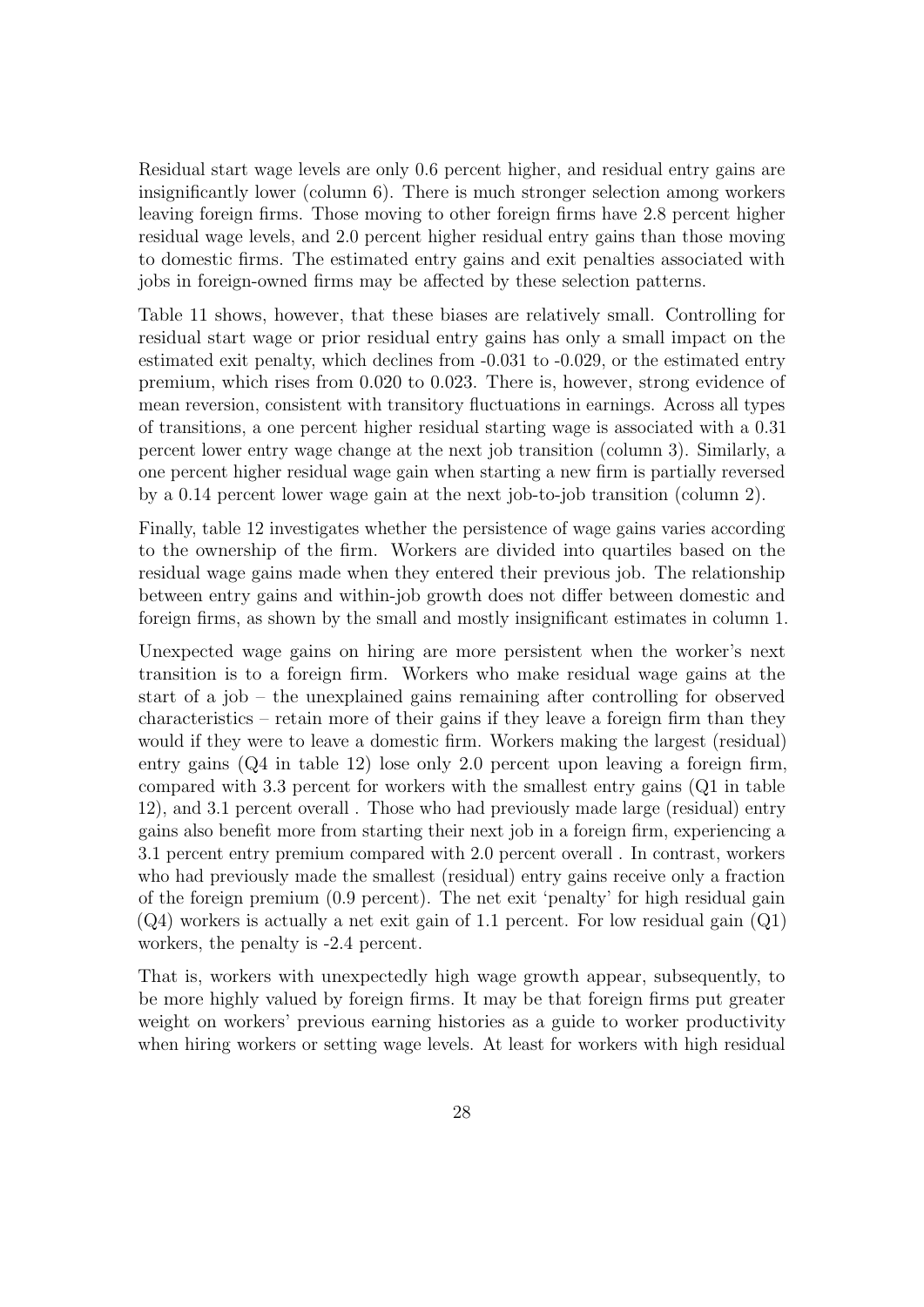wage growth, there is a longer term advantage to being employed in a foreign firm, even if on average workers leaving foreign firms experience a slightly larger drop in earnings than the gain made by workers joining foreign firms.

#### <span id="page-32-0"></span>5.2 Heterogeneity of foreign premia

Table [12](#page-48-0) shows one potentially important dimension of heterogeneity in foreign ownership premia. Further comparison of wage premia across different types of workers and firms may provide indications of the learning process associated with foreign ownership and the source of the foreign wage premia. Policymakers may also be interested in variation in the foreign premia across different groups of firms and workers. For example, if the composition of contemporary FDI differs from that experienced in the past (eg, differences in industry focus), estimates based on employees of long-standing foreign-owned firms may not reflect the expected impacts of future FDI flows. Similarly, the relative wage and learning impacts associated with different types of firms and industries may be of interest. Political support for FDI may be conditional on the distribution of benefits, rather than just the average size. In particular, if gains from FDI employment are felt primarily by high-wage, high-skill workers, the decision whether to support further FDI may turn on the role foreign firms play in reducing the emigration of highly skilled New Zealanders. Alternatively, if gains are felt primarily by low skill workers, equity considerations play a more obvious role in the debate.

To examine further the heterogeneity of potential FDI premia, tables [13](#page-49-0) and [14](#page-50-0) report the foreign ownership premia associated with always foreign-owned firms from separate regressions for a range of different firm and worker groups.<sup>[39](#page--1-0)</sup> Table [13](#page-49-0) reports coefficients on being employed by an always foreign-owned firm for different groups of workers, distinguished according to gender, age groups, and quartiles of the worker fixed effect distribution. Foreign premia differ by age group (panel A), with younger workers on average experiencing both a greater wage boost on entry (column 3) and a lower penalty on leaving a foreign firm (column 5). While the estimated within-job wage growth premium is increasing in age, it is significant

 $39\,\text{In}$  any given subgroup there are a range of other factors involved, including both endogeneity in employment paths and potential heterogeneity across other dimensions of worker and firm characteristics. However, allowing for the full range of observable heterogeneity in premia would require a fully interacted model with impacts of FDI allowed to vary by age, by tenure, by location etc., an approach which quickly becomes unmanageable. As such the reported results should again be treated as an observed average, which is of interest when thinking about the distributional impacts of FDI even though it does not imply a deterministic relationship between any of the binary categories considered below and the strength of the FDI premium.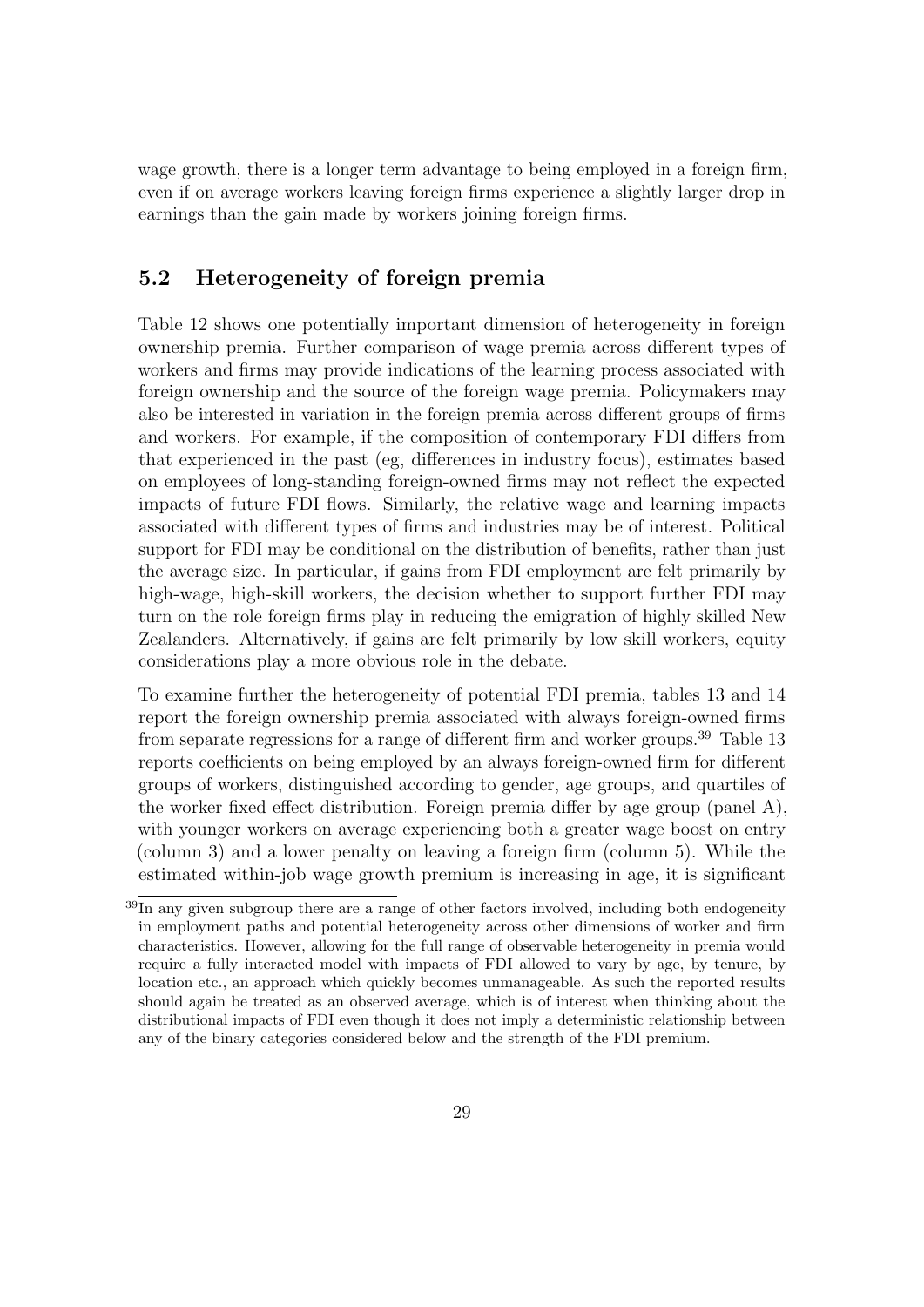only for "prime-age" workers  $(25-49 \text{ years})$  (column 4).<sup>[40](#page--1-0)</sup>

Both entry premia and exit penalties increase with worker skill, suggesting that not only do foreign firms hire 'better' workers, they also pay more to get those workers (panel B). As these workers are more highly paid to begin with, higher premia for the highly skilled are likely to exacerbate income differentials between groups. Finally, while women experience a slightly stronger wage gain on entering a foreign firm, their wage growth within those firms is low, even compared with jobs in similar domestic firms, with the positive growth premium driven by males. Overall, this yields a retained premium (column 6) of almost zero for men and -1 percentage point for women.

Table [14](#page-50-0) repeats the analysis above for different types of firms, distinguishing by firm size, location and a series of industry characteristics. Appendix tables [A.4](#page-61-0) and [A.5](#page-62-0) provide a more detailed set of industry and location estimates. At the firm level, we consider only start and end wage levels and within job wage growth premia, as transitions between jobs often also involve transitions between industries or firm sizes, such that wage changes will be affected by both the characteristics of the previous firm and the new firm.

Wage level premia are substantially stronger for small firms (panel A), with workers in small foreign firms receiving an average starting wage 19 percent higher than those in similar domestic firms. For medium-sized firms (5-49 employees), the foreign premium falls to 8.7 percent, and falls further to 1.5 percent among larger firms. Wage growth premia are concentrated among medium-sized firms (column 3). Many of the benefits that foreign firms provide (such as improved management capability, access to financial capital, virtual scale and opportunities for specialisation) are potentially much harder to realise for small firms, which are unlikely to have the same access to internal and external resources as larger firms. The foreign wage level premium also appears to be an urban phenomenon, strongest in Auckland and very weak in rural areas (panel B). The knowledge, technologies, or inputs that foreign-owned firms bring may be complementary with the more skilled urban workforce or greater scale of urban activity. The higher rate of interaction within cities may also magnify the advantages that foreign-owned firms bring.

Finally, the pattern of FDI premia across industry groups is consistent with differences in both profitability and learning opportunities across sectors between foreign and domestically-owned firms (panel C). Insofar as the foreign premia reflect rent-sharing, higher wage level premia in inward facing industries (industries with high levels of imports, low export intensity, and a tendency to supply households)

 $40$ This may reflect in part reflect sample size differences – "prime-age" workers account for around two thirds of the total population.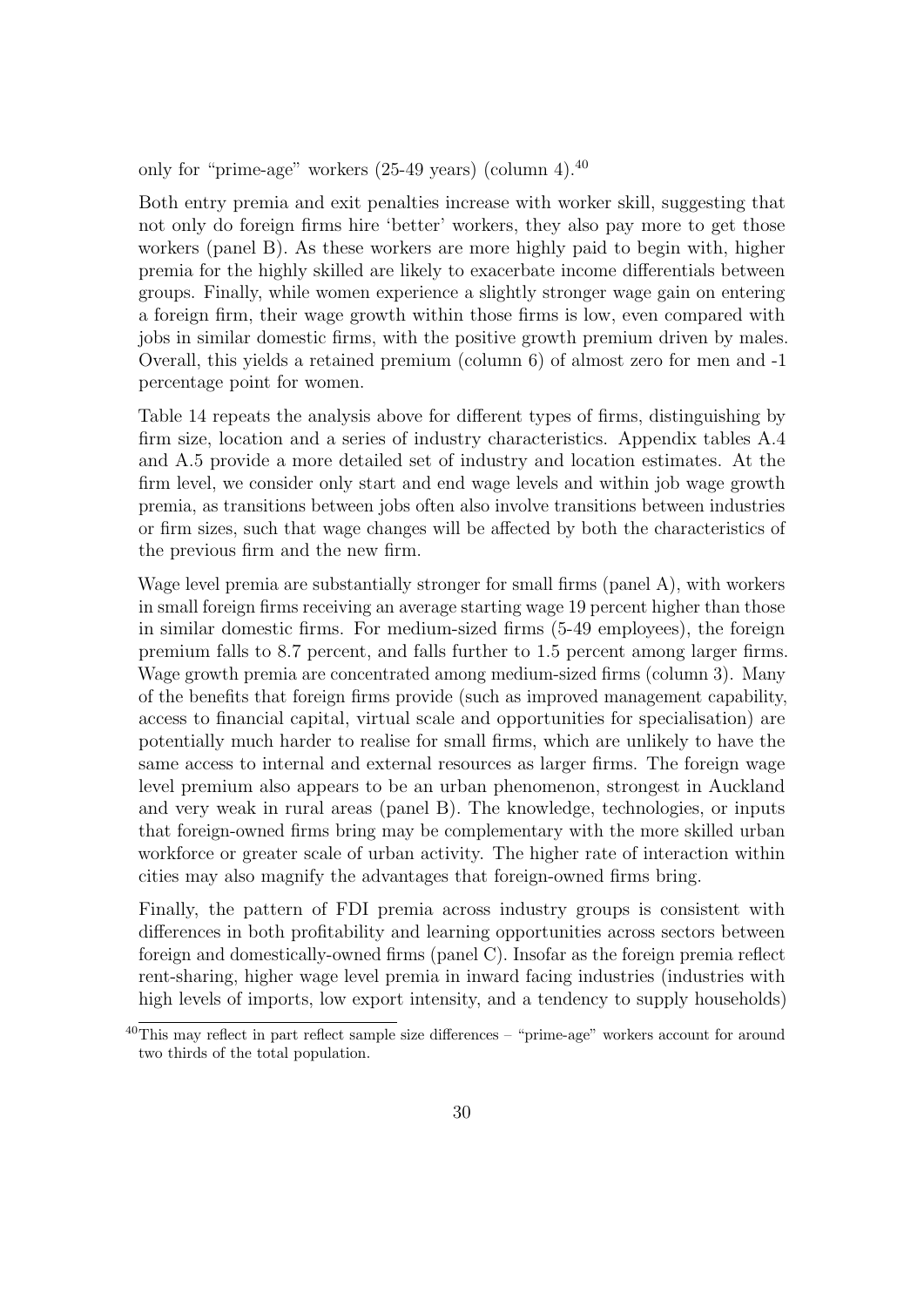may reflect a greater performance gap between foreign and domestically-owned firms within the domestic market. In contrast, the within-job wage growth premium is strongest in industries with stronger international connectedness (those with high levels of imports and exports), consistent with stronger learning in these industries. Such learning might include development of firm-specific skills and international networks, as well as more general human capital accumulation.

#### <span id="page-34-0"></span>6 Foreign ownership and worker mobility

The analysis of wage premia relies on observing workers before, during, and after each job spell. While this approach gives a good indication of the impacts of foreign-firm employment on individual earnings, it does not fully capture the implications of FDI for the country as a whole. In particular, we are also interested in understanding whether foreign firms draw workers from the same labour pool as domestic firms, including whether they are more likely to hire workers from offshore. Similarly, at the end of a job, employees of foreign firms may be differentially likely to leave the country for a prolonged period or to move across industries and locations. If foreign-owned firms disproportionately draw their workforce from offshore, this may limit access to high-paying job opportunities in foreign-owned firms among current domestic workers. Meanwhile, if workers from foreign-owned firms are more inclined to emigrate at the end of their employment, this may limit opportunities for inter-firm knowledge spillovers.

Table [15](#page-51-0) report the results of a series of linear probability models for different pre-employment states or actions  $(x_{iit})$  of the form:

$$
Prob[x_{ijt}] = \alpha + \beta^a \delta_j^{always} + \beta^m \delta_j^{mixed} + \beta^u \delta_j^{unknown} + \gamma \mathbf{X_{it}} + \phi \mathbf{Z_{jt}} + \psi_t + \varepsilon_{ijt}
$$
\n(4)

with worker controls  $(X_{it})$  including gender, age, age squared and estimated worker fixed effects, and firm characteristics  $(\mathbf{Z}_{\text{jt}})$  including firm size, industry and labour market region. These regressions make use of a five-percent random sample of all job starts, including part-time employees and multiple-job holders, between May 2000 and April 2010.

Columns 1 and 2 of table [15](#page-51-0) examine the hypothesis that foreign firms are more likely to hire workers from offshore, with column 1 reporting estimates for the probability that an individual is observed to arrive in New Zealand for the first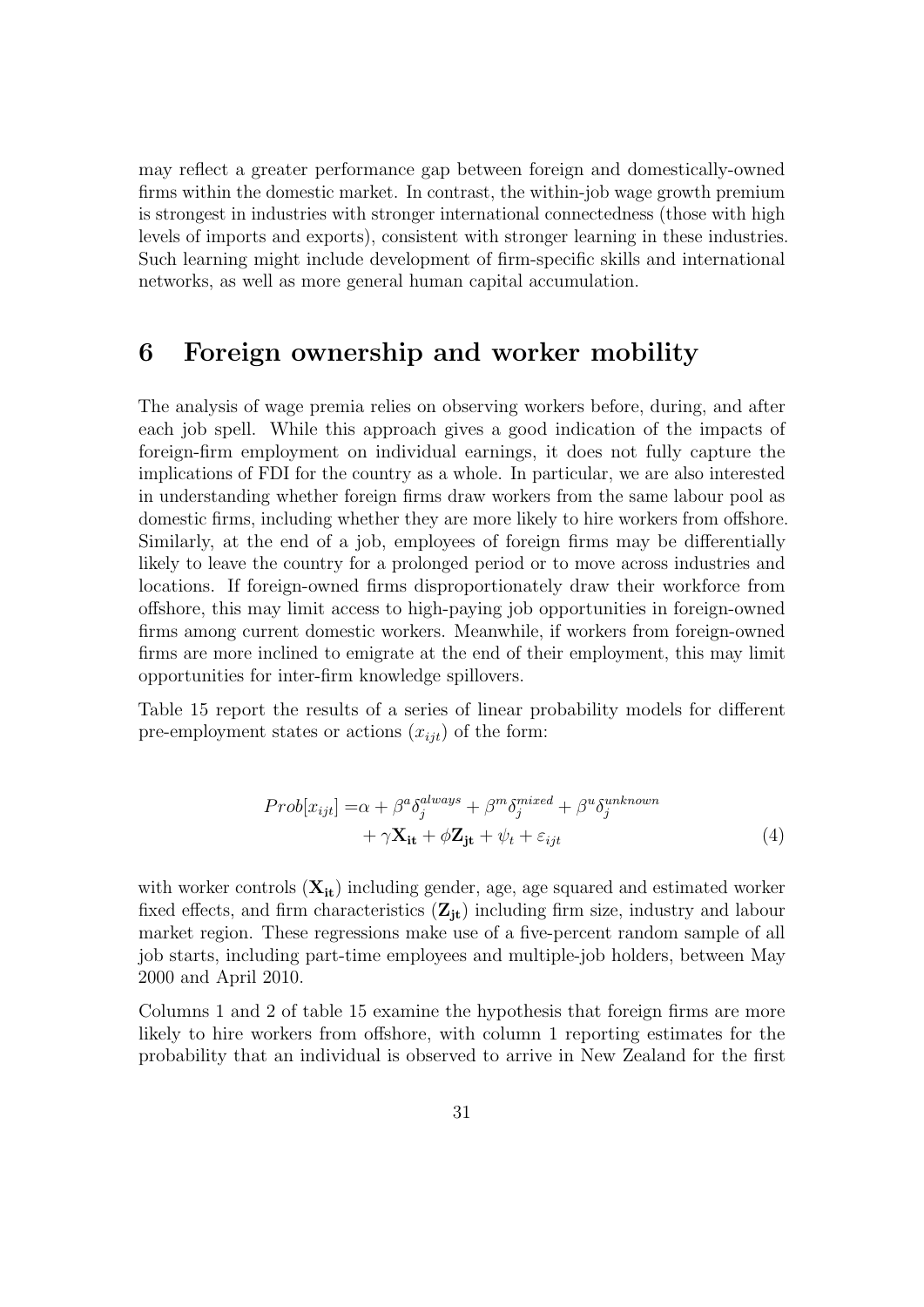time within the year prior to employment ("recent migrants"), $^{41}$  $^{41}$  $^{41}$  while column 2 allows for a broader definition of overseas arrivals including both New Zealanders and non-New Zealanders, from either long-term or short-term trips abroad ("recent travellers"). Column 3 addresses the question of whether workers in foreign-owned firms are similarly likely to have been receiving a benefit in the previous year, column 4 looks at whether foreign employees are more likely to have moved from another job within New Zealand, while the final two columns restrict to workers who have moved from another New Zealand job and consider the relative probability of job transitions being within the same industry (column 5), and within the same LMR (column 6).

Overall, new employees of foreign-owned firms tend to be slightly more geographically mobile than those in domestic firms, being more likely to have been overseas in the past year and more likely to have moved between labour market regions (columns 2 and 6). However, there is no evidence to suggest that foreign firms are more likely to recruit from overseas (column 1). Conditional on worker and firm characteristics, workers in foreign firms are no more likely to have recently arrived in New Zealand for the first time, mitigating potential concerns that higher average earnings in foreign owned firms reflect preferential employment of highly paid expatriate employees.

New employees of foreign-owned firms exhibit a slightly higher probability of remaining within the same industry, conditional on having moved from another job within New Zealand (column 5). They are also less likely to have received a benefit within the 12 months prior to taking up their job, and are more likely to have previously been observed in another New Zealand-based job (columns 3 and 4).

Table [16](#page-52-0) reports results for worker mobility at the end of the employment relationship, identifying the relative probability that workers leaving foreign firms will move across countries, firms, and regions. Transition paths at the end of job spells look quite similar to those at the start – workers in foreign-owned firms are more likely to move into other jobs (column 4), less likely to receive a benefit in the following year (column 3), more likely to move across regions (column 6) and less likely to move across industries (column 5) than similar workers in domestic firms. In addition, there is some evidence of higher emigration propensities among employees of foreign-owned firms, where emigration is defined as leaving New Zealand for a period of 6 months or more within 12 months of the end of a job spell (column 1). Workers in foreign-owned firms exhibit a 0.4 percentage point higher emigration

<sup>41</sup>First-time arrivals are defined as non-New Zealand citizens who arrive in New Zealand within the 12 months prior to a job start, but have not been observed to either enter or leave New Zealand since international mobility data became available in 1997.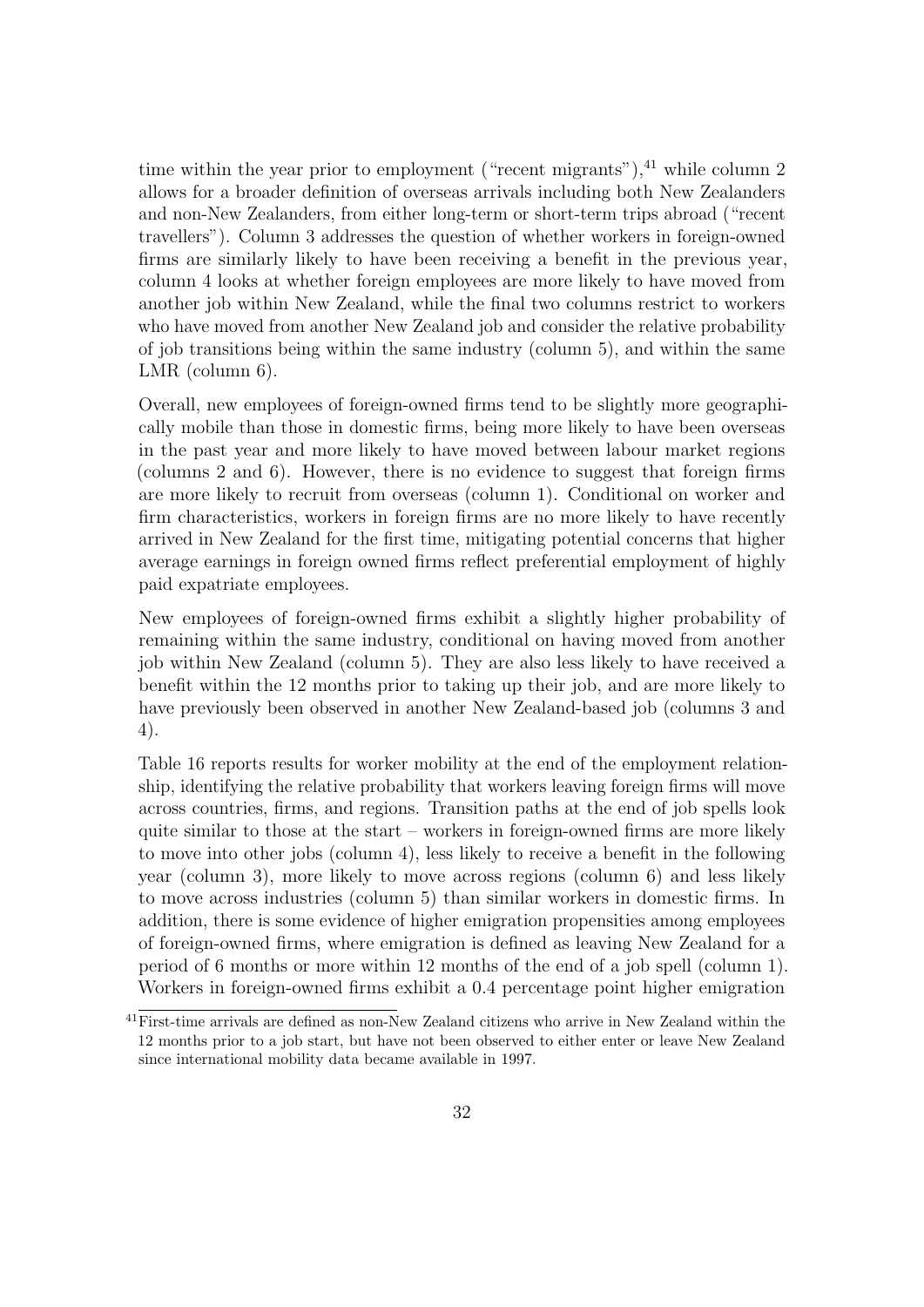propensity than apparently similar workers from domestic firms, a premium of around eight percent compared to the domestic firm average emigration rate of 4.7 percent (table [A.3,](#page-59-0) panel C). This may reflect self-selection, as workers with a greater interest in working overseas may be more inclined to work for foreign-owned firms, or the experience and networks developed through foreign-firm employment may lower the costs and/or risks of emigration, potentially through providing the opportunity to transfer to an overseas branch of the same firm.<sup>[42](#page--1-0)</sup> To the extent that higher wage growth within foreign-owned firms reflects skill acquisition, this evidence of higher emigration rates suggests a further limit on the potential for spillovers to domestically owned firms through labour mobility.

### <span id="page-36-0"></span>7 Conclusion

Comparison of earnings patterns across foreign and domestically-owned firms shows a clear difference in average individual earnings. Workers in foreign-owned firms earn, on average, around 14 percent more than those in domestically-owned firms. This gap is primarily due to compositional differences, with observable worker and firm characteristics jointly explaining around 80 percent of the raw earnings gap, leaving a residual gap of between 2.7 and 3.5 percent for starting and ending wages respectively.

Workers who move into foreign-owned firms gain around a four percentage point higher wage increase than those moving between domestically-owned firms, of which around half appears to be due to differences in firm characteristics (eg, moves to larger firms and more highly paid regions or industries). Controlling for firm composition, a two percentage point premium remains. Finally, workers experience slightly higher wage growth during their tenure at a foreign-owned firm, which may reflect stronger human capital accumulation.

These patterns suggest that firm heterogeneity is the primary explanation for the observed wage gap, followed by worker heterogeneity and finally learning heterogeneity. Firm heterogeneity is apparent in both observable characteristics, with basic firm characteristics explaining over half of the overall 14 percent wage gap on their own, and in unobserved factors which drive the remaining 2 percentage point gap in wage growth associated with joining a new firm. Worker heterogeneity is also apparent both in the extent to which observable characteristics explain differences in starting wages, and in the observation that workers who transition to foreign firms are already achieving higher wage growth and hence higher end-of-job

 $42\text{As employment data are sourceed from New Zealand tax records it is not possible to identify}$ whether a move offshore involved transfer to a related company.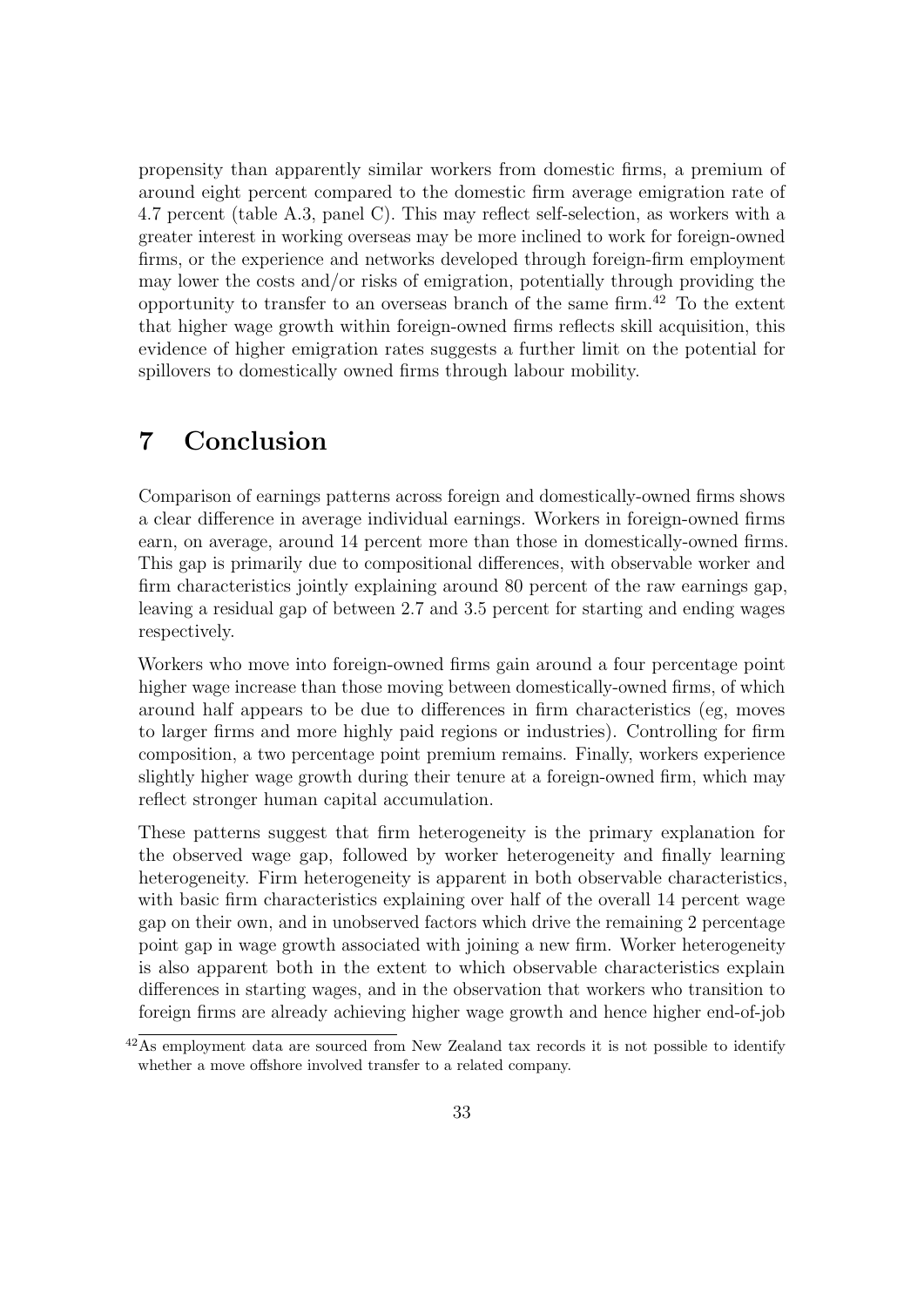wage levels than those who will move to other domestic firms. While stronger wage growth is apparent in foreign-owned firms, the wage growth gap between foreign and domestic firms is slightly less than half a percent, substantially less than that explained by worker and firm composition.

While working in a foreign firm appears to provide opportunities for high wage employment, on leaving the foreign-firm sector, the additional wage growth associated with foreign firm employment is not retained, on average, with the penalty to returning to a domestic firm more than fully balancing the combined wage growth associated with both entry and within job wage growth premia. Mean-reversion and non-random job transitions cannot account for this pattern. There is, however, heterogeneity in how much of the foreign premium is retained – workers with a high residual wage growth when entering a job have a higher subsequent wage path as a result of employment in a foreign firm.

This suggests little support for the argument that foreign firms provide overall indirect or spillover benefits to domestic firms through human capital accumulation and labour mobility. This lack of earnings portability may reflect differences in the scale or specialisation of jobs in foreign- and domestically-owned firms, or the applicability of firm and industry-specific skills to other firms. Alternatively, it could arise from changing preferences over job characteristics, with workers leaving foreign-owned firms for lifestyle or other non-financial reasons.

Despite this apparent lack of earnings portability, foreign-owned firms appear to offer some benefits to New Zealand workers, beyond those that are observed in similar domestic firms. These include the opportunity to earn higher incomes during the period of employment, particularly for highly skilled workers, suggesting that the knowledge, technologies, and connections that foreign-owned firms bring are complementary to domestic skills. They also appear to complement urban scale, skills and interactions, with higher estimated foreign wage premia in cities.

The foreign-ownership wage premium also varies across firms. It is highest in smaller firms, and in industries that tend to serve the domestic market, suggesting that foreign owners bring knowledge or networks that are of value to such firms and their employees. At the same time, stronger wage growth in outward facing industries suggests that foreign-owned firms may facilitate the accumulation of knowledge that is relevant to international engagement.

Beyond differences in observable worker characteristics, foreign-owned firms also exhibit some differences in labour sourcing behaviour, compared to domesticallyowned firms. We find no evidence of foreign-owned firms selectively hiring recent migrants to New Zealand or bringing in foreign staff to work in their New Zealand operations, mitigating possible concerns that the foreign wage premium may be due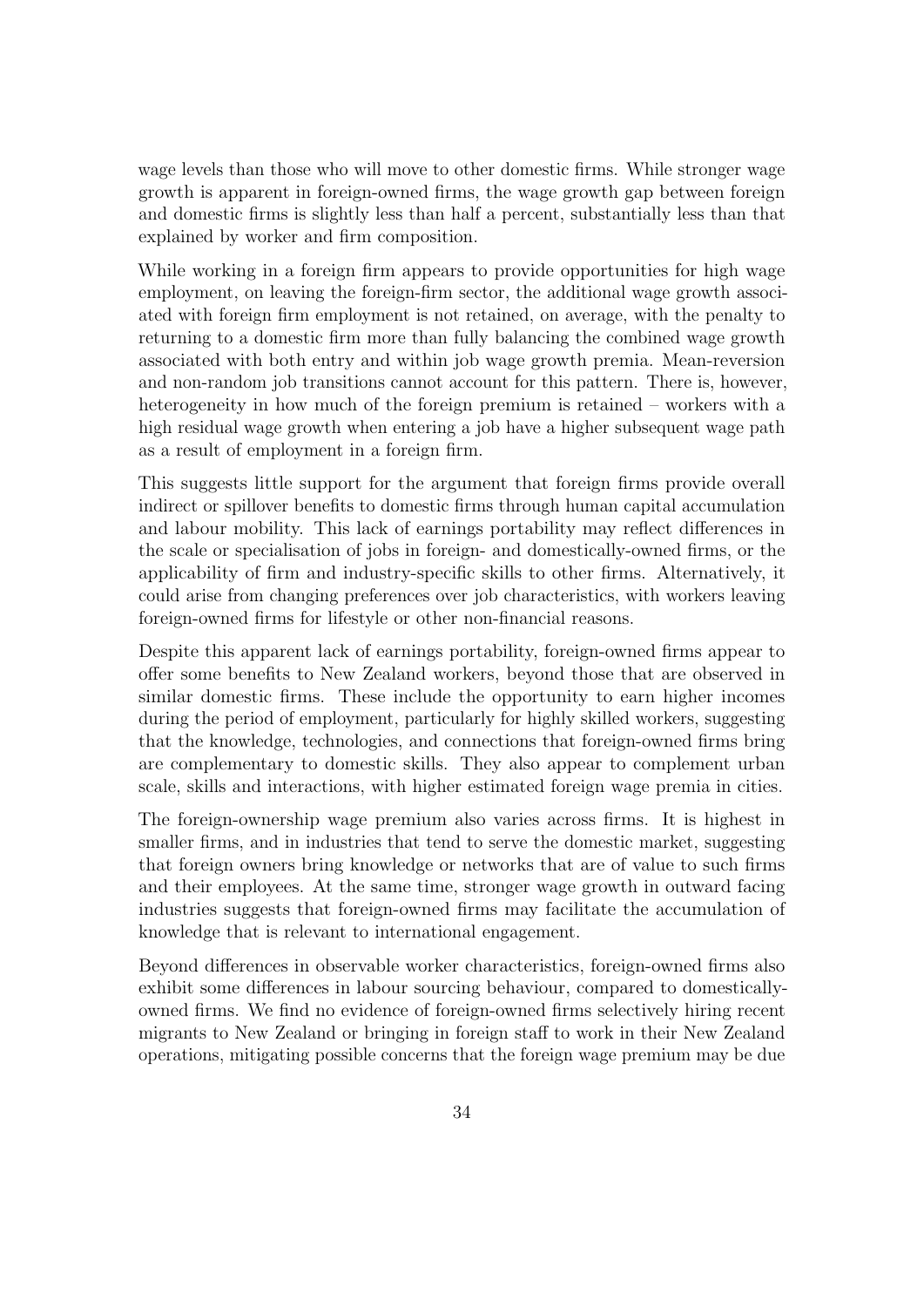in part to the employment of highly paid expatriates. However, there is a higher emigration propensity among workers who leave foreign-owned firms, which may reflect either a selection effect (individuals with an interest in future travel may choose to work in foreign-owned firms) or greater opportunities to gain networks and experience while on the job that lower the costs to future emigration. To the extent that foreign-firm employment enhances workers' human capital development, this pattern of increased post-employment emigration may be further limiting knowledge spillovers to other domestic firms through labour mobility. Workers in foreign-owned firms also appear to be more geographically mobile within New Zealand, but less likely to move across industries, consistent with greater job specialisation in foreign-owned firms.

Finally, although most of the results control for firm size, location, and industry composition, these characteristics themselves explain a substantial proportion of the raw wage gap between foreign and domestic firms. As such, foreign investment is likely to have an additional impact on earnings by shifting the overall composition of the firm population towards more highly-paying firm types (particularly larger firms), a gain that is not captured in the analysis.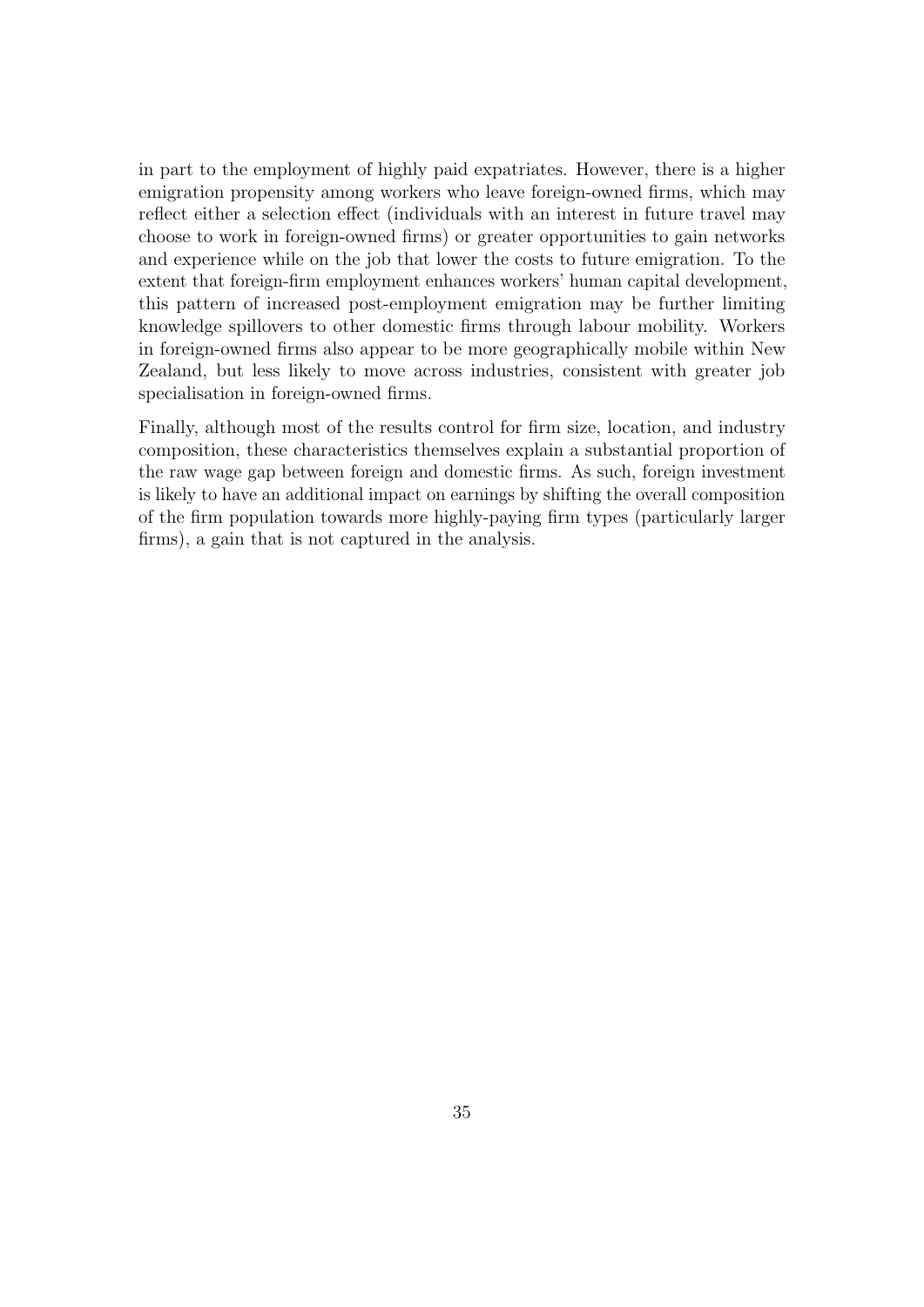## <span id="page-39-0"></span>Tables

|  | Table 1: Foreign ownership status by year, as at March |  |  |
|--|--------------------------------------------------------|--|--|
|  | Panel A: Proportion of employing firms                 |  |  |

|       | Always | Mixed | Never | Unknown | Total     |
|-------|--------|-------|-------|---------|-----------|
| 2000  | 2.38   | 3.61  | 75.69 | 18.32   | 119,202   |
| 2001  | 2.30   | 3.75  | 79.64 | 14.31   | 121,137   |
| 2002  | 2.19   | 3.70  | 82.20 | 11.92   | 124,935   |
| 2003  | 2.06   | 3.72  | 82.54 | 11.68   | 129,099   |
| 2004  | 2.01   | 3.74  | 82.14 | 12.10   | 133,650   |
| 2005  | 2.10   | 3.74  | 81.98 | 12.19   | 136,833   |
| 2006  | 2.09   | 3.75  | 81.98 | 12.18   | 138,159   |
| 2007  | 2.13   | 3.82  | 81.82 | 12.24   | 139,746   |
| 2008  | 2.17   | 3.79  | 81.88 | 12.16   | 140,805   |
| 2009  | 2.25   | 3.86  | 82.14 | 11.75   | 137,466   |
| 2010  | 2.28   | 3.78  | 82.45 | 11.49   | 136,386   |
| 2011  | 2.33   | 3.72  | 82.62 | 11.33   | 135,564   |
| Total | 2.19   | 3.75  | 81.49 | 12.57   | 1,592,982 |

Panel B: Proportion of employees

|       | Always | Mixed | Never | Unknown | Total      |
|-------|--------|-------|-------|---------|------------|
| 2000  | 9.57   | 12.65 | 71.20 | 6.59    | 1,168,800  |
| 2001  | 9.06   | 12.83 | 73.32 | 4.78    | 1,200,000  |
| 2002  | 8.89   | 12.91 | 74.12 | 4.08    | 1,250,900  |
| 2003  | 8.53   | 12.73 | 75.15 | 3.59    | 1,295,600  |
| 2004  | 8.44   | 12.71 | 75.36 | 3.50    | 1,348,900  |
| 2005  | 8.82   | 12.31 | 75.30 | 3.57    | 1,387,700  |
| 2006  | 8.99   | 12.32 | 75.24 | 3.45    | 1,418,400  |
| 2007  | 8.99   | 12.29 | 75.43 | 3.29    | 1,452,400  |
| 2008  | 9.18   | 12.16 | 75.33 | 3.34    | 1,494,800  |
| 2009  | 8.92   | 12.23 | 75.59 | 3.26    | 1,486,600  |
| 2010  | 8.60   | 12.10 | 76.00 | 3.30    | 1,466,500  |
| 2011  | 8.73   | 12.16 | 75.87 | 3.24    | 1,446,100  |
| Total | 8.88   | 12.43 | 74.91 | 3.77    | 16,416,700 |

Panel C: Proportion of full time equivalent employment

|       | Always | Mixed | Never | Unknown | Total      |
|-------|--------|-------|-------|---------|------------|
| 2000  | 10.58  | 13.13 | 70.37 | 5.92    | 978,000    |
| 2001  | 10.07  | 13.20 | 72.52 | 4.22    | 997,300    |
| 2002  | 9.84   | 13.16 | 73.36 | 3.64    | 1,050,900  |
| 2003  | 9.46   | 12.96 | 74.32 | 3.26    | 1,088,200  |
| 2004  | 9.28   | 12.94 | 74.65 | 3.13    | 1,140,100  |
| 2005  | 9.51   | 12.69 | 74.58 | 3.23    | 1,178,200  |
| 2006  | 9.67   | 12.67 | 74.57 | 3.09    | 1,205,000  |
| 2007  | 9.64   | 12.66 | 74.83 | 2.87    | 1,229,500  |
| 2008  | 9.75   | 12.53 | 74.81 | 2.90    | 1,270,400  |
| 2009  | 9.63   | 12.64 | 74.91 | 2.82    | 1,264,500  |
| 2010  | 9.28   | 12.52 | 75.35 | 2.85    | 1,249,700  |
| 2011  | 9.44   | 12.59 | 75.19 | 2.78    | 1,237,600  |
| Total | 9.66   | 12.79 | 74.22 | 3.33    | 13,889,400 |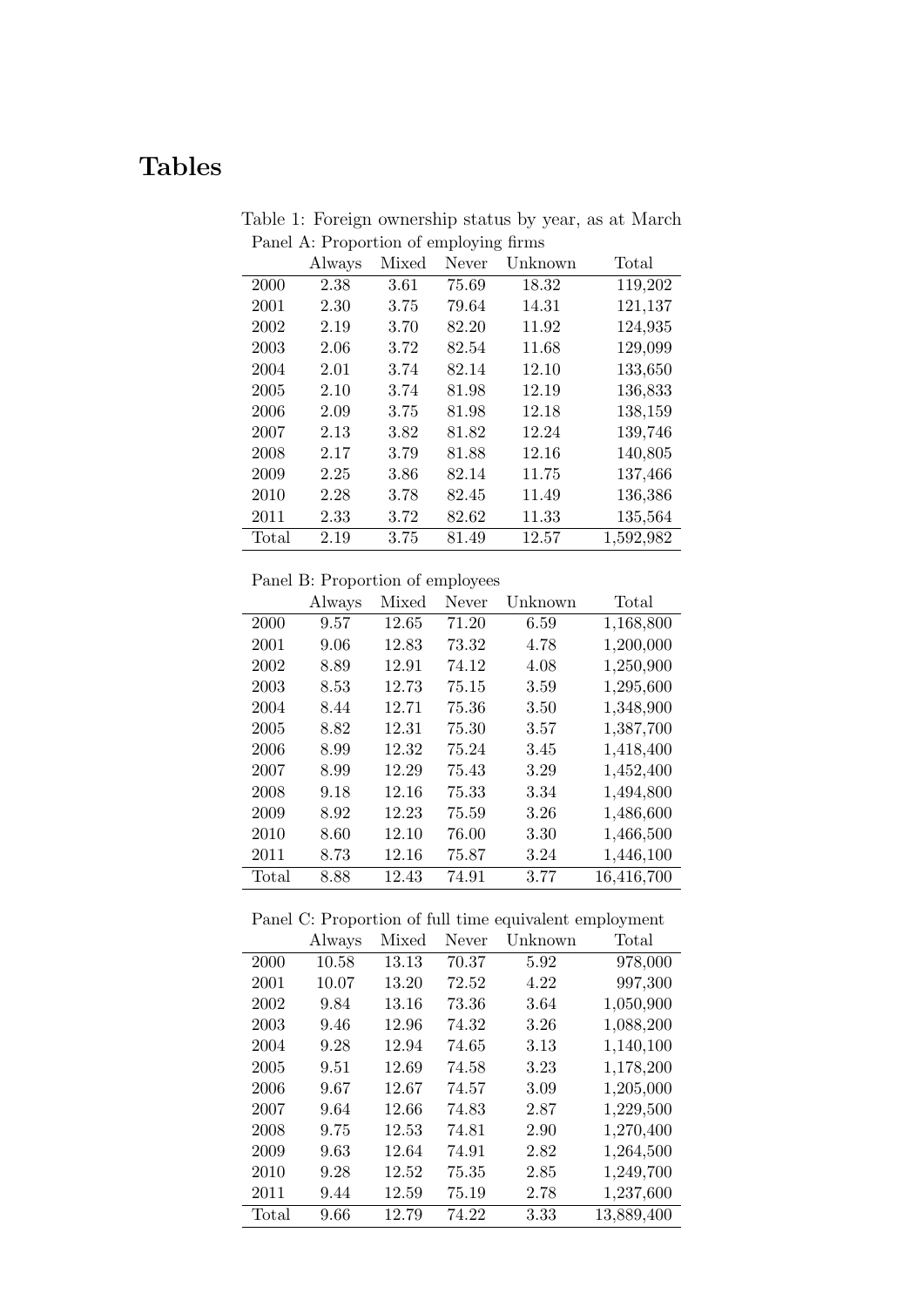<span id="page-40-0"></span>

|                                |         | Never foreign |          | Always foreign |
|--------------------------------|---------|---------------|----------|----------------|
| Firm-level                     | Mean    | Std Dev       | Mean     | Std Dev        |
| Starting wage                  | \$3,735 | \$1,581       | \$5,685  | \$2,792        |
| Ending wage                    | \$3,833 | \$1,502       | \$6,681  | \$10,496       |
| Firm size $(E)$                | 15.85   | 117.57        | 111.69   | 352.30         |
| Firm size $(lnE)$              | 1.81    | 1.09          | 3.10     | 1.73           |
| N                              | 99,654  |               | 1,848    |                |
|                                |         |               |          |                |
| Worker-level (balanced spells) |         |               |          |                |
| Starting wage                  | \$4,261 | \$2,645       | \$5,109  | \$3,915        |
| Ending wage                    | \$4,483 | \$4,023       | \$5,781  | \$8,795        |
| Firm size $(E)$                | 480.56  | 1,438.88      | 1,007.52 | 1,351.76       |
| Firm size $(lnE)$              | 3.79    | 2.09          | 5.97     | 1.59           |
| N                              | 699,000 |               | 96,100   |                |

Sample criteria: Balanced full-time job spells commencing after May 2000 and concluding prior to April 2010. Excludes consecutive spells within the same firm. Firm size is calculated as the mean employment across the start and end of each spell. Firm-level means are calculated by taking the mean across all job spells within the firm which meet the above criteria, then calculating the mean and standard deviation across all firms with at least one applicable job.

#### Table 3: Raw wage premia

<span id="page-40-1"></span>

|                                | ( 1 )         | $2^{\circ}$    | 3)         | $\overline{4}$ |  |  |  |
|--------------------------------|---------------|----------------|------------|----------------|--|--|--|
|                                | Never foreign | Always foreign | Difference | N(obs)         |  |  |  |
| <b>Balanced</b> panel:         |               |                |            |                |  |  |  |
| Start                          | 8.266         | 8.396          | 0.130      | 795,100        |  |  |  |
| End                            | 8.301         | 8.462          | 0.160      | 795,100        |  |  |  |
| All full-time job starts/ends: |               |                |            |                |  |  |  |
| Start                          | 8.170         | 8.317          | 0.146      | 3,282,800      |  |  |  |
| $\operatorname{End}$           | 8.181         | 8.390          | 0.209      | 3,209,000      |  |  |  |

Columns 1 and 2 report mean log earnings at the start and end of each job spell, according to whether firms are always or never foreign owned. Column 3 reports the raw wage premium associated with foreign employment (difference between log average earnings). Upper section (balanced panel) restricts to job spells where a clean transition between two full-time jobs can be observed at both the start and end of the spell. Lower section (all jobs) includes all observations of full-time jobs which start after May 2000 and/or end prior to April 2010, regardless of whether the previous or subsequent job is observed.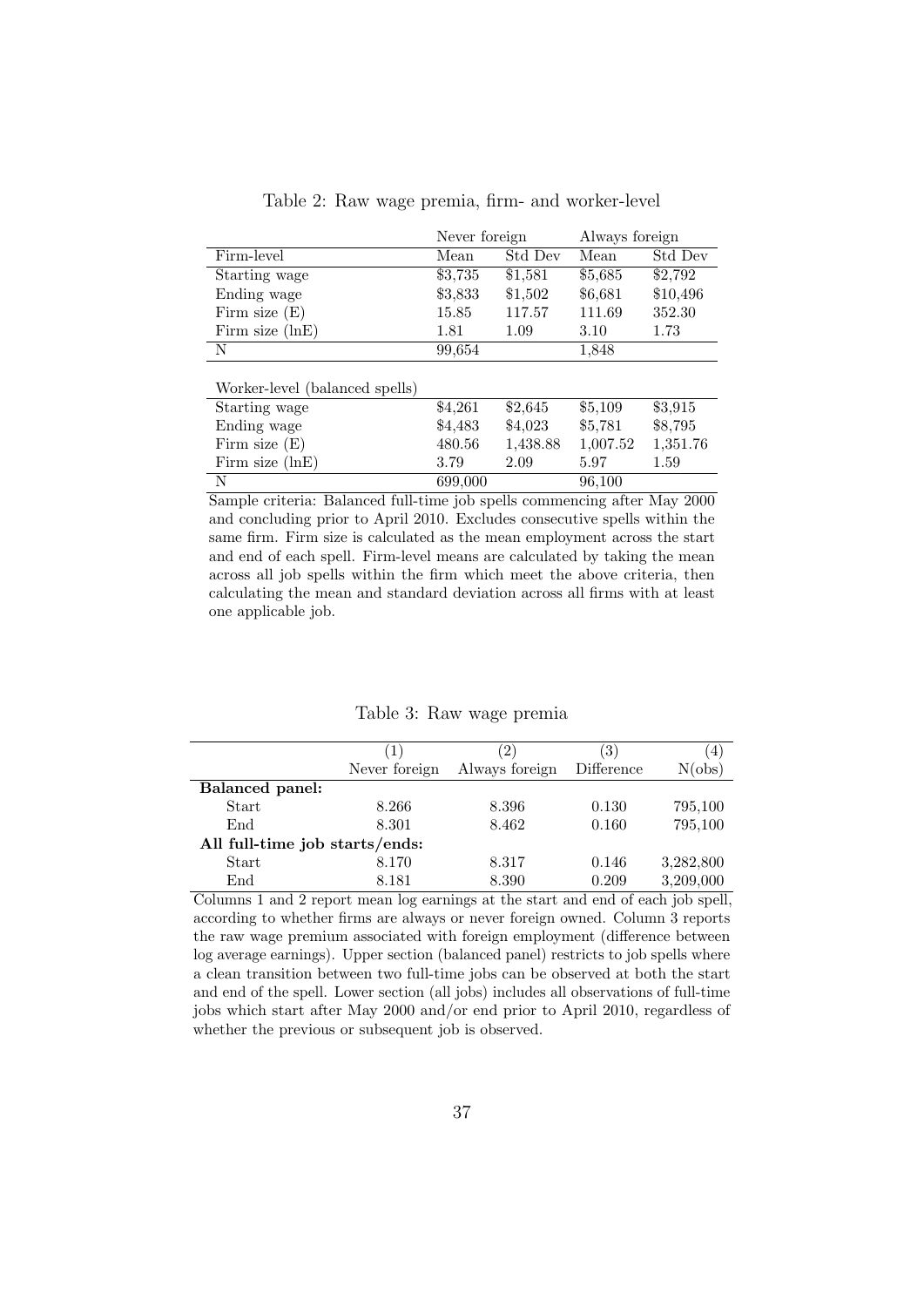<span id="page-41-0"></span>

|       | $\perp$         | $\left( 2\right)$ | (3)                                               | $\left(4\right)$ | $\left( 5\right)$ | $6^{\circ}$                         |                                   | (8)              |
|-------|-----------------|-------------------|---------------------------------------------------|------------------|-------------------|-------------------------------------|-----------------------------------|------------------|
|       |                 |                   |                                                   |                  |                   |                                     | Relative to $D \rightarrow D$     |                  |
|       | N(obs)          | $D\rightarrow D$  | $\mathbf{F}{\rightarrow}\mathbf{F}$               | $D\rightarrow F$ | $F\rightarrow D$  | $\mathbf{F}{\rightarrow}\mathbf{F}$ | $\mathbf{D}\rightarrow\mathbf{F}$ | $F\rightarrow D$ |
|       | Balanced panel: |                   |                                                   |                  |                   |                                     |                                   |                  |
| Start | 665,700         | 0.022             | 0.026                                             | 0.055            | $-0.057$          | 0.004                               | 0.033                             | $-0.079$         |
| Job   | 798,700         | 0.035             | 0.065                                             |                  |                   | 0.030                               |                                   |                  |
| End   | 680,800         | 0.014             | 0.008                                             | 0.040            | $-0.063$          | $-0.005$                            | 0.027                             | $-0.077$         |
|       |                 |                   | All clean transitions between two full-time jobs: |                  |                   |                                     |                                   |                  |
| Start | 1,673,200       | 0.020             | 0.018                                             | 0.055            | $-0.063$          | $-0.002$                            | 0.035                             | $-0.082$         |
| Job   | 1,827,900       | 0.037             | 0.063                                             |                  |                   | 0.026                               |                                   |                  |
| End   | 1,675,600       | 0.019             | 0.018                                             | 0.056            | $-0.065$          | $-0.001$                            | 0.038                             | $-0.083$         |

Table 4: Raw wage transition premia

Population restricted to job transitions between firms which are 'always foreign' (F) and 'never foreign' (D). Upper panel restricted to job spells where a clean, full-time transition between jobs is observed at both the start and the end of the relevant spell. Workers moving in or out of part-time jobs, multiple job holders, and repeated employment spells with the same firm are excluded. Lower panel applies these restrictions only to the specific job transition in question. Columns 2 to 5 report the average (log) wage change associated with each of the four possible transition paths. Columns 6 to 8 report foreign firm premia relative to transitions between two domestic firms.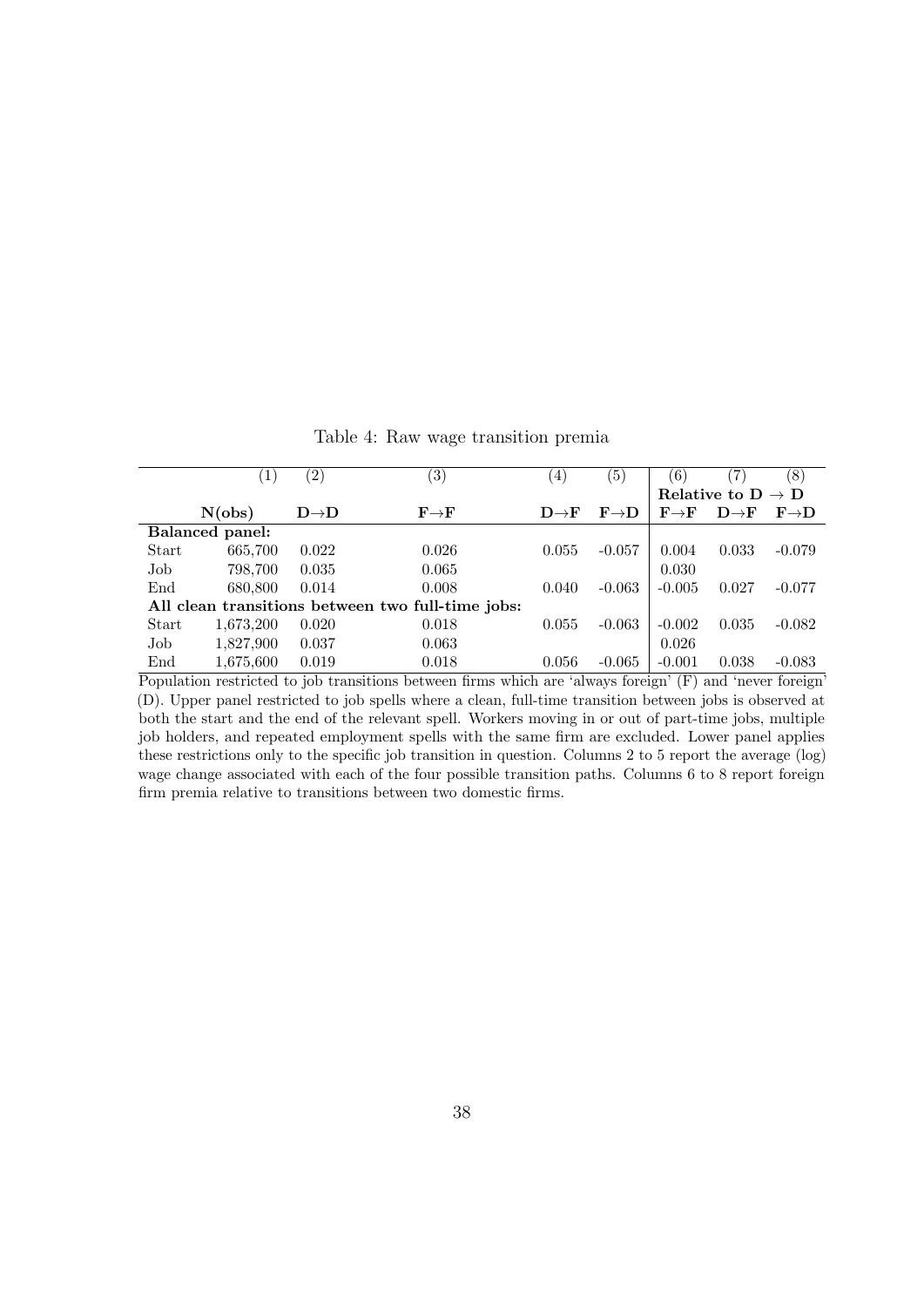<span id="page-42-0"></span>

|                         | (1)                           | $\left( 2\right)$ | (3)            | (4)         |
|-------------------------|-------------------------------|-------------------|----------------|-------------|
|                         | raw                           | $+$ worker chars  | $+$ firm chars | all         |
| Foreign ownership:      |                               |                   |                |             |
| always                  | $0.142***$                    | $0.085***$        | $0.043***$     | $0.027***$  |
|                         | [0.002]                       | [0.001]           | [0.002]        | [0.001]     |
| sometimes               | $0.078***$                    | $0.054^{***}\,$   | $0.032***$     | $0.021***$  |
|                         | [0.001]                       | [0.001]           | [0.001]        | [0.001]     |
| unknown                 | $-0.019***$                   | $-0.012***$       | $0.007***$     | $0.011***$  |
|                         | [0.002]                       | [0.001]           | [0.002]        | [0.001]     |
| Worker characteristics: |                               |                   |                |             |
| female                  |                               | $-0.194***$       |                | $-0.188***$ |
|                         |                               | [0.001]           |                | [0.001]     |
| <b>WFE</b>              |                               | $0.965***$        |                | $0.923***$  |
|                         |                               | [0.001]           |                | [0.001]     |
| Firm characteristics:   |                               |                   |                |             |
| $\ln E$                 |                               |                   | $0.042***$     | $0.031***$  |
|                         |                               |                   | [0.001]        | [0.001]     |
| $\ln E^2$               |                               |                   | $-0.002***$    | $-0.002***$ |
|                         |                               |                   | [0.000]        | [0.000]     |
| Time dummies            | yes                           | yes               | yes            | yes         |
| Age and tenure          | no                            | yes               | no             | yes         |
| Ind dummies             | no                            | no                | yes            | yes         |
| LMR dummies             | no                            | no                | yes            | yes         |
| Adjusted $R^2$          | 0.032                         | 0.588             | 0.152          | 0.616       |
| N(obs)                  | 966,900<br>$*** 107$ ** $F07$ | 966,900           | 966,900        | 966,900     |

Table 5: Starting wage premium

Significant at: \*\*\* 1%; \*\* 5%; \* 10%. Robust standard errors in brackets. Age and tenure controls for age (at start of job), gap (since end of previous job), age<sup>2</sup>, gap<sup>2</sup> and age×gap. Firm employment measured at start of job spell.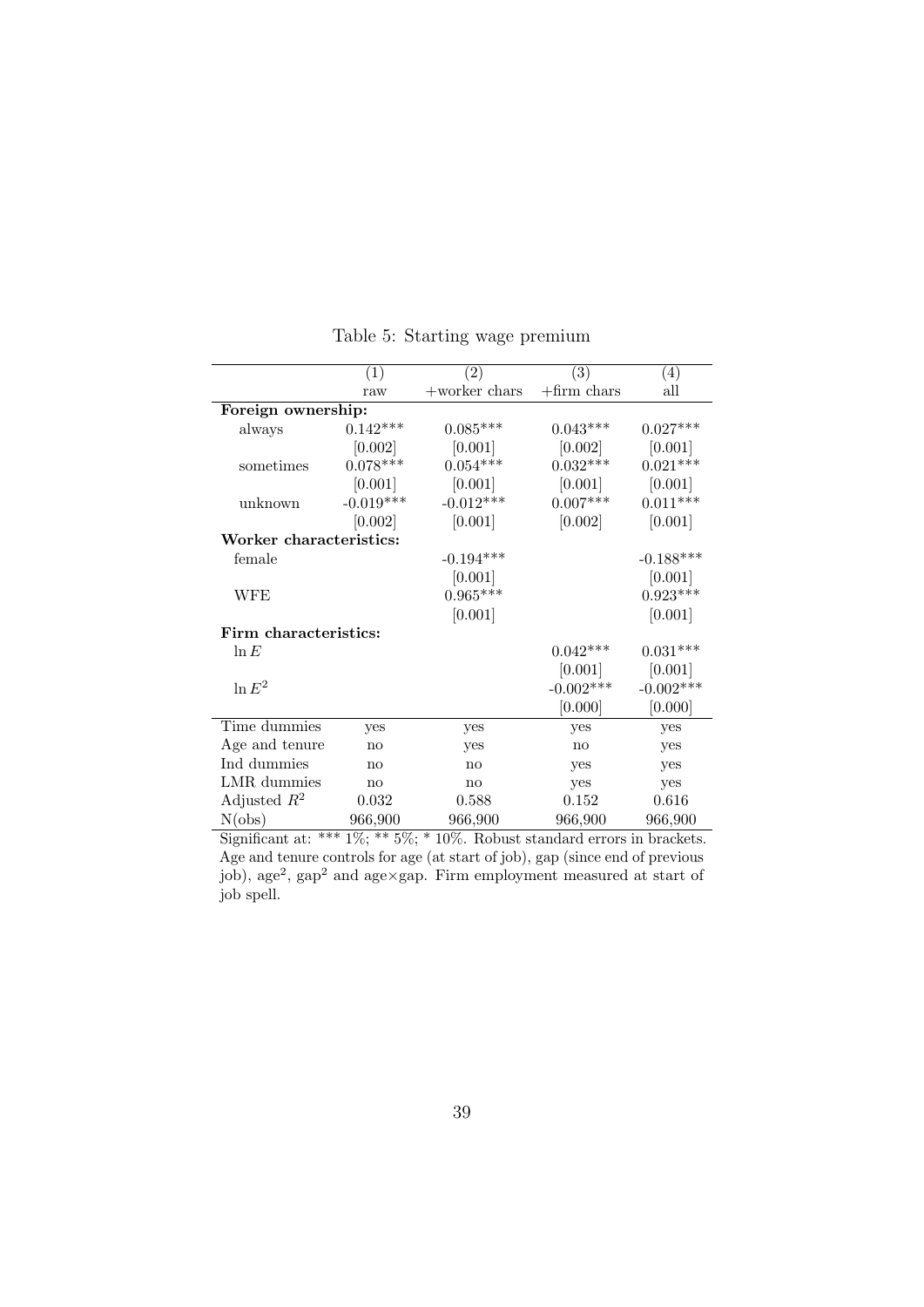<span id="page-43-0"></span>

|                         | (1)         | (2)              | (3)            | $\left( 4\right)$ |
|-------------------------|-------------|------------------|----------------|-------------------|
|                         | raw         | $+$ worker chars | $+$ firm chars | all               |
| Foreign ownership:      |             |                  |                |                   |
| always                  | $0.170***$  | $0.094***$       | $0.059***$     | $0.035***$        |
|                         | [0.002]     | [0.001]          | [0.002]        | [0.001]           |
| sometimes               | $0.105***$  | $0.066***$       | $0.048***$     | $0.029***$        |
|                         | [0.001]     | [0.001]          | [0.002]        | [0.001]           |
| unknown                 | $-0.022***$ | $-0.009***$      | $0.005*$       | $0.013***$        |
|                         | [0.002]     | [0.001]          | [0.002]        | [0.001]           |
| Worker characteristics: |             |                  |                |                   |
| female                  |             | $-0.184***$      |                | $-0.182***$       |
|                         |             | [0.001]          |                | [0.001]           |
| WFE                     |             | $0.993***$       |                | $0.953***$        |
|                         |             | [0.001]          |                | [0.001]           |
| Firm characteristics:   |             |                  |                |                   |
| lnE                     |             |                  | $0.035***$     | $0.028***$        |
|                         |             |                  | [0.001]        | [0.001]           |
| $\ln E^2$               |             |                  | $-0.001***$    | $-0.002***$       |
|                         |             |                  | [0.000]        | [0.000]           |
| Time dummies            | yes         | yes              | yes            | yes               |
| Age and tenure          | no          | yes              | no             | yes               |
| Ind & LMR dummies       | no          | no               | yes            | yes               |
| Adjusted $R^2$          | 0.054       | 0.580            | 0.170          | 0.604             |
| N(obs)                  | 966,900     | 966,900          | 966,900        | 966,900           |

Table 6: End wage premium

Significant at: \*\*\* 1%; \*\* 5%; \* 10%. Robust standard errors in brackets. Age and tenure controls for age (at end of job), tenure in job, age<sup>2</sup>, tenure<sup>2</sup> and age×tenure. Firm employment measured at end of job spell.

<span id="page-43-1"></span>Table 7: Prevalence of transitions between firms by ownership type, balanced panel

|                  | Next employer |           |       |         |         |
|------------------|---------------|-----------|-------|---------|---------|
| Current employer | Always        | Sometimes | Never | Unknown | Total   |
| Always           | 0.289         | 0.228     | 0.469 | 0.015   | 96,100  |
| Sometimes        | 0.191         | 0.247     | 0.547 | 0.015   | 127,000 |
| Never            | 0.065         | 0.095     | 0.801 | 0.040   | 699,000 |
| Unknown          | 0.040         | 0.087     | 0.759 | 0.118   | 44,800  |
| Total            | 0.102         | 0.128     | 0.733 | 0.038   | 966,900 |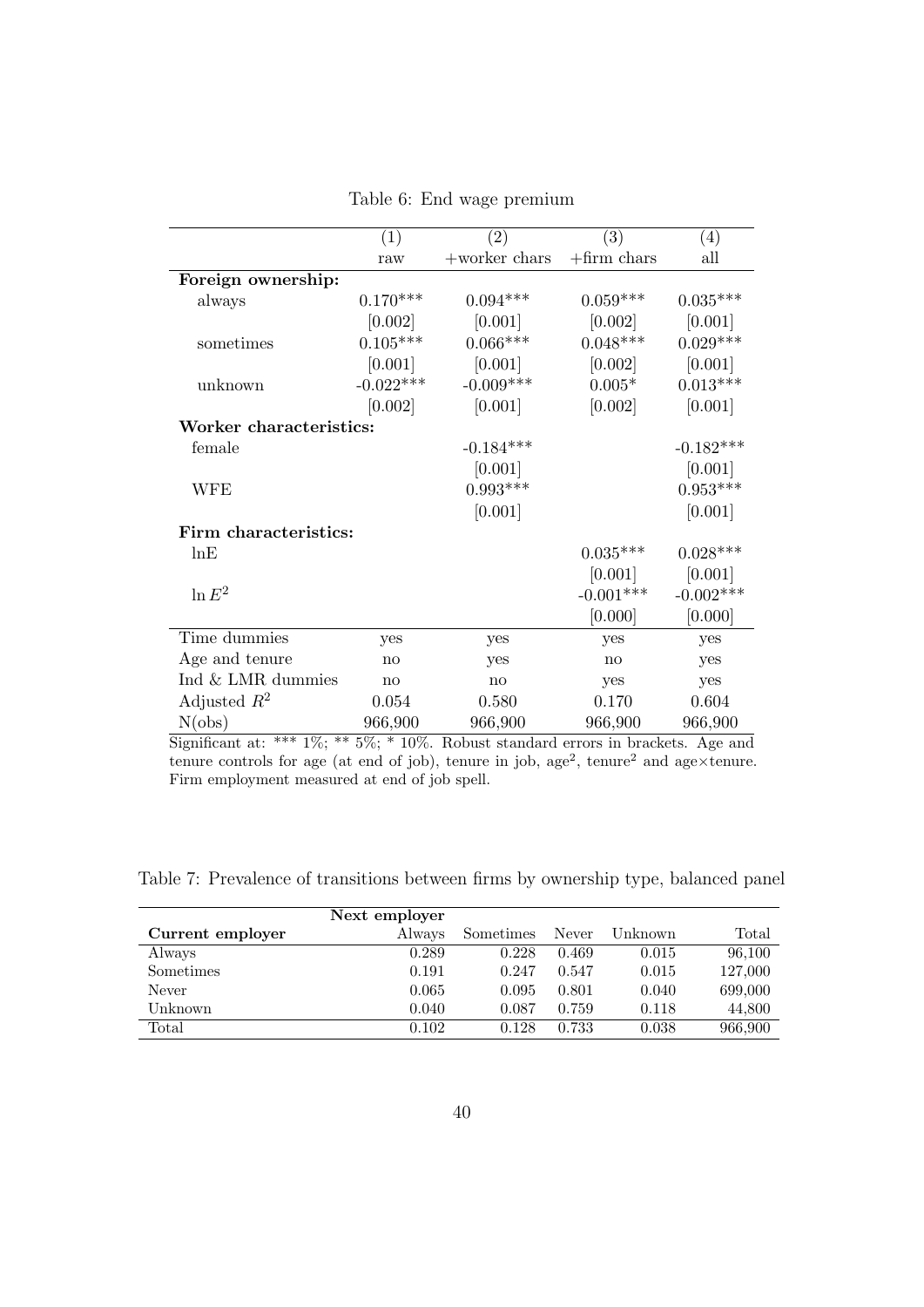<span id="page-44-0"></span>

|                                                | (1)         | $\left( 2\right)$ | (3)            | (4)         |
|------------------------------------------------|-------------|-------------------|----------------|-------------|
|                                                | raw         | $+$ worker chars  | $+$ firm chars | all         |
| Ownership of previous employer (exit penalty): |             |                   |                |             |
| always                                         | $-0.060***$ | $-0.053***$       | $-0.035***$    | $-0.031***$ |
|                                                | [0.001]     | [0.001]           | [0.001]        | [0.001]     |
| sometimes                                      | $-0.043***$ | $-0.039***$       | $-0.028***$    | $-0.025***$ |
|                                                | [0.001]     | [0.001]           | [0.001]        | [0.001]     |
| unknown                                        | $0.012***$  | 0.003             | $-0.005**$     | $-0.006***$ |
|                                                | [0.002]     | [0.002]           | [0.002]        | [0.002]     |
| Ownership of current employer (entry premium): |             |                   |                |             |
| always                                         | $0.041***$  | $0.042***$        | $0.020***$     | $0.020***$  |
|                                                | [0.001]     | [0.001]           | [0.001]        | [0.001]     |
| sometimes                                      | $0.028***$  | $0.028***$        | $0.017***$     | $0.017***$  |
|                                                | [0.001]     | [0.001]           | [0.001]        | [0.001]     |
| unknown                                        | $-0.012***$ | $-0.016***$       | $-0.006**$     | $-0.005*$   |
|                                                | [0.002]     | [0.002]           | [0.002]        | [0.002]     |
| Worker characteristics:                        |             |                   |                |             |
| female                                         |             | $-0.011***$       |                | $-0.012***$ |
|                                                |             | [0.001]           |                | [0.001]     |
| WFE                                            |             | $-0.003*$         |                | $-0.005**$  |
|                                                |             | [0.002]           |                | [0.002]     |
| Time dummies                                   | yes         | yes               | yes            | yes         |
| Age and tenure                                 | no          | yes               | no             | yes         |
| Firm size                                      | no          | no                | yes            | yes         |
| Ind & LMR dummies                              | no          | no                | yes            | yes         |
| Adjusted $R^2$                                 | $0.005\,$   | 0.033             | 0.041          | 0.054       |
| N(obs)                                         | 966,900     | 966,900           | 966,900        | 966,900     |

Table 8: Entry and exit premia

Significant at: \*\*\*  $1\%$ ; \*\*  $5\%$ ; \*  $10\%$ . Robust standard errors in brackets. Dependent variable is the change in log earnings associated with a job change. Age and tenure controls for age (at end of previous job), gap prior to commencing current job, age<sup>2</sup>, gap<sup>2</sup> and age×gap. Firm controls include industry and LMR dummies for both the previous and current jobs, and a dummy for whether the worker has moved within the same industry or region.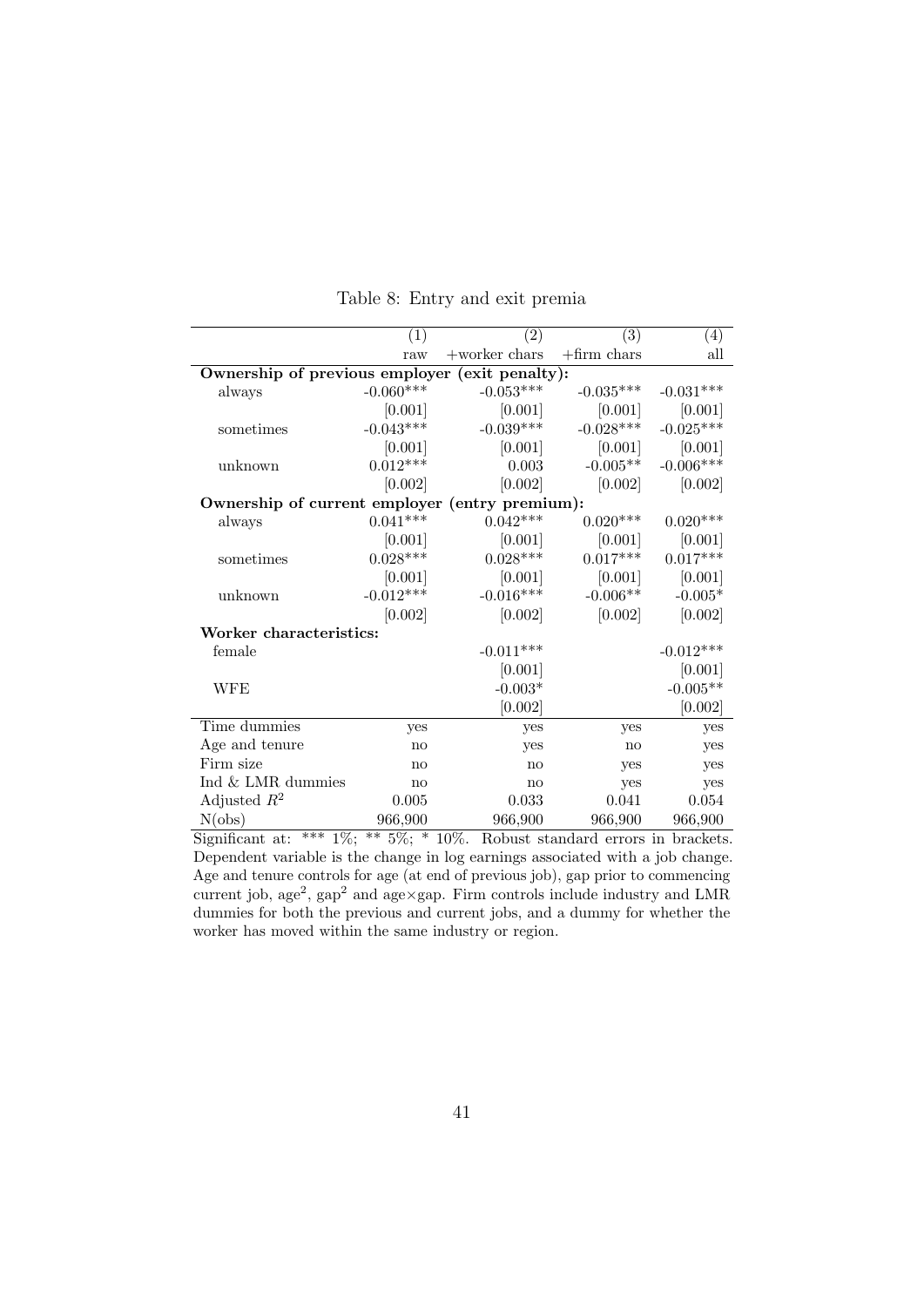<span id="page-45-0"></span>

|                         | (1)           | $\left( 2\right)$ | (3)            | $\left( 4\right)$ |
|-------------------------|---------------|-------------------|----------------|-------------------|
|                         | raw           | $+$ worker chars  | $+$ firm chars | all               |
| Foreign ownership:      |               |                   |                |                   |
| always                  | $0.028***$    | $0.011***$        | $0.013***$     | $0.004***$        |
|                         | [0.001]       | [0.001]           | [0.001]        | [0.001]           |
| sometimes               | $0.027***$    | $0.015***$        | $0.016***$     | $0.008***$        |
|                         | [0.001]       | [0.001]           | [0.001]        | [0.001]           |
| unknown                 | $-0.008***$   | 0.000             | $-0.004**$     | 0.003             |
|                         | [0.001]       | [0.001]           | [0.001]        | [0.001]           |
| Worker characteristics: |               |                   |                |                   |
| female                  |               | $0.010***$        |                | $0.005***$        |
|                         |               | [0.001]           |                | [0.001]           |
| WFE                     |               | $0.037***$        |                | $0.034***$        |
|                         |               | [0.001]           |                | [0.001]           |
| Time dummies            | yes           | yes               | yes            | yes               |
| Age and tenure          | no            | yes               | no             | yes               |
| Firm size               | $\mathbf{no}$ | no                | yes            | yes               |
| Industry & LMR dummies  | $\mathbf{no}$ | no                | yes            | yes               |
| Adjusted $R^2$          | 0.023         | 0.069             | 0.028          | 0.072             |
| N(obs)                  | 966,900       | 966,900           | 966,900        | 966,900           |

Table 9: Within-job wage growth

Significant at: \*\*\* 1%; \*\* 5%; \* 10%. Robust standard errors in brackets. Age and tenure controls for age (at start of job), tenure within job, age<sup>2</sup>, tenure<sup>2</sup> and age×tenure. Firm size controls for employment at start and end of job, as well as squared and interacted terms. Firm controls include industry and LMR dummies for the current job only.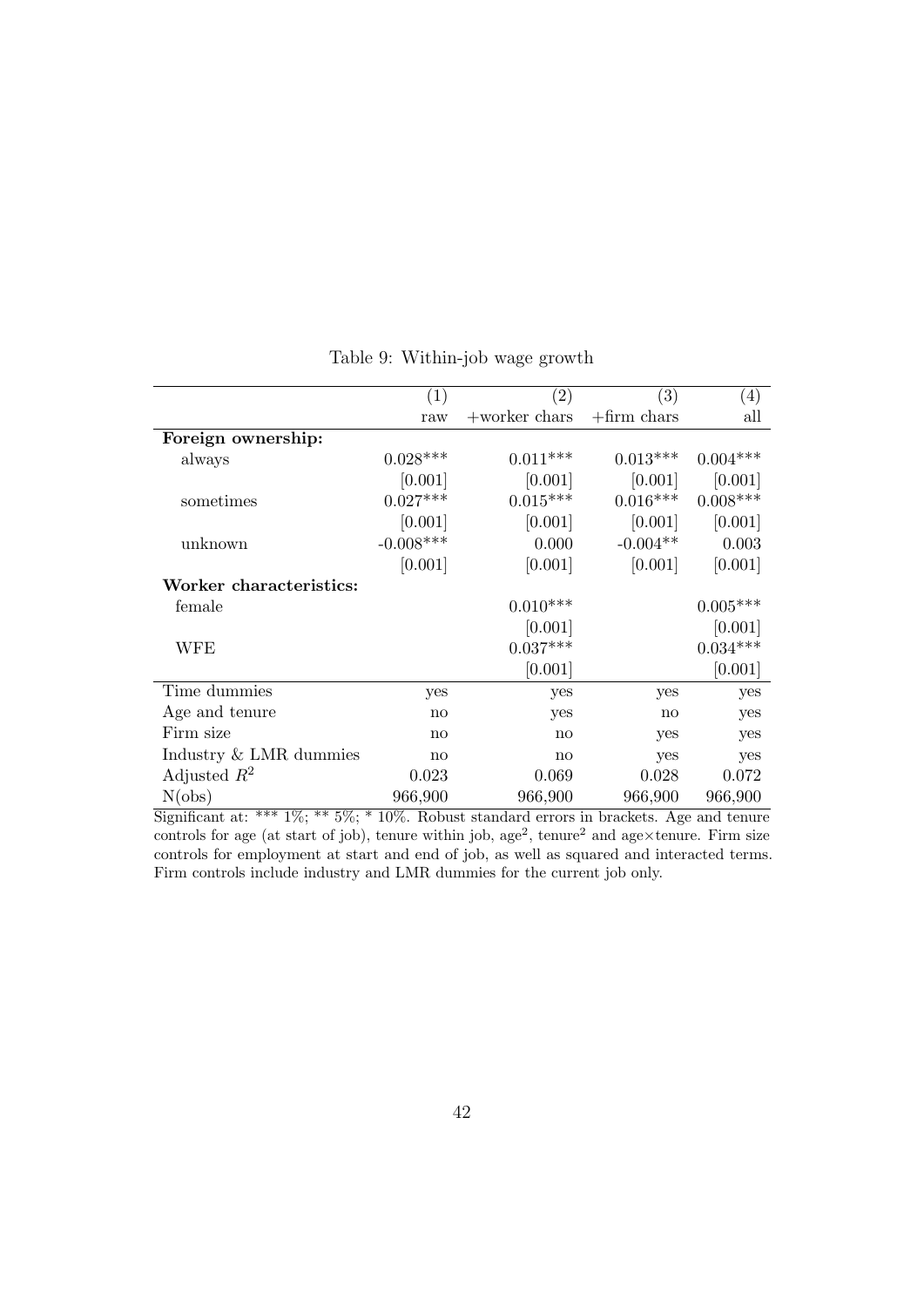|                                                                                                                                         |          |                                                   | and the common species of the common species of the common species of the common species of the common species of the common species of the common species of the common species of the common species of the common species o |                        | $\widetilde{\mathbf{e}}$                       |               |
|-----------------------------------------------------------------------------------------------------------------------------------------|----------|---------------------------------------------------|--------------------------------------------------------------------------------------------------------------------------------------------------------------------------------------------------------------------------------|------------------------|------------------------------------------------|---------------|
|                                                                                                                                         |          | Sample: First 5 years<br>$\widehat{\mathfrak{S}}$ | $\widehat{\mathbb{C}}$                                                                                                                                                                                                         | $\widehat{\mathbb{E}}$ | Sample: Balanced panel                         | $\widehat{6}$ |
|                                                                                                                                         | Censored | Complete                                          | Difference                                                                                                                                                                                                                     | Next: Domestic         | Next: Foreign                                  | Difference    |
| Currently domestic                                                                                                                      |          |                                                   |                                                                                                                                                                                                                                |                        |                                                |               |
| mean residual from:                                                                                                                     |          |                                                   |                                                                                                                                                                                                                                |                        |                                                |               |
| start wage regression (eqn. 1)                                                                                                          | $-0.010$ | 0.000                                             | $0.011***$                                                                                                                                                                                                                     | 0.000                  | 0.006                                          | $0.006***$    |
|                                                                                                                                         | [0.002]  | [0.000]                                           |                                                                                                                                                                                                                                | [0.000]                | [0.002]                                        |               |
| entry wage growth regression (eqn. 2)                                                                                                   | $-0.005$ | 0.000                                             | $0.005*$                                                                                                                                                                                                                       | $0.001\,$              | $-0.004$                                       | $-0.005$      |
|                                                                                                                                         | [0.003]  | [0.001]                                           |                                                                                                                                                                                                                                | [0.001]                | [0.002]                                        |               |
| N(obs)                                                                                                                                  | 12,000   | 324,200                                           |                                                                                                                                                                                                                                | 302,400                | 24,100                                         |               |
|                                                                                                                                         |          |                                                   |                                                                                                                                                                                                                                |                        |                                                |               |
| Currently foreign                                                                                                                       |          |                                                   |                                                                                                                                                                                                                                |                        |                                                |               |
| mean residual from:                                                                                                                     |          |                                                   |                                                                                                                                                                                                                                |                        |                                                |               |
| start wage regression (eqn. 1)                                                                                                          | $-0.010$ | 0.001                                             | $0.010**$                                                                                                                                                                                                                      | $-0.010$               | 0.018                                          | $0.028***$    |
|                                                                                                                                         | [0.005]  | [0.001]                                           |                                                                                                                                                                                                                                | [0.002]                | $\begin{bmatrix} 0.002 \\ 0.013 \end{bmatrix}$ |               |
| entry wage growth regression (eqn. 2)                                                                                                   | $-0.005$ | 0.000                                             | 0.005                                                                                                                                                                                                                          | $-0.007$               |                                                | $0.020***$    |
|                                                                                                                                         | [0.007]  | [0.002]                                           |                                                                                                                                                                                                                                | [0.002]                | [0.003]                                        |               |
| N(obs)                                                                                                                                  | 2,100    | 41,000                                            |                                                                                                                                                                                                                                | 23,600                 | 14,000                                         |               |
| Significant at: *** $1\%$ ; ** $5\%$ ; * $10\%$ . Robust standard errors in brackets. Columns 1-3 use all clean transitions between two |          |                                                   |                                                                                                                                                                                                                                |                        |                                                |               |
| full-time jobs where the new job start occurs after May 2000 and before December 2005. Job spells are defined as "censored" if          |          |                                                   |                                                                                                                                                                                                                                |                        |                                                |               |
| 5 years (ie, over half the length of the primary analysis period). Columns 4-6 use all balanced panel<br>they extend longer than        |          |                                                   |                                                                                                                                                                                                                                |                        |                                                |               |
| spells for which there is sufficient information on past and future job spells, dividing spells according to whether the workers        |          |                                                   |                                                                                                                                                                                                                                |                        |                                                |               |
| next job is in a foreign or domestic firm. Residuals are estimated based on earnings regressions at the start of the job spell.         |          |                                                   |                                                                                                                                                                                                                                |                        |                                                |               |
| of firms which are sometimes foreign owned and those with unknown ownership are not shown.<br>Transitions into and out                  |          |                                                   |                                                                                                                                                                                                                                |                        |                                                |               |

<span id="page-46-0"></span>Table 10: Censoring and job transitions Table 10: Censoring and job transitions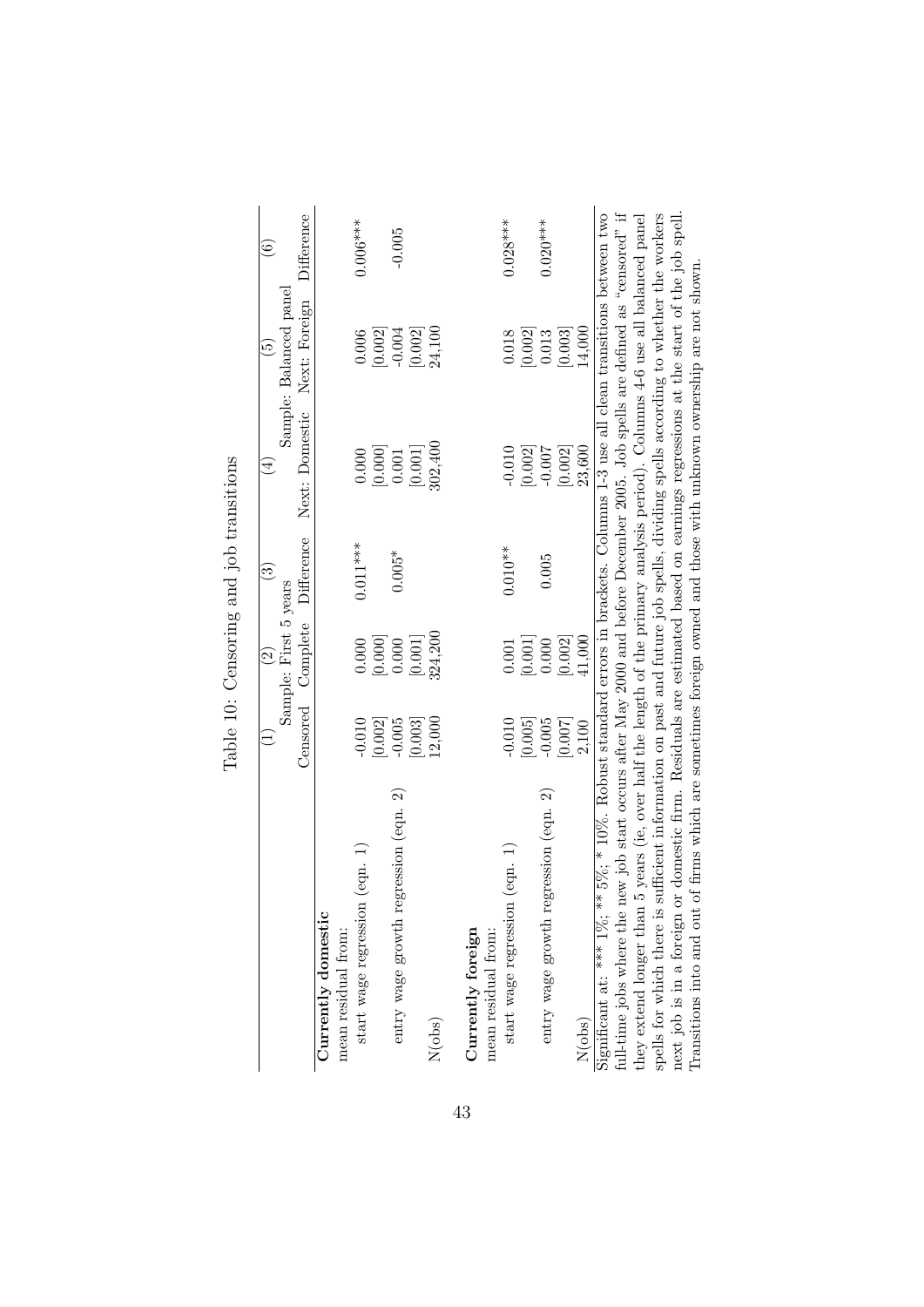<span id="page-47-0"></span>

|                                                | $\left(1\right)$ | $\left( 2\right)$ | $\left( 3\right)$ |
|------------------------------------------------|------------------|-------------------|-------------------|
| Ownership of previous employer (exit penalty): |                  |                   |                   |
| always                                         | $-0.031***$      | $-0.029***$       | $-0.029***$       |
|                                                | [0.001]          | [0.002]           | [0.001]           |
| sometimes                                      | $-0.025***$      | $-0.020***$       | $-0.024***$       |
|                                                | [0.001]          | [0.002]           | [0.001]           |
| unknown                                        | $-0.006***$      | $-0.001$          | $-0.007***$       |
|                                                | [0.002]          | [0.002]           | [0.002]           |
| Ownership of current employer (entry premium): |                  |                   |                   |
| always                                         | $0.020***$       | $0.020***$        | $0.023***$        |
|                                                | [0.001]          | [0.002]           | [0.001]           |
| sometimes                                      | $0.017***$       | $0.015***$        | $0.017***$        |
|                                                | [0.001]          | [0.002]           | [0.001]           |
| unknown                                        | $-0.005*$        | $-0.011***$       | $-0.006**$        |
|                                                | [0.002]          | [0.003]           | [0.002]           |
| Wage residuals at start of previous job spell: |                  |                   |                   |
| Residual $\Delta \ln w_{start}$                |                  | $-0.143***$       |                   |
|                                                |                  | [0.002]           |                   |
| Residual $\ln w_{start}$                       |                  |                   | $-0.313***$       |
|                                                |                  |                   | [0.002]           |
| Adjusted $R^2$                                 | 0.054            | 0.074             | 0.107             |
| N(obs)                                         | 966,900          | 513,800           | 966,900           |

Table 11: Mean reversion in wage growth at job transition

Significant at: \*\*\* 1%; \*\* 5%; \* 10%. Robust standard errors in brackets. All regressions control for time, age and tenure, firm size, industry and labour market region. Residuals are estimated from earnings equations (eqn. [3](#page-27-0) and [1\)](#page-22-1) at the start of the previous job (ie, the start of the job which ends with a transition between two employers over which the entry and exit premia are estimated). Column 1 repeats column 4 of table [8](#page-44-0) for reference purposes. Reduced sample in column 2 reflects the need for additional information about the previous job spell in order to estimate residuals of  $\Delta \ln w_{start}$ . A regression of the full sample using  $\Delta \ln w_{start}$  rather than the residuals produces very similar results to column 2, suggesting that this sample reduction is not strongly affecting the results.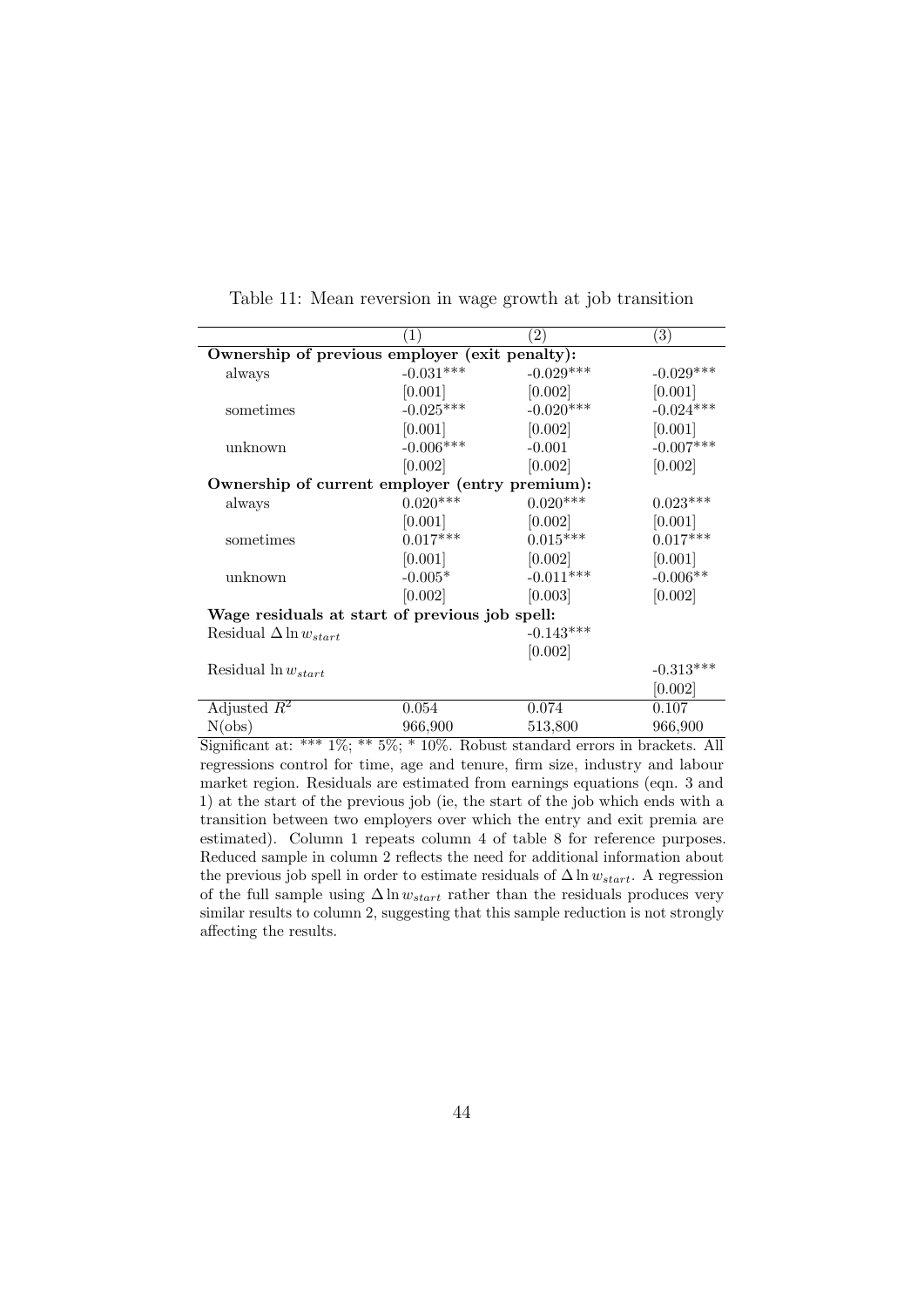| Quartiles of residuals of $\Delta ln W_{start}$ regression | Within-job  | Exit         | Entry      | N(obs)  |
|------------------------------------------------------------|-------------|--------------|------------|---------|
| Q1 (low wage growth on entry)                              | $-0.001$    | $-0.033***$  | $0.009*$   | 128,500 |
|                                                            | [0.003]     | [0.004]      | [0.004]    |         |
| Q2                                                         | $0.008**$   | $-0.035***$  | $0.024***$ | 128,500 |
|                                                            | [0.003]     | [0.004]      | [0.004]    |         |
| Q3                                                         | $-0.002$    | $-0.030***$  | $0.019***$ | 128,500 |
|                                                            | [0.003]     | [0.004]      | [0.003]    |         |
| $Q4$ (high wage growth on entry)                           | $-0.001$    | $-0.020***$  | $0.031***$ | 128,500 |
|                                                            | [0.004]     | [0.004]      | [0.004]    |         |
| Overall premia                                             | $0.004$ *** | $-0.031$ *** | $0.020***$ | 966,900 |
|                                                            | [0.001]     | [0.001]      | [0.001]    |         |

<span id="page-48-0"></span>Table 12: Foreign-ownership premia by quartiles of residuals from entry earnings growth regression

Significant at: \*\*\* 1%; \*\* 5%; \* 10%. Robust standard errors in brackets. Entry wage growth residuals (the extent to which the observed wage change for a given job spell is high/low compared to predicted wage growth given worker and firm characteristics) are estimated at the start of a job following equation [2.](#page-25-0) These are used to define four groups, based on whether transition into that job involved an unexpectedly high  $(Q4)$  or unexpectedly low  $(Q1)$  wage change. Then, within-job wage growth premia are estimated for the job spell (eqn. [3\)](#page-27-0), and entry and exit premia are estimated using data from the end-of-job transition (exit from the current job, entry into the next job, eqn. [2\)](#page-25-0), with separate regressions for the four groups. Overall premia are taken from tables [8](#page-44-0) and [9](#page-45-0) for comparison, and include job spells with insufficient information on the previous spell to enable estimation of residuals.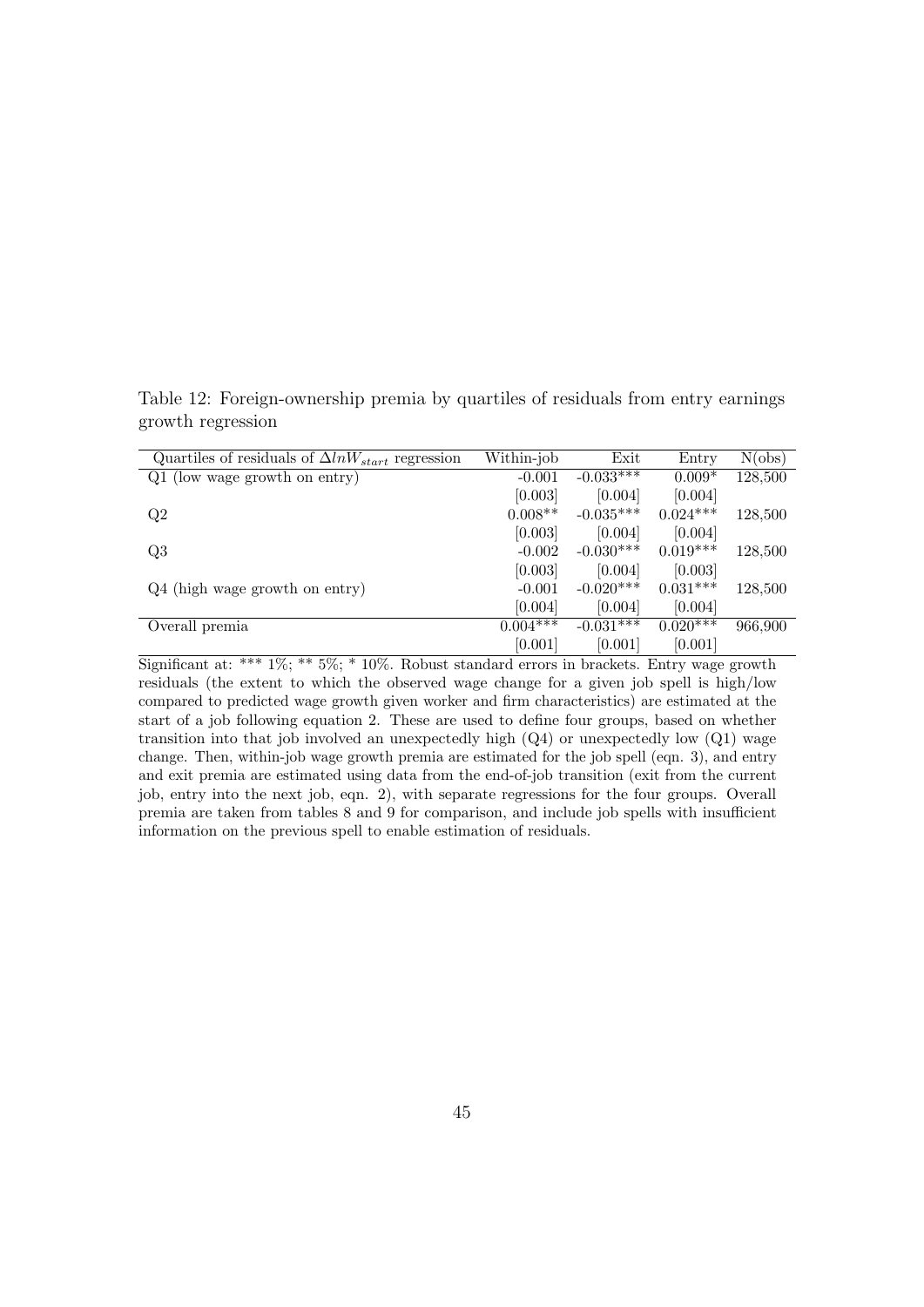<span id="page-49-0"></span>

|                                            | $\overline{(1)}$   | $\overline{(2)}$ | (3)        | (4)             | (5)         | $\overline{(6)}$ | $\overline{(7)}$ |
|--------------------------------------------|--------------------|------------------|------------|-----------------|-------------|------------------|------------------|
|                                            |                    |                  | $\Delta W$ | $\Delta W$      | $\Delta W$  | Retained         |                  |
|                                            | Start level        | End level        | at entry   | within job      | at exit     | premium          |                  |
| Worker group                               |                    |                  |            |                 |             | $(3)+(4)+(5)$    | N(obs)           |
| Panel A: Age groups                        |                    |                  |            |                 |             |                  |                  |
| $\leq$ 24 years                            | $0.022***$         | $0.022***$       | $0.025***$ | $-0.001$        | $-0.014***$ | 0.010            | 194,800          |
|                                            | [0.002]            | [0.002]          | [0.003]    | [0.003]         | [0.003]     |                  |                  |
| $25-49$ years                              | $0.028***$         | $0.036***$       | $0.020***$ | $0.005^{***}\,$ | $-0.032***$ | $-0.007$         | 649,900          |
|                                            | [0.001]            | [0.001]          | [0.002]    | [0.001]         | [0.002]     |                  |                  |
| $50+$                                      | $0.016***$         | $0.032***$       | $0.015***$ | 0.006           | $-0.044***$ | $-0.023$         | 122,300          |
|                                            | [0.003]            | [0.004]          | [0.004]    | [0.004]         | [0.005]     |                  |                  |
| Panel B: Quartiles of worker fixed effects |                    |                  |            |                 |             |                  |                  |
| $Q1$ (low)                                 | $0.006^{\ast\ast}$ | $0.016***$       | 0.003      | $0.005*$        | $-0.014***$ | $-0.006$         | 241,700          |
|                                            | [0.002]            | [0.002]          | [0.002]    | [0.002]         | [0.003]     |                  |                  |
| Q2                                         | $0.021***$         | $0.027***$       | $0.014***$ | 0.004           | $-0.029***$ | $-0.011$         | 241,700          |
|                                            | [0.002]            | [0.002]          | [0.003]    | [0.002]         | [0.003]     |                  |                  |
| Q3                                         | $0.031***$         | $0.037***$       | $0.023***$ | $0.004\,$       | $-0.034***$ | $-0.007$         | 241,700          |
|                                            | [0.002]            | [0.002]          | [0.003]    | [0.002]         | [0.003]     |                  |                  |
| $Q4$ (high)                                | $0.046***$         | $0.052***$       | $0.042***$ | 0.001           | $-0.045***$ | $-0.002$         | 241,700          |
|                                            | [0.002]            | [0.003]          | [0.003]    | [0.003]         | [0.003]     |                  |                  |
| Panel C: Gender                            |                    |                  |            |                 |             |                  |                  |
| Female                                     | $0.027***$         | $0.027***$       | $0.024***$ | $-0.006**$      | $-0.028***$ | $-0.010$         | 327,500          |
|                                            | [0.002]            | [0.002]          | [0.002]    | [0.002]         | [0.002]     |                  |                  |
| Male                                       | $0.025***$         | $0.037***$       | $0.019***$ | $0.010***$      | $-0.032***$ | $-0.003$         | 639,500          |
|                                            | [0.001]            | [0.002]          | [0.002]    | [0.002]         | [0.002]     |                  |                  |
| Panel D: Overall                           |                    |                  |            |                 |             |                  |                  |
| All workers                                | $0.027***$         | $0.035***$       | $0.020***$ | $0.004***$      | $-0.031***$ | $-0.007$         | 966,900          |
|                                            | [0.001]            | [0.001]          | [0.001]    | [0.001]         | [0.001]     |                  |                  |
| $\frac{1}{2}$                              |                    |                  |            |                 |             |                  |                  |

Table 13: Heterogeneity by worker characteristics

Significant at: \*\*\*  $1\%$ ; \*\*  $5\%$ ; \*  $10\%$ . Robust standard errors in brackets. Each reported coefficient is from a separate regression, estimated for the specified sub-sample of workers. All regressions include controls for time, industry, labour market region, age and tenure. Columns 1 and 2 follow column 4 of tables [5](#page-42-0) and [6](#page-43-0) respectively, columns 3 and 5 follow table [8](#page-44-0) (column 4), and column 4 follows table [9](#page-45-0) (column 4).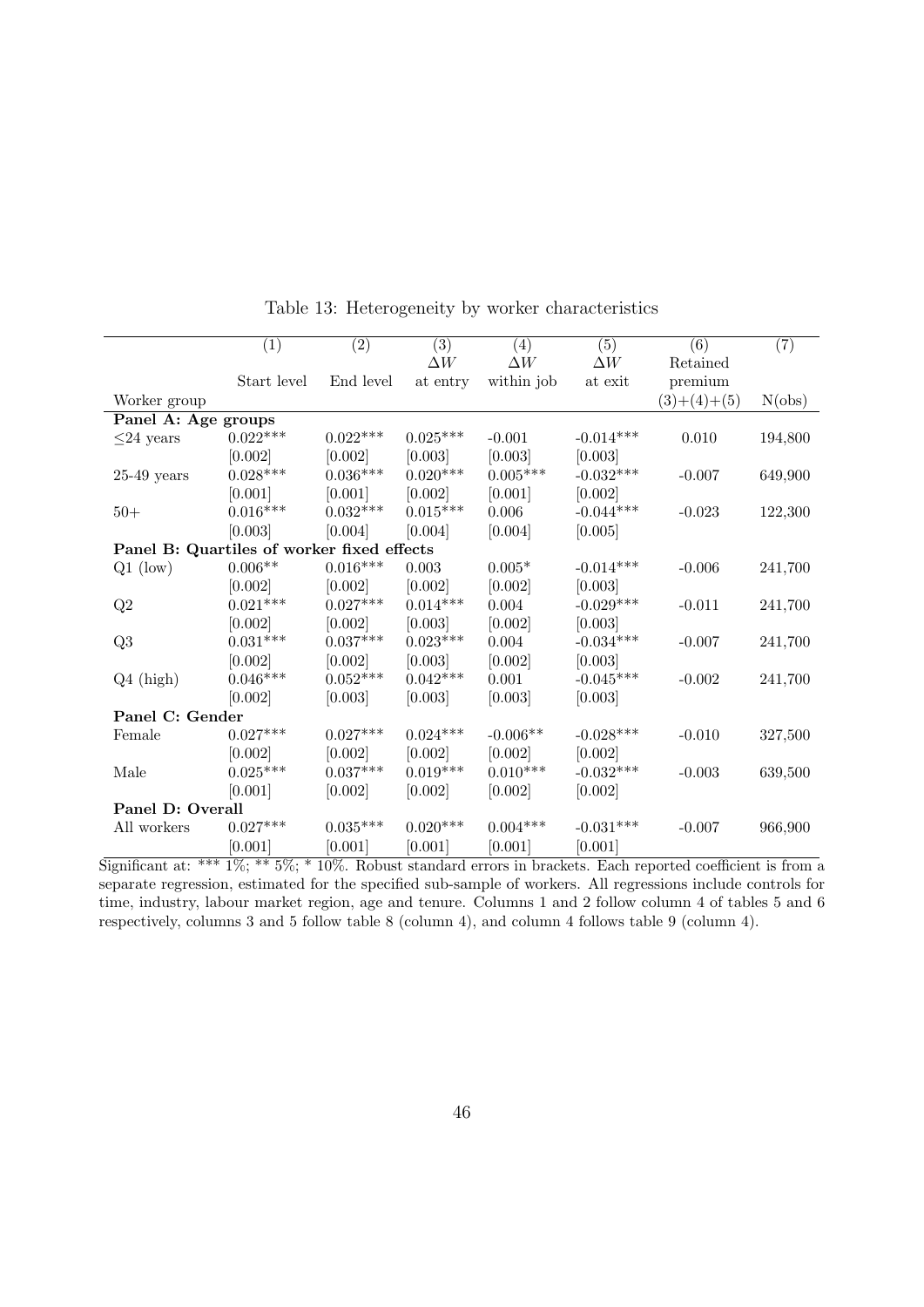<span id="page-50-0"></span>

|                                          | (1)         | (2)        | (3)                   | (4)     |
|------------------------------------------|-------------|------------|-----------------------|---------|
| Firm group                               | Start level | End level  | $\Delta W$ within job | N(obs)  |
| Panel A: Firm size (number of employees) |             |            |                       |         |
| $<$ 5                                    | $0.192***$  | $0.208***$ | 0.013                 | 124,800 |
|                                          | [0.010]     | [0.011]    | [0.011]               |         |
| $5 - 49$                                 | $0.087***$  | $0.102***$ | $0.014***$            | 367,800 |
|                                          | [0.003]     | [0.003]    | [0.003]               |         |
| $50+$                                    | $0.015***$  | $0.019***$ | 0.001                 | 474,200 |
|                                          | [0.001]     | [0.001]    | [0.001]               |         |
| Panel B: Location                        |             |            |                       |         |
| Greater Auckland                         | $0.036***$  | $0.040***$ | 0.002                 | 353,500 |
|                                          | [0.001]     | [0.002]    | [0.002]               |         |
| Other Urban                              | $0.027***$  | $0.035***$ | $\,0.003\,$           | 453,600 |
|                                          | [0.002]     | [0.002]    | [0.002]               |         |
| Non-Urban                                | $-0.005$    | $0.010*$   | $0.014***$            | 158,100 |
|                                          | [0.004]     | [0.004]    | [0.004]               |         |
| Panel C: Industry characteristics        |             |            |                       |         |
| Export intensive                         | $0.020***$  | $0.045***$ | $0.022***$            | 219,800 |
|                                          | [0.002]     | [0.003]    | [0.003]               |         |
| Not export intensive                     | $0.031***$  | $0.034***$ | $-0.001$              | 746,800 |
|                                          | [0.001]     | [0.001]    | [0.001]               |         |
| Import intensive                         | $0.030***$  | $0.058***$ | $0.030***$            | 244,600 |
|                                          | [0.002]     | [0.003]    | [0.003]               |         |
| Not import intensive                     | $0.026***$  | $0.027***$ | $-0.004**$            | 722,000 |
|                                          | [0.001]     | [0.001]    | [0.001]               |         |
| Serving households                       | $0.057***$  | $0.064***$ | 0.004                 | 271,300 |
|                                          | [0.002]     | [0.002]    | [0.002]               |         |
| Not serving households                   | $0.015***$  | $0.022***$ | $0.003*$              | 695,400 |
|                                          | [0.001]     | [0.001]    | [0.001]               |         |
| Panel D: Total                           |             |            |                       |         |
|                                          | $0.027***$  | $0.035***$ | $0.004***$            | 966,900 |
|                                          | [0.001]     | [0.001]    | [0.001]               |         |

Table 14: Heterogeneity by firm characteristics

Significant at: \*\*\* 1%; \*\* 5%; \* 10%. Robust standard errors in brackets. Each reported coefficient is from a separate regression, estimated for the specified subsample of firms. All regressions include controls for time, industry, labour market region, age and tenure. Workers in multi-location firms are allocated to regions by Statistics New Zealand based on their recorded home addresses. Industry allocations: Industries are allocated to groups based on Statistics New Zealand's National Accounts Input-Output tables for the 2007 year. Export intensive industries are defined by ranking industries by the export share of total output, with the top 25 percent classed as "export intensive". Import intensity and the share of output purchased by households are defined similarly.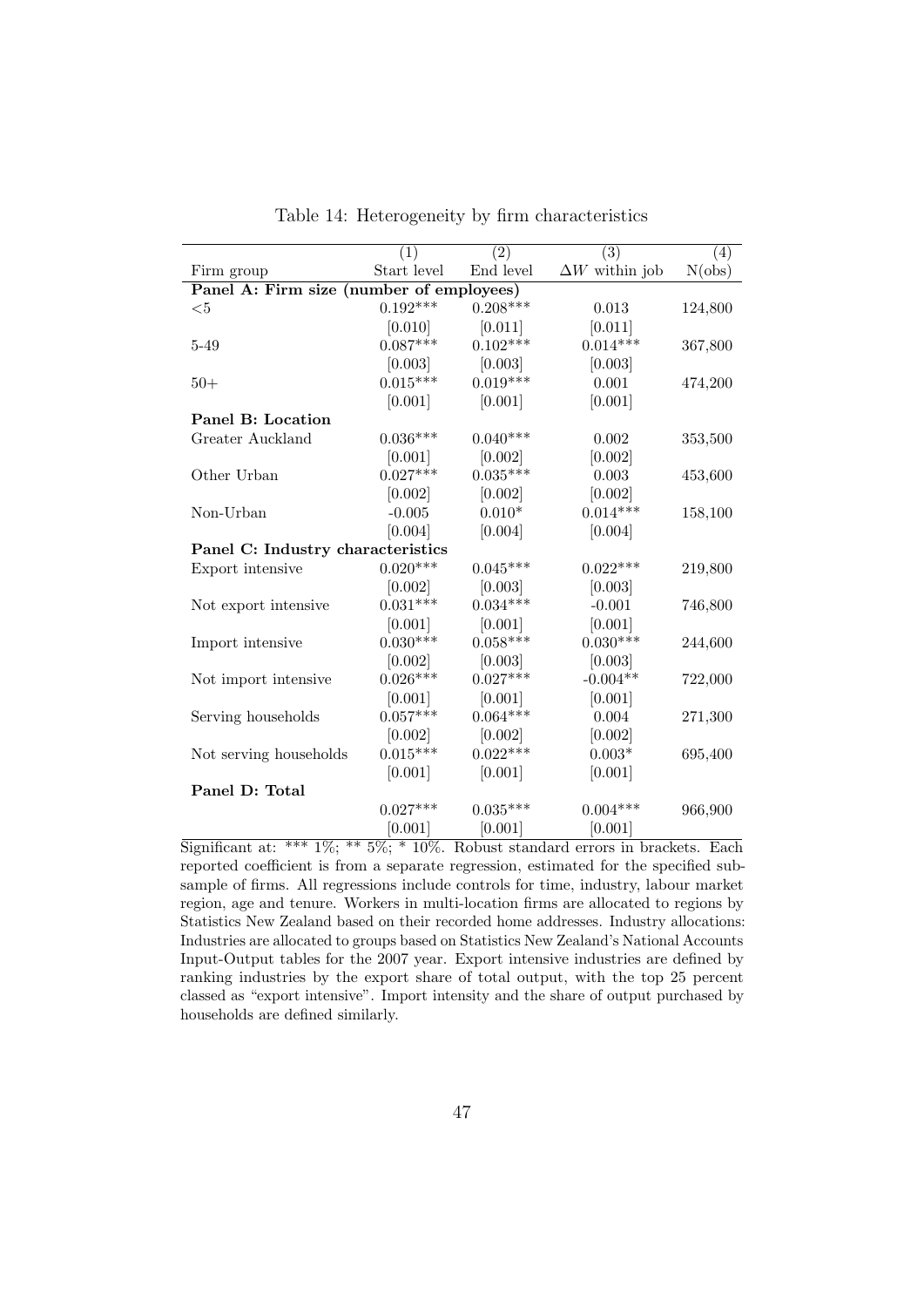<span id="page-51-0"></span>

|                            | (1)             | $\left( 2\right)$ | $\left( 3\right)$ | (4)             | (5)         | (6)         |
|----------------------------|-----------------|-------------------|-------------------|-----------------|-------------|-------------|
|                            |                 |                   |                   |                 | Within-     | Within-     |
|                            |                 |                   | Recent            |                 | ind move    | region move |
|                            | Recent          | Recent            | benefit           | Last job        | last job    | last job    |
|                            | immigrants      | travellers        | recipients        | observed        | observed    | observed    |
| Foreign ownership:         |                 |                   |                   |                 |             |             |
| always                     | 0.001           | $0.005*$          | $-0.006*$         | $0.024***$      | $0.037***$  | $-0.010**$  |
|                            | [0.001]         | [0.002]           | [0.003]           | [0.002]         | [0.003]     | [0.003]     |
| sometimes                  | $0.004^{***}\,$ | $0.006***$        | $-0.007**$        | $0.011***$      | $0.026***$  | $-0.016***$ |
|                            | [0.001]         | [0.002]           | [0.002]           | [0.002]         | [0.003]     | [0.003]     |
| unknown                    | $-0.006***$     | $-0.008***$       | $0.013***$        | $-0.004$        | $0.034***$  | $0.009*$    |
|                            | [0.001]         | [0.002]           | [0.003]           | [0.003]         | [0.003]     | [0.004]     |
| Worker characteristics:    |                 |                   |                   |                 |             |             |
| female                     | $-0.018***$     | $-0.023***$       | $0.013***$        | $0.016^{***}\,$ | $-0.033***$ | $-0.004*$   |
|                            | [0.001]         | [0.001]           | [0.001]           | [0.001]         | [0.002]     | [0.002]     |
| <b>WFE</b>                 | $-0.022***$     | $-0.037***$       | $-0.263***$       | $0.081***$      | $0.178***$  | $-0.048***$ |
|                            | [0.001]         | [0.002]           | [0.002]           | [0.002]         | [0.003]     | [0.003]     |
| Firm characteristics:      |                 |                   |                   |                 |             |             |
| $\ln E$                    | $0.010***$      | $0.008^{***}\,$   | $0.006^{***}\;$   | $0.005***$      | $0.023***$  | $-0.015***$ |
|                            | [0.001]         | [0.001]           | [0.001]           | [0.001]         | [0.001]     | [0.001]     |
| $(\ln E)^2$                | $-0.001***$     | $-0.000$ ***      | $-0.001***$       | $-0.001***$     | $-0.003***$ | $-0.000*$   |
|                            | [0.000]         | [0.000]           | [0.000]           | [0.000]         | [0.000]     | [0.000]     |
| Adjusted $R^2$             | 0.041           | 0.048             | $0.078\,$         | 0.072           | 0.073       | 0.048       |
| Mean of dependent variable | 0.051           | 0.081             | 0.240             | 0.797           | 0.280       | 0.438       |
| N(obs)                     | 466,200         | 466,200           | 466,200           | 466,200         | 371,400     | 371,400     |

Table 15: Sources of new employees

Significant at: \*\*\* 1%; \*\* 5%; \* 10%. Robust standard errors in brackets. Linear probability model of the probability of observing a given pre-employment state or transition type (reported coefficients are marginal effects). All regressions include controls for worker age and age<sup>2</sup>, time, industry and labour market region. Age and firm size measured at the start of the job spell. Population for columns 1-4 includes all job starts, including part-time employees and those where we do not observe either the previous or next job spell. Columns 5 and 6 restrict to spells where the previous spell is observed and is with a different employer.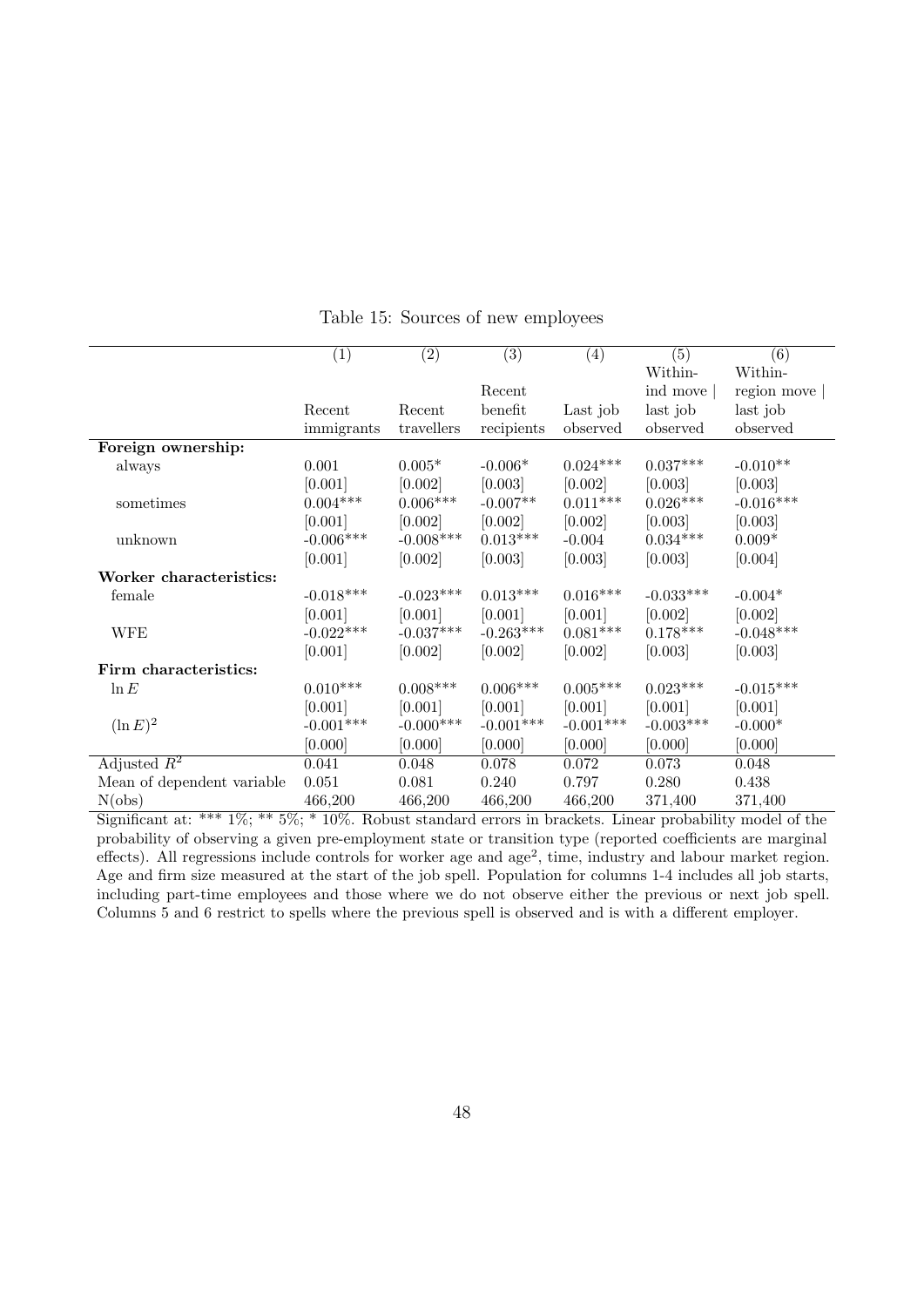<span id="page-52-0"></span>

|                            | (1)         | (2)         | (3)         | (4)         | (5)             | (6)             |
|----------------------------|-------------|-------------|-------------|-------------|-----------------|-----------------|
|                            |             |             |             |             | Within-         | Within-         |
|                            |             |             | Future      |             | ind move        | region move     |
|                            | Future      | Future      | benefit     | Next job    | next job        | next job        |
|                            | emigrants   | travellers  | recipients  | observed    | observed        | observed        |
| Foreign ownership:         |             |             |             |             |                 |                 |
| always                     | $0.004**$   | 0.001       | $-0.014***$ | $0.005*$    | $0.007*$        | $-0.028***$     |
|                            | [0.002]     | [0.002]     | [0.003]     | [0.002]     | [0.003]         | [0.003]         |
| sometimes                  | 0.000       | $-0.003$    | $-0.009***$ | $0.006**$   | $0.013***$      | $-0.027***$     |
|                            | [0.001]     | [0.002]     | [0.002]     | [0.002]     | [0.002]         | [0.003]         |
| unknown                    | $-0.007***$ | $-0.015***$ | $0.008**$   | $0.018***$  | $0.032^{***}\,$ | $0.033^{***}\,$ |
|                            | [0.001]     | [0.002]     | [0.003]     | [0.002]     | [0.003]         | [0.003]         |
| Worker characteristics:    |             |             |             |             |                 |                 |
| female                     | $-0.007***$ | $-0.018***$ | $0.018***$  | $0.009***$  | $-0.012***$     | $-0.021***$     |
|                            | [0.001]     | [0.001]     | [0.001]     | [0.001]     | [0.001]         | [0.002]         |
| <b>WFE</b>                 | $0.029***$  | $0.020***$  | $-0.250***$ | $0.029***$  | $0.105***$      | $-0.022***$     |
|                            | [0.001]     | [0.002]     | [0.002]     | [0.002]     | [0.003]         | [0.003]         |
| Firm characteristics:      |             |             |             |             |                 |                 |
| $\ln E$                    | $0.004***$  | $0.008***$  | $0.006***$  | $0.015***$  | $0.022***$      | $-0.002$        |
|                            | [0.001]     | [0.001]     | [0.001]     | [0.001]     | [0.001]         | [0.001]         |
| $(\ln E)^2$                | $-0.000***$ | $-0.000***$ | $-0.001***$ | $-0.002***$ | $-0.003***$     | $-0.001***$     |
|                            | [0.000]     | [0.000]     | [0.000]     | [0.000]     | [0.000]         | [0.000]         |
| Adjusted $R^2$             | 0.013       | 0.028       | 0.069       | 0.062       | 0.063           | 0.068           |
| Mean of dependent variable | 0.048       | 0.127       | 0.241       | 0.827       | 0.254           | $0.503\,$       |
| N(obs)                     | 454,800     | 454,800     | 454,800     | 454,800     | 376,200         | 376,200         |

Table 16: Destinations of departing employees

Significant at: \*\*\* 1%; \*\* 5%; \* 10%. Robust standard errors in brackets. Linear probability model of the probability of observing a given post-employment state or transition type (reported coefficients are marginal effects). All regressions include controls for worker age and  $age<sup>2</sup>$ , time, industry and labour market region. Age and firm size measured at the end of the job spell. Population for columns 1-4 includes all job ends, including part-time employees and those where we do not observe either the previous or next job spell. Columns 5 and 6 restrict to spells where the subsequent spell is observed and is with a different employer.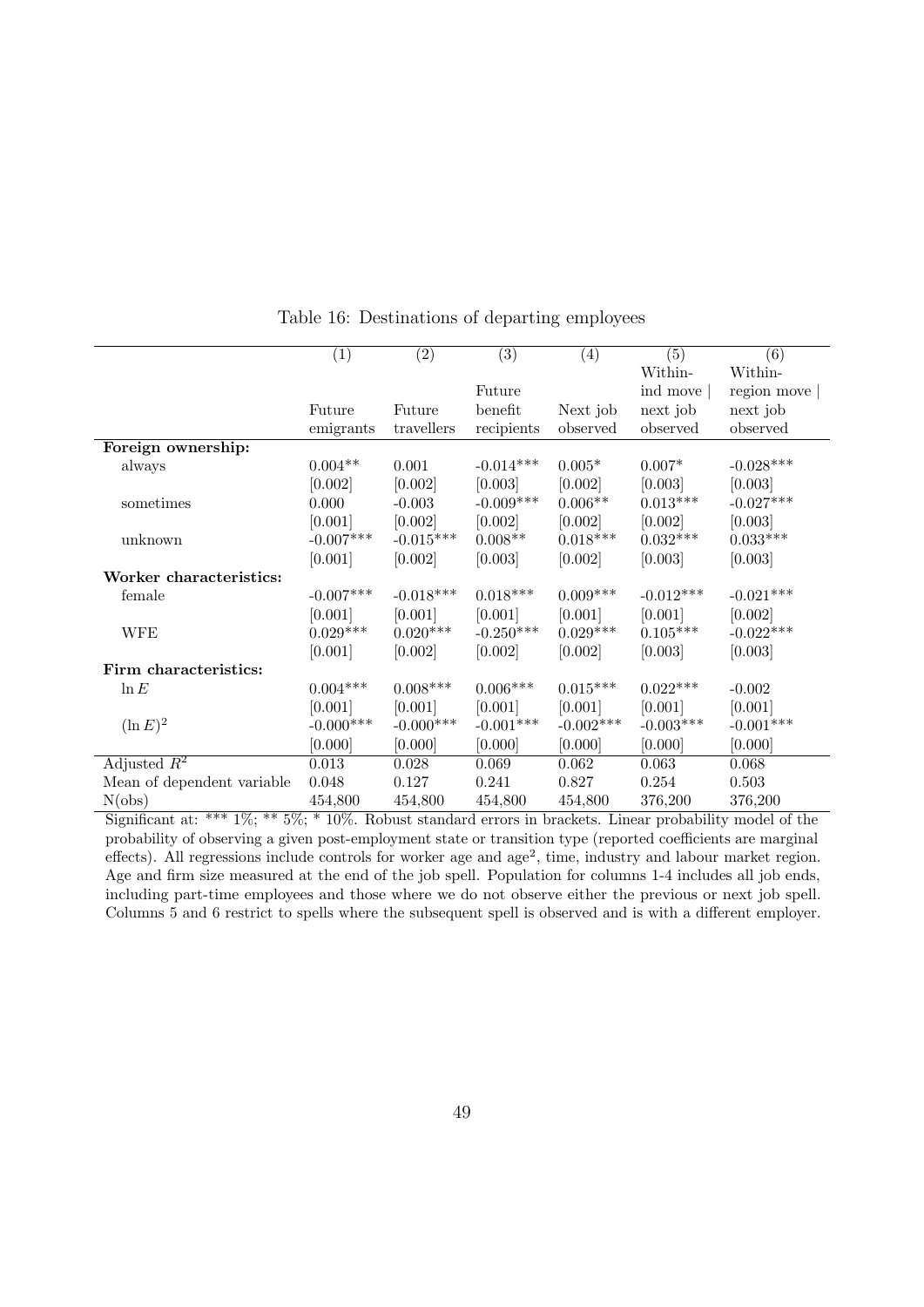### References

- <span id="page-53-8"></span>Addison, J., Centeno, M., & Portugal, P. (2009). Do reservation wages really decline? Some international evidence on the determinants of reservation wages. Journal of Labor Research,  $30(1)$ , 1–8.
- <span id="page-53-1"></span>Andrews, M., Bellmann, L., Schank, T., & Upward, R. (2009). The takeover and selection effects of foreign-owned establishments: An analysis using linked employer-employee data. Review of World Economics (Weltwirtschaftliches Archiv),  $145(2)$ , 293-317.
- <span id="page-53-5"></span>Balsvik, R. (2011). Is labor mobility a channel for spillovers from multinationals? Evidence from Norwegian manufacturing. The Review of Economics and Statistics,  $93(1), 285-297.$
- <span id="page-53-6"></span>Bernard, A. & Sjöholm, F. (2003). Foreign owners and plant survival. Working Papers 10039, National Bureau of Economic Research.
- <span id="page-53-3"></span>Budd, J., Konings, J., & Slaughter, M. (2005). Wages and international rent sharing in multinational firms. The Review of Economics and Statistics,  $87(1)$ , 73–84.
- <span id="page-53-4"></span>Cartwright, W. (2001). Multinational enterprise engagement and development in New Zealand. In J. Yeabsley (Ed.), Global player? Benchmarking New Zealand's competitive upgrade (pp. 41–47). Wellington: New Zealand Institute of Economic Research. Research Monograph 67.
- <span id="page-53-7"></span>Devine, T. J. & Kiefer, N. M. (1993). The empirical status of job search theory. Labour Economics,  $1(1)$ , 3–24.
- <span id="page-53-0"></span>Doan, T., Iyer, K., & Maré, D. (2014). Linkage spillovers of foreign direct investment on domestic firm productivity in New Zealand industries. Occasional Paper 14/01, Ministry of Business, Innovation and Employment.
- <span id="page-53-2"></span>Doms, M. & Jensen, J. B. (1998). Comparing wages, skills, and productivity between domestically and foreign-owned manufacturing establishments in the United States. In R. Baldwin, R. Lipsey, & J. D. Richards (Eds.), Geography and Ownership as Bases for Economic Accounting, NBER Books (pp. 235–258). National Bureau of Economic Research.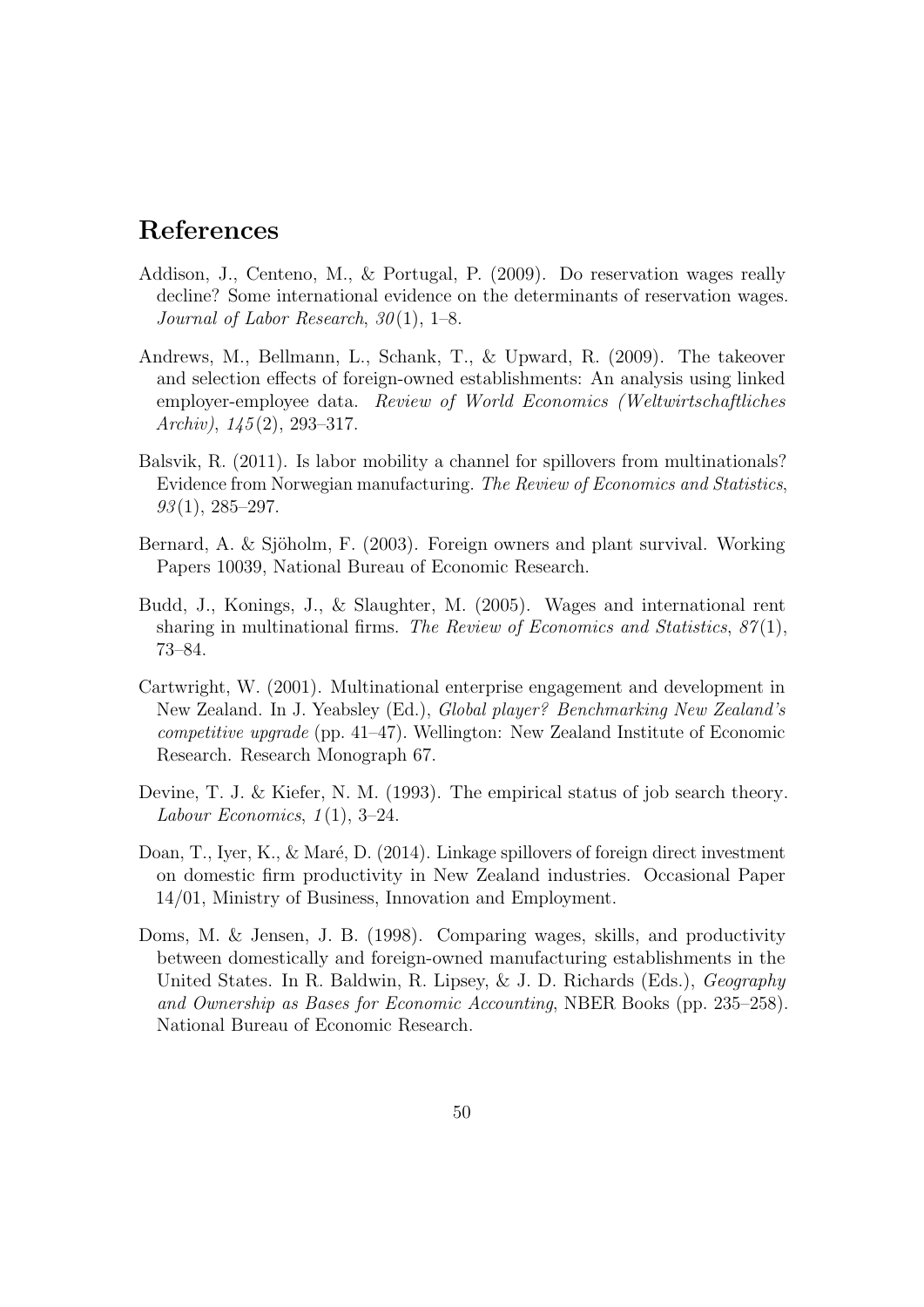- <span id="page-54-6"></span>Driffield, N. & Love, J. (2007). Linking FDI motivation and host economy productivity effects: Conceptual and empirical analysis. Journal of International Business Studies, 38 (3), 460–473.
- <span id="page-54-1"></span>Dunning, J. & Lundan, S. (2008). Multinational Enterprises And The Global Economy. Cheltenham, UK: Edward Elgar.
- <span id="page-54-7"></span>Egger, H. & Kreickemeier, U. (2013). Why foreign ownership may be good for you. International Economic Review, 54 (2), 693–716.
- <span id="page-54-2"></span>Fabling, R. & Sanderson, L. (2014). Foreign acquisition and the performance of New Zealand firms. New Zealand Economic Papers,  $48(1)$ , 1–21.
- <span id="page-54-11"></span>Fosfuri, A., Motta, M., & Ronde, T. (2001). Foreign direct investment and spillovers through workers' mobility. Journal of International Economics, 53(1), 205–222.
- <span id="page-54-8"></span>Gawith, A. (2002). Firm-level manufacturing export study. Technical report, Report to the Ministry of Economic Development, the Treasury, and Trade New Zealand, Wellington.
- <span id="page-54-3"></span>Girma, S. & Görg, H. (2007). Evaluating the foreign ownership wage premium using a difference-in-differences matching approach. Journal of International Economics,  $72(1)$ , 97-112.
- <span id="page-54-12"></span>Glass, A. & Saggi, K. (2002). Multinational firms and technology transfer. Scandinavian Journal of Economics,  $104(4)$ , 495–513.
- <span id="page-54-10"></span>Görg, H. & Strobl, E. (2003). "Footloose" multinationals? *Manchester School*,  $71(1), 1-19.$
- <span id="page-54-9"></span>Görg, H. & Strobl, E.  $(2005)$ . Spillovers from foreign firms through worker mobility: An empirical investigation. Scandinavian Journal of Economics, 107(4), 693-709.
- <span id="page-54-4"></span>Görg, H., Strobl, E., & Walsh, F.  $(2007)$ . Why do foreign-owned firms pay more? The role of on-the-job training. Review of World Economics (Weltwirtschaftliches Archiv),  $143(3)$ ,  $464-482$ .
- <span id="page-54-5"></span>Heyman, F., Sjöholm, F., & Tingvall, P.  $(2007)$ . Is there really a foreign ownership wage premium? Evidence from matched employer-employee data. Journal of International Economics, 73 (2), 355–376.
- <span id="page-54-0"></span>Hijzen, A., Martins, P., Schank, T., & Upward, R. (2013). Foreign-owned firms around the world: A comparative analysis of wages and employment at the micro-level. European Economic Review,  $60(C)$ , 170–188.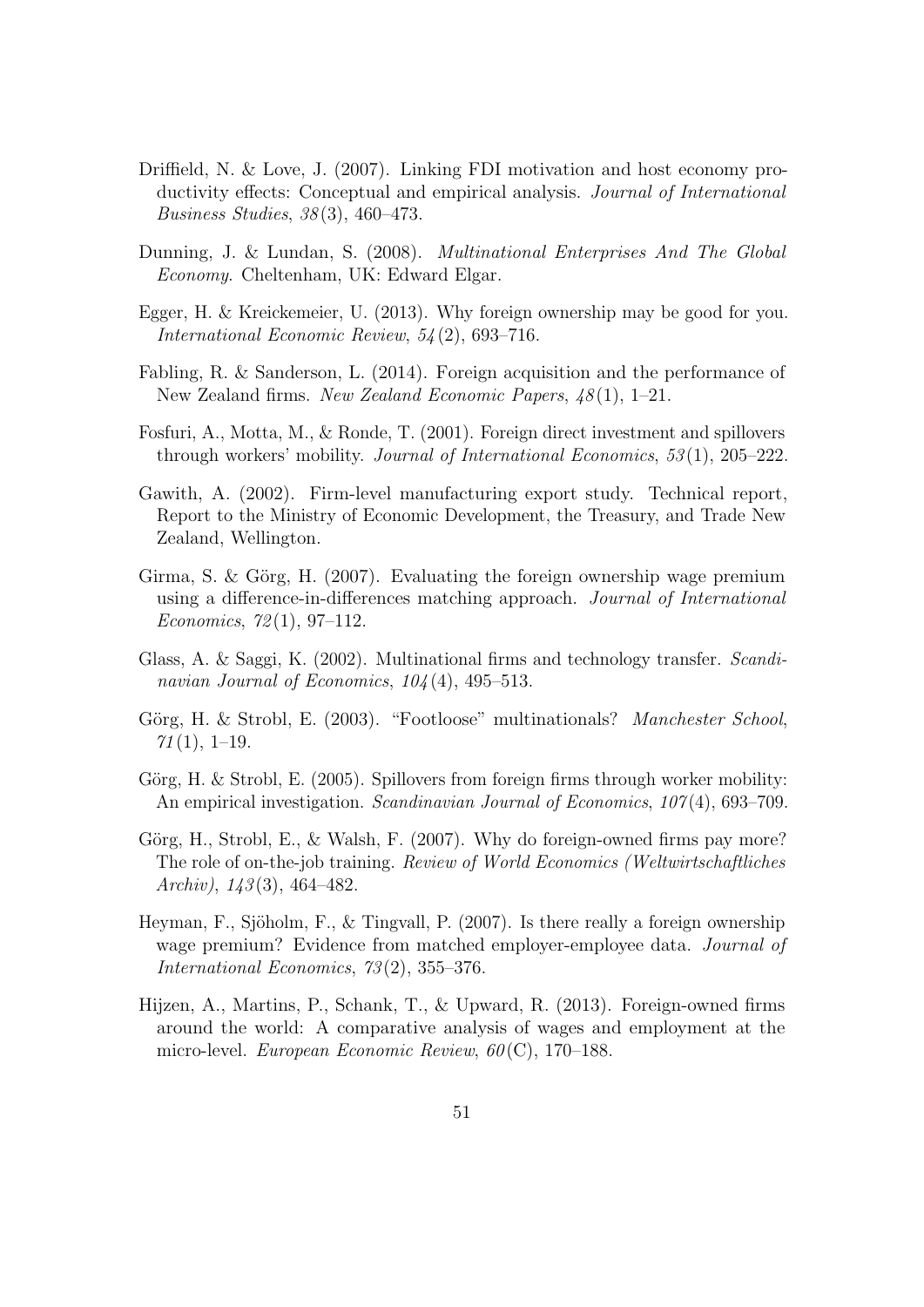- <span id="page-55-4"></span>Huttunen, K. (2007). The effect of foreign acquisition on employment and wages: Evidence from Finnish establishments. The Review of Economics and Statistics,  $89(3)$ , 497–509.
- <span id="page-55-9"></span>Hyslop, D. & Maré, D. (2006). Worker-firm heterogeneity and matching: An analysis using worker and firm fixed effects estimated from LEED. Technical report, Statistics New Zealand, Wellington.
- <span id="page-55-6"></span>Iammarino, S. & McCann, P. (2013). Multinationals and economic geography: Location, technology and innovation. Cheltenham, UK: Edward Elgar.
- <span id="page-55-7"></span>Katz, L. & Summers, L. (1989). Industry rents: Evidence and implications. Brookings Papers on Economic Activity: Microeconomics, 209–290.
- <span id="page-55-0"></span>Lipsey, R. E. (2004). Home- and host-country effects of Foreign Direct Investment. In R. Baldwin & L. A. Winters (Eds.), *Challenges to Globalization: Analyzing* the Economics. University of Chicago Press.
- <span id="page-55-1"></span>Malchow-Møller, N., Markusen, J., & Schjerning, B. (2013). Foreign firms, domestic wages. Scandinavian Journal of Economics, 115 (2), 292–325.
- <span id="page-55-8"></span>Maré, D. C. & Hyslop, D. R. (2006). Worker-firm heterogeneity and matching: An analysis using worker and firm fixed effects estimated from LEED. LEED Research Report, Statistics New Zealand.
- <span id="page-55-2"></span>Markusen, J. (1995). The boundaries of multinational enterprises and the theory of international trade. Journal of Economic Perspectives, 9 (2), 169–89.
- <span id="page-55-5"></span>Martins, P. (2005). Inter-firm employee mobility, displacement, and foreign direct investment spillovers. Working paper, Queen Mary, University of London.
- <span id="page-55-3"></span>Melitz, M. (2003). The impact of trade on intra-industry reallocations and aggregate industry productivity. Econometrica, 71 (6), 1695–1725.
- <span id="page-55-10"></span>Newell, J. & Callister, P. (2009). Australian and New Zealand labour markets: Some similarities and differences. Labour, Employment and Work in New Zealand: Proceedings of the Thirteenth Conference.
- <span id="page-55-11"></span>Oi, W. (2004). Firm size and wages. In O. C. Ashenfelter & D. Card (Eds.), Handbook of Labor Economics, volume 3, part B of Handbook of Labor Economics chapter 33, (pp. 2165 – 2214). Elsevier.
- <span id="page-55-12"></span>Papadopoulos, T. (2008). Measuring job tenure using Linked Employer-Employee Data. Technical report, Statistics New Zealand.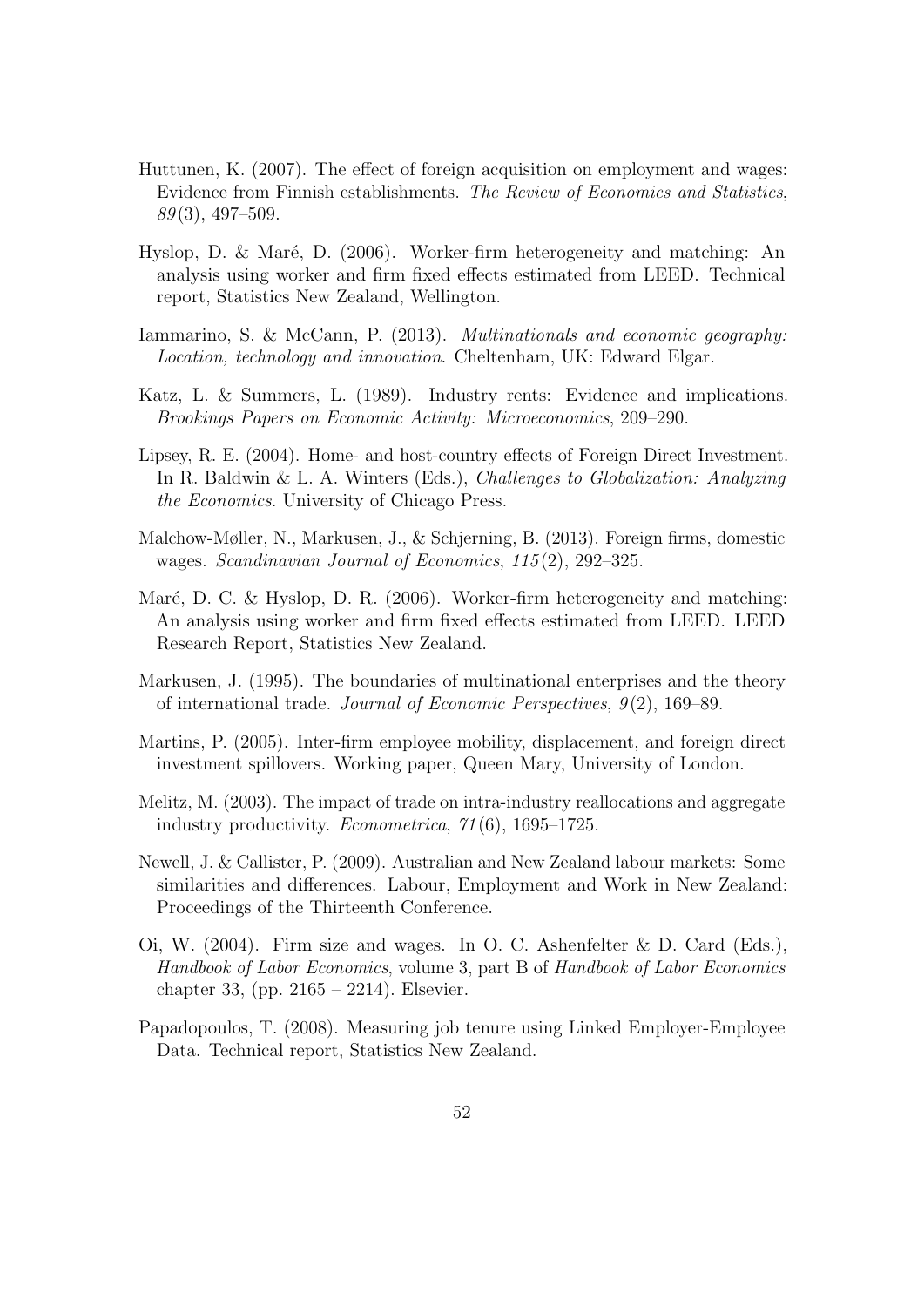- <span id="page-56-4"></span>Papps, K. & Newell, J. (2002). Identifying functional labour market areas in New Zealand: A reconnaissance study using travel-to-work data. Discussion Paper 443, IZA.
- <span id="page-56-0"></span>Pesola, H. (2011). Labour mobility and returns to experience in foreign firms. Scandinavian Journal of Economics, 113(3), 637–664.
- <span id="page-56-3"></span>Poole, J. P. (2013). Knowledge transfers from multinational to domestic firms: Evidence from worker mobility. The Review of Economics and Statistics, 95 (2), 393–406.
- <span id="page-56-6"></span>Rogerson, R., Shimer, R., & Wright, R. (2005). Search-theoretic models of the labor market: A survey. *Journal of Economic Literature*,  $\frac{43}{4}$ , 959–988.
- <span id="page-56-2"></span>Sanderson, L. (2013). Sources of international investment data in the Longitudinal Business Database. Working Papers 2013/31, New Zealand Treasury.
- <span id="page-56-1"></span>Taylor, K. & Driffield, N. (2005). Wage inequality and the role of multinationals: Evidence from UK panel data. Labour Economics, 12 (2), 223–249.
- <span id="page-56-5"></span>Troske, K. R. (1999). Evidence on the employer size-wage premium from workerestablishment matched data. Review of Economics and Statistics, 81 (1), 15–26.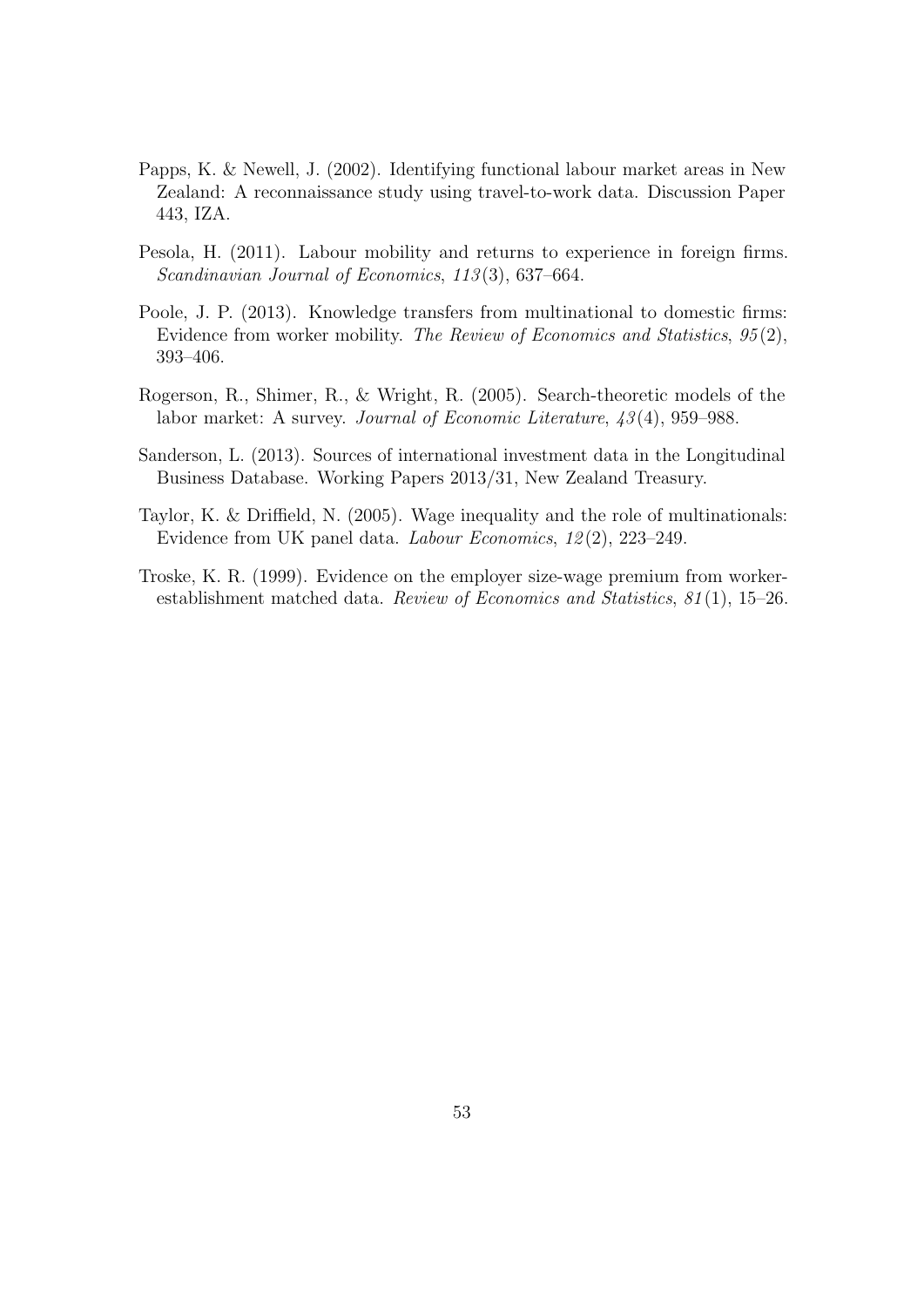| ן<br>ו<br>$\frac{1}{4}$   |
|---------------------------|
| <br> <br> <br> <br>י<br>ן |
|                           |
| こくてい                      |

<span id="page-57-0"></span>

|    | . Throman                                             | Percentage of firms                                     |                                         |                                           | financial for dimension who was a constructed to |                                                                                                                                                                                                                                                                     | $\ddot{\phantom{1}}$                                                                                                            | Percentage of employees                                                                                                                                                                                                                                                                                       |                                                                         |                                                                                                                                                                                                                                                                                                     |                                                                                          |
|----|-------------------------------------------------------|---------------------------------------------------------|-----------------------------------------|-------------------------------------------|--------------------------------------------------|---------------------------------------------------------------------------------------------------------------------------------------------------------------------------------------------------------------------------------------------------------------------|---------------------------------------------------------------------------------------------------------------------------------|---------------------------------------------------------------------------------------------------------------------------------------------------------------------------------------------------------------------------------------------------------------------------------------------------------------|-------------------------------------------------------------------------|-----------------------------------------------------------------------------------------------------------------------------------------------------------------------------------------------------------------------------------------------------------------------------------------------------|------------------------------------------------------------------------------------------|
|    | NZSIOC                                                | Always                                                  | Mixed                                   | Never                                     | Unknown                                          | Total                                                                                                                                                                                                                                                               | Always                                                                                                                          | Mixed                                                                                                                                                                                                                                                                                                         | Never                                                                   | Unknown                                                                                                                                                                                                                                                                                             | Total                                                                                    |
|    | Agriculture                                           |                                                         |                                         |                                           | 28.99                                            | $\sqrt{4,673}$                                                                                                                                                                                                                                                      |                                                                                                                                 | 1.97                                                                                                                                                                                                                                                                                                          |                                                                         | 18.00                                                                                                                                                                                                                                                                                               | 46,660                                                                                   |
|    | Forestry and Logging                                  | $0.14$<br>$0.40$                                        | $\frac{75}{0.50}$                       | 70.13<br>87.67<br>86.41                   | 8.90                                             | 438                                                                                                                                                                                                                                                                 | 53<br>533<br>5                                                                                                                  | 0.91                                                                                                                                                                                                                                                                                                          | 79.73<br>54.51<br>91.67                                                 | 2.59                                                                                                                                                                                                                                                                                                |                                                                                          |
|    | Fishing, Aquaculture & Agriculture, Forestry &        |                                                         |                                         |                                           | 12.38                                            | 2,229                                                                                                                                                                                                                                                               |                                                                                                                                 | 2.17                                                                                                                                                                                                                                                                                                          |                                                                         | 5.18                                                                                                                                                                                                                                                                                                | $3,280$<br>14,290                                                                        |
|    | Fishing Support Services                              |                                                         |                                         |                                           |                                                  |                                                                                                                                                                                                                                                                     |                                                                                                                                 |                                                                                                                                                                                                                                                                                                               |                                                                         |                                                                                                                                                                                                                                                                                                     |                                                                                          |
|    | Mining                                                | 0.20                                                    |                                         |                                           | 3.45                                             | $\overline{26}$                                                                                                                                                                                                                                                     |                                                                                                                                 |                                                                                                                                                                                                                                                                                                               |                                                                         |                                                                                                                                                                                                                                                                                                     | 4,835                                                                                    |
|    | Manufacturing:                                        |                                                         |                                         |                                           | 4.14                                             | .1,604                                                                                                                                                                                                                                                              |                                                                                                                                 |                                                                                                                                                                                                                                                                                                               | 89.58<br>25.7                                                           |                                                                                                                                                                                                                                                                                                     |                                                                                          |
|    | Food, Beverage & Tobacco Products                     |                                                         |                                         |                                           | 9.63                                             |                                                                                                                                                                                                                                                                     |                                                                                                                                 | 31.02<br>15.87<br>17.41                                                                                                                                                                                                                                                                                       | 67.44                                                                   |                                                                                                                                                                                                                                                                                                     | 177,495<br>68,360                                                                        |
|    | Textile, Leather, Clothing and Footwear               | $\frac{5}{9}$ $\frac{2}{9}$ $\frac{5}{9}$ $\frac{3}{9}$ | 3 3 5 5<br>0 1 1 1 0 1<br>0 1 1 0 1     |                                           | 6.51                                             |                                                                                                                                                                                                                                                                     |                                                                                                                                 |                                                                                                                                                                                                                                                                                                               | 80.78                                                                   |                                                                                                                                                                                                                                                                                                     |                                                                                          |
|    | Wood & Paper Products                                 | $2.29$<br>1.69                                          | 2.8(                                    | 77.01<br>86.01<br>77.62<br>89.38<br>90.30 | 2.80                                             | 2,118<br>876<br>1,179<br>1,179                                                                                                                                                                                                                                      | 20.68<br>13.90<br>14.48<br>14.81                                                                                                | $\begin{array}{c} 6.00 \\ 0.11 \\ 0.24 \\ 0.39 \\ 0.41 \\ 0.59 \\ 0.66 \\ 0.54 \\ 0.74 \\ 0.86 \\ 0.74 \\ 0.86 \\ 0.74 \\ 0.74 \\ 0.86 \\ 0.74 \\ 0.74 \\ 0.74 \\ 0.74 \\ 0.74 \\ 0.74 \\ 0.74 \\ 0.74 \\ 0.74 \\ 0.74 \\ 0.74 \\ 0.74 \\ 0.74 \\ 0.74 \\ 0.74 \\ 0.74 \\ 0.74 \\ 0.74 \\ 0.74 \\ 0.74 \\ 0.$ | $73.44$<br>61.27                                                        | $\begin{array}{c} 172 \\ 0.667 \\ 0.673 \\ 0.789 \\ 0.739 \\ 0.073 \\ 0.000 \\ 0.000 \\ 0.000 \\ 0.000 \\ 0.000 \\ 0.000 \\ 0.000 \\ 0.000 \\ 0.000 \\ 0.000 \\ 0.000 \\ 0.000 \\ 0.000 \\ 0.000 \\ 0.000 \\ 0.000 \\ 0.000 \\ 0.000 \\ 0.000 \\ 0.000 \\ 0.000 \\ 0.000 \\ 0.000 \\ 0.000 \\ 0.00$ | $\begin{array}{c} 8,170 \\ 16,885 \\ 7,345 \\ 17,250 \\ 19,090 \\ 19,090 \\ \end{array}$ |
|    | Printing                                              |                                                         | 5.49                                    |                                           | 2.53                                             |                                                                                                                                                                                                                                                                     | 13.48                                                                                                                           |                                                                                                                                                                                                                                                                                                               |                                                                         |                                                                                                                                                                                                                                                                                                     |                                                                                          |
|    | Products<br>Petroleum, Chemical, Polymer and Rubber I | 13.66                                                   | $\frac{13.98}{7.50}$                    | 71.12                                     | 1.24                                             | 966                                                                                                                                                                                                                                                                 | 33.04                                                                                                                           |                                                                                                                                                                                                                                                                                                               |                                                                         |                                                                                                                                                                                                                                                                                                     |                                                                                          |
| 54 | Non-Metallic Mineral Products                         | $2.50$<br>$2.23$                                        |                                         | $\frac{86.88}{58.87}$                     | 3.13                                             | $\frac{48}{5}$                                                                                                                                                                                                                                                      | 8.12                                                                                                                            |                                                                                                                                                                                                                                                                                                               |                                                                         |                                                                                                                                                                                                                                                                                                     |                                                                                          |
|    | Metal products                                        |                                                         |                                         |                                           | 2.25                                             |                                                                                                                                                                                                                                                                     | 6.29                                                                                                                            |                                                                                                                                                                                                                                                                                                               |                                                                         |                                                                                                                                                                                                                                                                                                     |                                                                                          |
|    | Transport Equipment, Machinery & Equipment            | 3.67                                                    | 5.31                                    |                                           | 2.15                                             | $\frac{1,887}{2,373}$                                                                                                                                                                                                                                               | 9.90                                                                                                                            |                                                                                                                                                                                                                                                                                                               |                                                                         |                                                                                                                                                                                                                                                                                                     |                                                                                          |
|    | Furniture & other                                     | 0.89                                                    | 2.0                                     |                                           | 4.73                                             |                                                                                                                                                                                                                                                                     | 2.18                                                                                                                            |                                                                                                                                                                                                                                                                                                               |                                                                         |                                                                                                                                                                                                                                                                                                     |                                                                                          |
|    | Electricity, Gas, Water & Waste Services              | 6.59                                                    |                                         |                                           | 5<br>1941<br>1941<br>1941                        | $\begin{array}{c} 501\\ 14,019\\ 8,748\\ 8,749\\ 14,292\\ 16,380\\ 16,67\\ 17,466\\ 7\\ 10,667\\ 11,769\\ 11,769\\ 11,769\\ 11,769\\ 11,769\\ 11,769\\ 11,769\\ 11,769\\ 11,769\\ 11,769\\ 11,769\\ 11,769\\ 11,769\\ 11,769\\ 11,769\\ 11,769\\ 11,769\\ 11,769\\$ | $7.67$<br>$1.185$<br>$1.585$<br>$1.585$<br>$1.585$<br>$1.585$<br>$1.585$<br>$1.585$<br>$1.585$<br>$1.585$<br>$1.585$<br>$1.585$ |                                                                                                                                                                                                                                                                                                               | 8<br>8 5 8 8 3 3 5 6 8 9 8 7 5 8 9 8 9<br>9 6 7 8 7 8 9 8 9 7 8 9 8 9 8 |                                                                                                                                                                                                                                                                                                     | $\begin{array}{c} 6,435 \\ 11,990 \\ 84,600 \\ 78,520 \end{array}$                       |
|    | Construction                                          |                                                         | 10.18<br>12.52<br>12.54<br>6.55<br>6.56 |                                           |                                                  |                                                                                                                                                                                                                                                                     |                                                                                                                                 |                                                                                                                                                                                                                                                                                                               |                                                                         |                                                                                                                                                                                                                                                                                                     |                                                                                          |
|    | Wholesale Trade                                       |                                                         |                                         |                                           |                                                  |                                                                                                                                                                                                                                                                     |                                                                                                                                 |                                                                                                                                                                                                                                                                                                               |                                                                         |                                                                                                                                                                                                                                                                                                     |                                                                                          |
|    | Retail Trade                                          | 3.04                                                    |                                         |                                           |                                                  |                                                                                                                                                                                                                                                                     |                                                                                                                                 |                                                                                                                                                                                                                                                                                                               |                                                                         |                                                                                                                                                                                                                                                                                                     | 154,000                                                                                  |
|    | Accommodation & Food Services                         |                                                         |                                         |                                           | 10.52                                            |                                                                                                                                                                                                                                                                     |                                                                                                                                 | 8.98                                                                                                                                                                                                                                                                                                          |                                                                         |                                                                                                                                                                                                                                                                                                     | 90,200                                                                                   |
|    | Transport, Postal & Warehousing                       |                                                         |                                         |                                           |                                                  |                                                                                                                                                                                                                                                                     |                                                                                                                                 |                                                                                                                                                                                                                                                                                                               |                                                                         |                                                                                                                                                                                                                                                                                                     | 64,260                                                                                   |
|    | Information Media & Telecommunications                | $0.57$<br>$7.34$<br>$0.80$<br>$0.61$                    | 16.14<br>10.46                          |                                           | $\frac{0.02}{3.44}$                              |                                                                                                                                                                                                                                                                     |                                                                                                                                 | 15.25<br>26.23                                                                                                                                                                                                                                                                                                |                                                                         |                                                                                                                                                                                                                                                                                                     | 27,065                                                                                   |
|    | Financial & Insurance Services                        |                                                         |                                         |                                           | $\frac{7.65}{18.14}$                             |                                                                                                                                                                                                                                                                     |                                                                                                                                 | 45.16                                                                                                                                                                                                                                                                                                         |                                                                         |                                                                                                                                                                                                                                                                                                     | 46,940                                                                                   |
|    | Rental, Hiring & Real Estate Services                 |                                                         | 4.41                                    |                                           |                                                  |                                                                                                                                                                                                                                                                     | 5.29                                                                                                                            |                                                                                                                                                                                                                                                                                                               |                                                                         |                                                                                                                                                                                                                                                                                                     |                                                                                          |
|    | Professional, Scientific & Technical services         |                                                         | 4.74                                    |                                           | 0.7                                              |                                                                                                                                                                                                                                                                     | 9.25                                                                                                                            | $13.46$<br>$12.43$                                                                                                                                                                                                                                                                                            | 76.62                                                                   |                                                                                                                                                                                                                                                                                                     | 20,800<br>94,100                                                                         |
|    | Administrative & Support Services                     | $0.78802$<br>$0.78001$                                  | 5.86                                    | 80.86<br>85.84<br>86.879<br>76.61         | 10.92<br>11.97<br>11.04<br>14.62<br>22.00        | $4,452$<br>5,565                                                                                                                                                                                                                                                    | 8.24                                                                                                                            | 28.74                                                                                                                                                                                                                                                                                                         | <b>61.18</b><br>85.68<br>93.73                                          |                                                                                                                                                                                                                                                                                                     | 59,500                                                                                   |
|    | Education & training                                  |                                                         | 1.85                                    |                                           |                                                  |                                                                                                                                                                                                                                                                     | 0.18                                                                                                                            | 2.94                                                                                                                                                                                                                                                                                                          |                                                                         |                                                                                                                                                                                                                                                                                                     | 132,640                                                                                  |
|    | Health Care & Social Assistance                       |                                                         | $\frac{11}{11}$                         |                                           |                                                  | 7,680                                                                                                                                                                                                                                                               | 2.81                                                                                                                            | 4.97                                                                                                                                                                                                                                                                                                          |                                                                         | $1.44$<br>2.99                                                                                                                                                                                                                                                                                      | 167,100                                                                                  |
|    | Arts & Recreation Services                            | 0.42                                                    |                                         |                                           |                                                  | 2,832                                                                                                                                                                                                                                                               | $\overline{0}$                                                                                                                  | 2.28                                                                                                                                                                                                                                                                                                          |                                                                         |                                                                                                                                                                                                                                                                                                     | 26,780                                                                                   |
|    | Other services                                        |                                                         | 0.83                                    |                                           |                                                  | 1,196                                                                                                                                                                                                                                                               | 2.19                                                                                                                            | 3.98                                                                                                                                                                                                                                                                                                          | 82.90                                                                   | 10.93                                                                                                                                                                                                                                                                                               | 50,300                                                                                   |
|    | Total                                                 | 2.33                                                    | 3.72                                    | 82.62                                     | 11.33                                            | 135,564                                                                                                                                                                                                                                                             | 8.73                                                                                                                            | 12.16                                                                                                                                                                                                                                                                                                         | 75.87                                                                   | 3.24                                                                                                                                                                                                                                                                                                | 1,446,100                                                                                |

Table A.1: Prevalence of foreign ownership by industry. March 2011 Table A.1: Prevalence of foreign ownership by industry, March 2011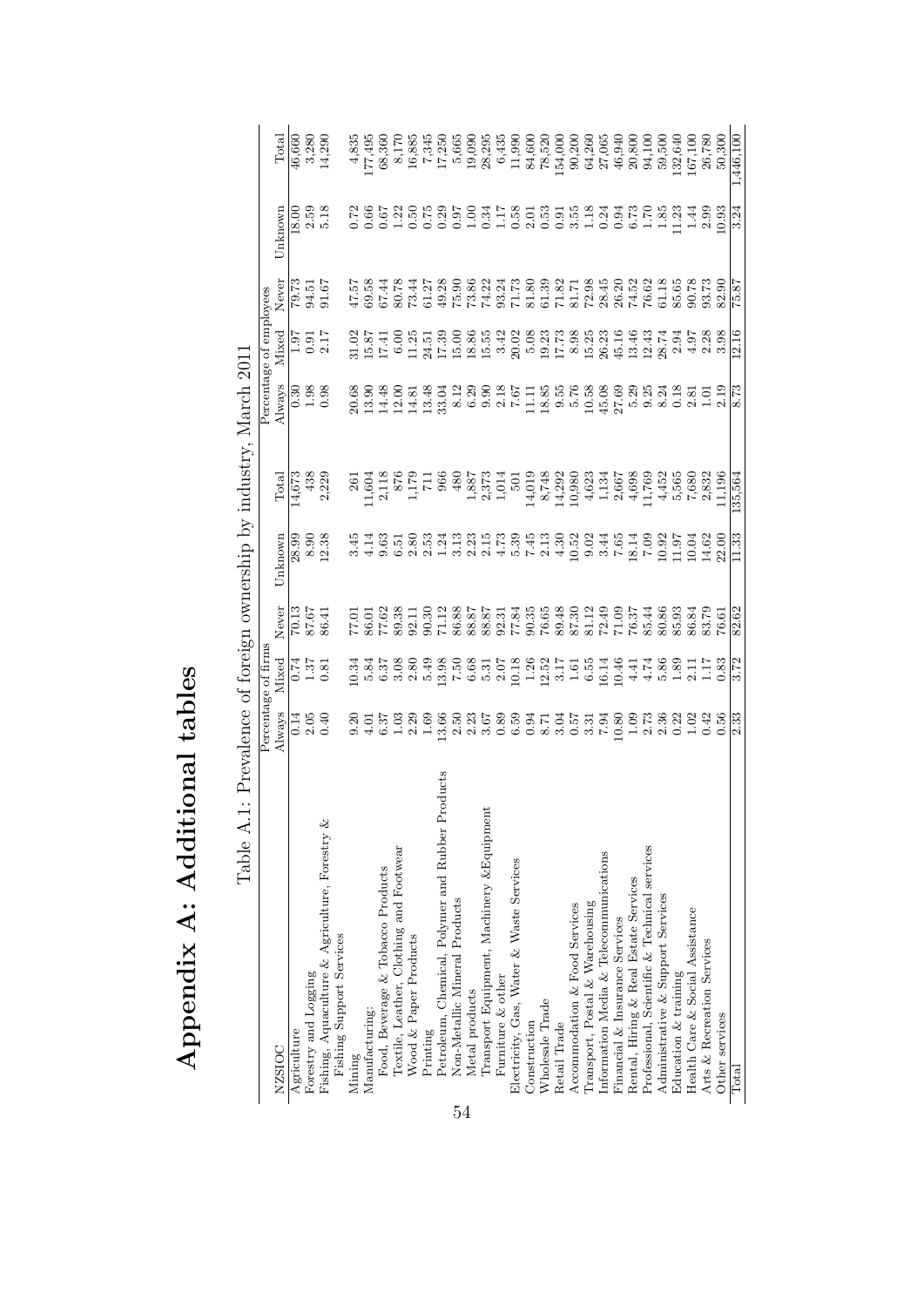|                                                  |                                                         | Percentage of firms                       |                              |                                                                         |                  |                                       | Percentage of employees                    |                                              |                  |                                                                    |
|--------------------------------------------------|---------------------------------------------------------|-------------------------------------------|------------------------------|-------------------------------------------------------------------------|------------------|---------------------------------------|--------------------------------------------|----------------------------------------------|------------------|--------------------------------------------------------------------|
| LMR                                              | Always                                                  | Mixed                                     | Never                        | Unknown                                                                 | Total            | Always                                | Mixed                                      | Never                                        | $_{\rm Unknown}$ | $\rm Total$                                                        |
| Northland West                                   |                                                         |                                           |                              | 18.98                                                                   |                  | 4.43                                  |                                            | 83.8                                         |                  | 10,620                                                             |
| Northland East                                   |                                                         |                                           |                              | 13.42                                                                   |                  | 4.11                                  |                                            | 81.85                                        |                  |                                                                    |
| Greater Auckland                                 | ្ត្រី<br>ដូច្នា<br>ដូច្នាំ                              | ris e xe xe<br>Ris e xe xe<br>Ris e xe xe | $\frac{78.76}{81.82}$        |                                                                         |                  | 3.28                                  | 8<br>8 8 9 9 8<br>8 9 9 8 9                | 68.96                                        |                  | 29,200<br>192,300                                                  |
| <b>Chames</b> Coromandel                         |                                                         |                                           |                              | $\begin{array}{r} 8.20 \\ 17.25 \\ 12.03 \\ 24.27 \\ 14.27 \end{array}$ |                  |                                       |                                            |                                              |                  |                                                                    |
| Greater Hamilton                                 |                                                         |                                           | 668386551538<br>888865515386 |                                                                         |                  | 6.92                                  |                                            | 79.36<br>81.26<br>79.54                      |                  |                                                                    |
| Taranaki Rural                                   |                                                         |                                           |                              |                                                                         |                  | 1.63                                  |                                            |                                              |                  |                                                                    |
| Taranaki Urban                                   | riske<br>Eliste<br>Elis                                 |                                           |                              |                                                                         |                  |                                       | $13.33$<br>$10.64$                         |                                              |                  |                                                                    |
| <b>Tauranga</b>                                  |                                                         |                                           |                              |                                                                         |                  | 33 53 53<br>80 60 60                  |                                            | $\begin{array}{c} 81.6 \\ 80.85 \end{array}$ |                  |                                                                    |
| North Central North Island<br>Gisborne - Opotiki |                                                         |                                           |                              |                                                                         |                  |                                       |                                            |                                              |                  |                                                                    |
|                                                  |                                                         |                                           |                              |                                                                         |                  | $4.89$<br>$4.89$                      |                                            |                                              |                  |                                                                    |
| Napier - Hastings                                |                                                         |                                           |                              |                                                                         |                  |                                       |                                            |                                              |                  |                                                                    |
| Rural<br>Hawkes Bay - Central North Island       |                                                         |                                           |                              |                                                                         |                  | 2.21                                  | 27<br>8.538941118017483<br>8.5294112801183 |                                              |                  |                                                                    |
| Palmerston North                                 |                                                         |                                           |                              |                                                                         |                  |                                       |                                            |                                              |                  |                                                                    |
| Wanganui                                         |                                                         |                                           |                              |                                                                         |                  |                                       |                                            |                                              |                  |                                                                    |
| Horowhenua - Wairarapa                           | $\begin{array}{c} 82448828887 \\ 244882414 \end{array}$ |                                           |                              |                                                                         |                  | はおのでではでののの88年のようです。 こうじょう こうしょう こうしょう |                                            |                                              |                  | $\frac{14,060}{17,290}$<br>17,290                                  |
| Wellington Urban                                 |                                                         |                                           |                              |                                                                         |                  |                                       |                                            |                                              |                  |                                                                    |
| Nelson - North of West Coast                     |                                                         |                                           |                              |                                                                         |                  |                                       |                                            |                                              |                  | $\frac{40,900}{18,550}$<br>18,550                                  |
| Marlborough - North Canterbury                   |                                                         |                                           |                              |                                                                         |                  |                                       |                                            |                                              |                  |                                                                    |
| Greater Christchurch                             |                                                         |                                           |                              |                                                                         |                  |                                       |                                            |                                              |                  |                                                                    |
| South Westland - Rural South Canterbury          | $2.58$<br>$2.58$<br>$2.58$                              |                                           |                              |                                                                         |                  |                                       | 8.02                                       |                                              |                  | 48,600                                                             |
| Central Otago - North and East Southland         |                                                         |                                           |                              |                                                                         |                  |                                       | 6.43                                       |                                              |                  |                                                                    |
| <b>Dunedin</b>                                   |                                                         |                                           |                              |                                                                         |                  |                                       | $\frac{8.5}{8}$                            |                                              |                  |                                                                    |
| Greater Invercargill and Stewart Island          | $1.62$<br>0.11                                          |                                           |                              |                                                                         |                  |                                       | $7.\overline{3}3$                          | $84.25$<br>$85.47$<br>$60.15$                |                  | $\begin{array}{c} 17,110 \\ 40,000 \\ 30,070 \\ 2,660 \end{array}$ |
| Missing/Undefined                                |                                                         |                                           |                              |                                                                         |                  |                                       |                                            |                                              |                  |                                                                    |
| Greater Auckland                                 |                                                         |                                           |                              |                                                                         |                  | 13.28                                 |                                            | 68.96                                        |                  | 492,300<br>733,400                                                 |
| Other Urban                                      | ង 3.3<br>១.១<br>១.                                      | $\frac{5.06}{3.68}$                       | 83.95<br>82.95<br>80.96      | $\begin{array}{c} 8.20 \\ 10.98 \\ 15.89 \end{array}$                   | 38,331<br>66,777 | $7.05$<br>4.07                        | 15.38<br>11.18<br>8.28                     | 78.65                                        | $2.38$<br>$3.12$ |                                                                    |
| Non-urban                                        |                                                         | 2.09                                      |                              |                                                                         | 30,291           |                                       |                                            | 82.30                                        | 5.35             | 218,700                                                            |
| Total                                            | 2.33                                                    | 3.72                                      | 82.62                        | 11.33                                                                   | 135,564          | 8.73                                  | 12.16                                      | 75.87                                        | 3.24             | 1,446,100                                                          |

<span id="page-58-0"></span>

| į                                                                                                                                                                                                                                                                  |
|--------------------------------------------------------------------------------------------------------------------------------------------------------------------------------------------------------------------------------------------------------------------|
|                                                                                                                                                                                                                                                                    |
|                                                                                                                                                                                                                                                                    |
| l                                                                                                                                                                                                                                                                  |
| $-22 - 24$                                                                                                                                                                                                                                                         |
|                                                                                                                                                                                                                                                                    |
|                                                                                                                                                                                                                                                                    |
|                                                                                                                                                                                                                                                                    |
|                                                                                                                                                                                                                                                                    |
|                                                                                                                                                                                                                                                                    |
|                                                                                                                                                                                                                                                                    |
| ו<br>ו                                                                                                                                                                                                                                                             |
|                                                                                                                                                                                                                                                                    |
|                                                                                                                                                                                                                                                                    |
|                                                                                                                                                                                                                                                                    |
|                                                                                                                                                                                                                                                                    |
| .<br>.<br>.                                                                                                                                                                                                                                                        |
|                                                                                                                                                                                                                                                                    |
|                                                                                                                                                                                                                                                                    |
|                                                                                                                                                                                                                                                                    |
|                                                                                                                                                                                                                                                                    |
|                                                                                                                                                                                                                                                                    |
| To The selection contract of the lot of the contract of the contract of the contract of the contract of the contract of the contract of the contract of the contract of the contract of the contract of the contract of the co<br>The more and company in the more |
|                                                                                                                                                                                                                                                                    |
|                                                                                                                                                                                                                                                                    |
|                                                                                                                                                                                                                                                                    |
|                                                                                                                                                                                                                                                                    |
|                                                                                                                                                                                                                                                                    |
|                                                                                                                                                                                                                                                                    |
|                                                                                                                                                                                                                                                                    |
|                                                                                                                                                                                                                                                                    |
|                                                                                                                                                                                                                                                                    |
| - 1<br>1<br>1                                                                                                                                                                                                                                                      |
|                                                                                                                                                                                                                                                                    |
|                                                                                                                                                                                                                                                                    |
| $\frac{1}{2}$                                                                                                                                                                                                                                                      |
|                                                                                                                                                                                                                                                                    |
|                                                                                                                                                                                                                                                                    |
|                                                                                                                                                                                                                                                                    |
|                                                                                                                                                                                                                                                                    |
| İ                                                                                                                                                                                                                                                                  |
|                                                                                                                                                                                                                                                                    |
| ֧֧֧֧֧֧֧֧֧֧֧֧֧֧֧֧֛֧֧֧֛֧֧֧֧֧֛֚֚֚֚֚֚֚֚֚֚֚֚֚֚֚֚֚֚֚֚֬֝֓֝֬֝֓֝֬֝֬֝֬֝֬֝֓֝֬֝֬֝֬֝֬֝֬֝֬֝֬֝֬֜֝֬֝֬֝֬֝֬֝֬                                                                                                                                                                        |
|                                                                                                                                                                                                                                                                    |
|                                                                                                                                                                                                                                                                    |
|                                                                                                                                                                                                                                                                    |
| ï                                                                                                                                                                                                                                                                  |
|                                                                                                                                                                                                                                                                    |
|                                                                                                                                                                                                                                                                    |
|                                                                                                                                                                                                                                                                    |
|                                                                                                                                                                                                                                                                    |
| $\frac{1}{2}$                                                                                                                                                                                                                                                      |
|                                                                                                                                                                                                                                                                    |
|                                                                                                                                                                                                                                                                    |
|                                                                                                                                                                                                                                                                    |
|                                                                                                                                                                                                                                                                    |
| )<br> <br> <br> <br>ļ                                                                                                                                                                                                                                              |
|                                                                                                                                                                                                                                                                    |
|                                                                                                                                                                                                                                                                    |
| $\ddot{\phantom{0}}$                                                                                                                                                                                                                                               |
|                                                                                                                                                                                                                                                                    |
|                                                                                                                                                                                                                                                                    |
| $\overline{\phantom{a}}$                                                                                                                                                                                                                                           |
|                                                                                                                                                                                                                                                                    |
| ;<br>[<br>Ì                                                                                                                                                                                                                                                        |
|                                                                                                                                                                                                                                                                    |
|                                                                                                                                                                                                                                                                    |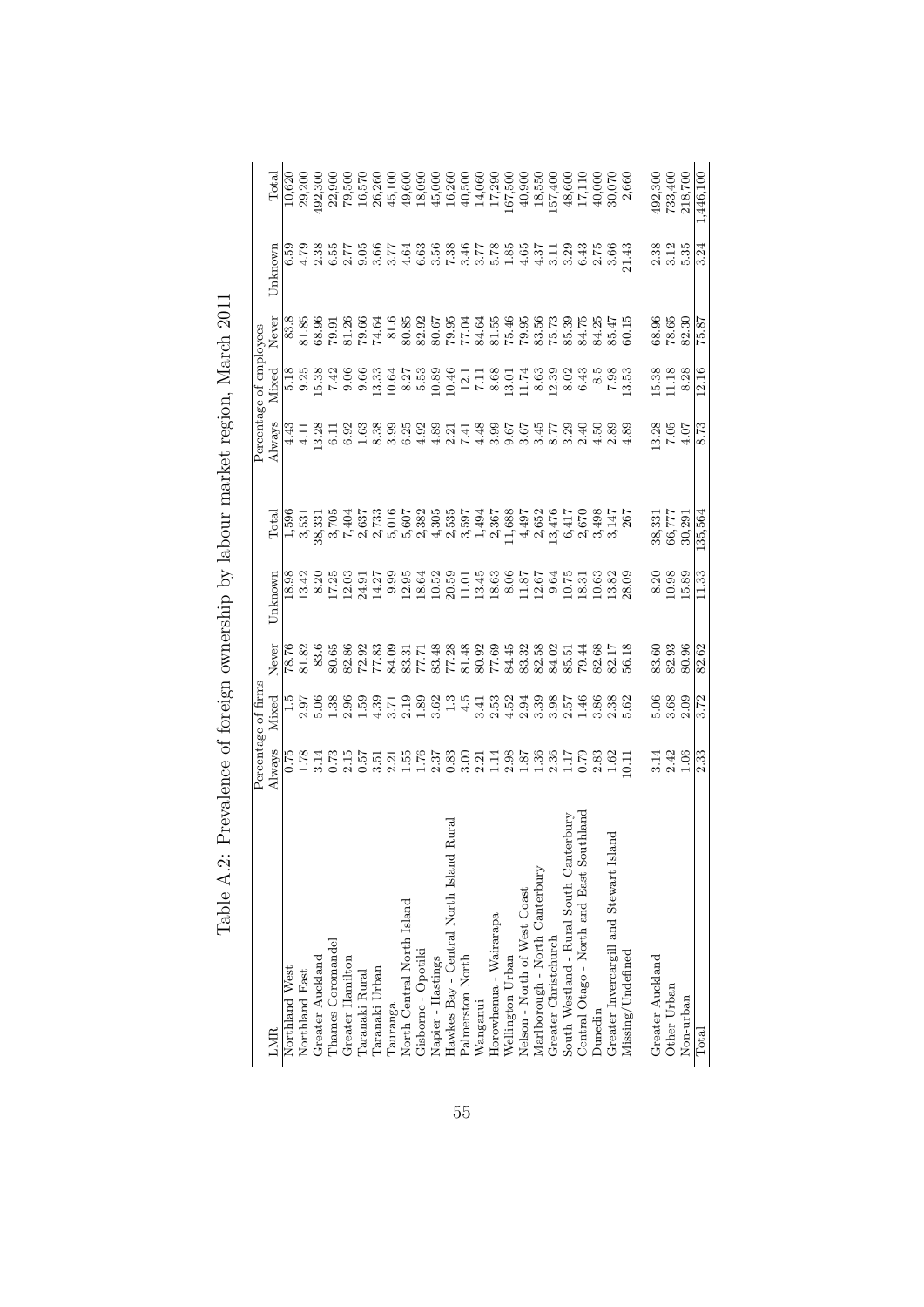<span id="page-59-0"></span>

|                                                                   | Ownership status of current employing firm |             |          |                         |
|-------------------------------------------------------------------|--------------------------------------------|-------------|----------|-------------------------|
|                                                                   | Never foreign<br>Always foreign            |             |          |                         |
|                                                                   | Mean                                       | Std Dev     | Mean     | ${\rm Std}$ ${\rm Dev}$ |
| Panel A: Balanced spells                                          |                                            |             |          |                         |
| Female <sup>†</sup>                                               | $0.326\,$                                  | 0.469       | 0.383    | 0.486                   |
| Age at start                                                      | 35.143                                     | 11.283      | 34.717   | 10.510                  |
| Firm size $(E)$                                                   | 481                                        | 1439        | 1008     | 1352                    |
| Firm size $(lnE)$                                                 | 3.787                                      | 2.090       | 5.973    | 1.586                   |
| Firm size (lnE) at start                                          | 3.760                                      | 2.100       | 5.949    | 1.589                   |
| Firm size (lnE) at end                                            | 3.664                                      | 2.153       | 5.894    | 1.630                   |
| Length of job (months)                                            | 16.688                                     | 16.123      | 20.124   | $17.615\,$              |
| Entered this firm with no gap after previous job end <sup>+</sup> | 0.350                                      | 0.477       | 0.314    | 0.464                   |
| Gap after previous job before this job start (months)             | 5.095                                      | 9.993       | 4.484    | 9.513                   |
| Change in firm size from previous job $(\Delta \ln E)$            | $-0.362$                                   | 2.459       | 0.796    | 2.444                   |
| Previous job was in always foreign-owned firm <sup>+</sup>        | 0.063                                      | 0.243       | 0.284    | 0.451                   |
| Enters next firm with no gap between jobs <sup>†</sup>            | 0.341                                      | 0.474       | 0.327    | 0.469                   |
| Gap after job end before next job start(months)                   | 4.962                                      | 9.808       | 4.897    | 10.064                  |
| Change in firm size in next job $(\Delta \ln E)$                  | 3.664                                      | 2.153       | $-0.716$ | 2.436                   |
| Next job is in always foreign-owned firm <sup>†</sup>             | 0.065                                      | 0.246       | 0.289    | 0.453                   |
| Previous firm was smaller than current firm <sup>†</sup>          | 0.432                                      | 0.495       | 0.600    | 0.490                   |
| Recent immigrant <sup>†</sup>                                     | $0.009\,$                                  | $\,0.093\,$ | 0.009    | $0.097\,$               |
| Recent traveler <sup>†</sup>                                      | 0.022                                      | 0.146       | 0.024    | $0.152\,$               |
| Recent benefit recipient                                          | 0.143                                      | 0.350       | 0.108    | $0.311\,$               |
| Previous job was in same industry                                 | 0.443                                      | 0.497       | 0.393    | 0.488                   |
| Previous job was in same region <sup>†</sup>                      | 0.636                                      | 0.481       | 0.612    | 0.487                   |
| Next firm is smaller than current firm <sup>+</sup>               | 0.560                                      | 0.496       | 0.405    | 0.491                   |
| Future traveler <sup>†</sup>                                      | 0.066                                      | 0.249       | 0.071    | 0.257                   |
| Future emigrant <sup>†</sup>                                      | 0.028                                      | 0.164       | 0.032    | 0.177                   |
| Length of absence (months) — future traveler                      | 5.279                                      | 3.450       | 5.698    | $3.566\,$               |
| Future benefit recipient†                                         | 0.117                                      | 0.322       | 0.078    | 0.268                   |
| Next job is in same industry                                      | 0.445                                      | 0.497       | 0.386    | 0.487                   |
| Next job is in same region <sup>†</sup>                           | $\,0.635\,$                                | 0.481       | 0.609    | 0.488                   |
| Re-migrant <sup>+</sup>                                           | 0.001                                      | 0.025       | 0.000    | 0.019                   |
| Repeat traveler†                                                  | $0.005\,$                                  | 0.073       | 0.004    | $\,0.065\,$             |
| N(obs)                                                            | 699,000                                    |             | 96,100   |                         |

### Table A.3: Summary statistics

Continued on next page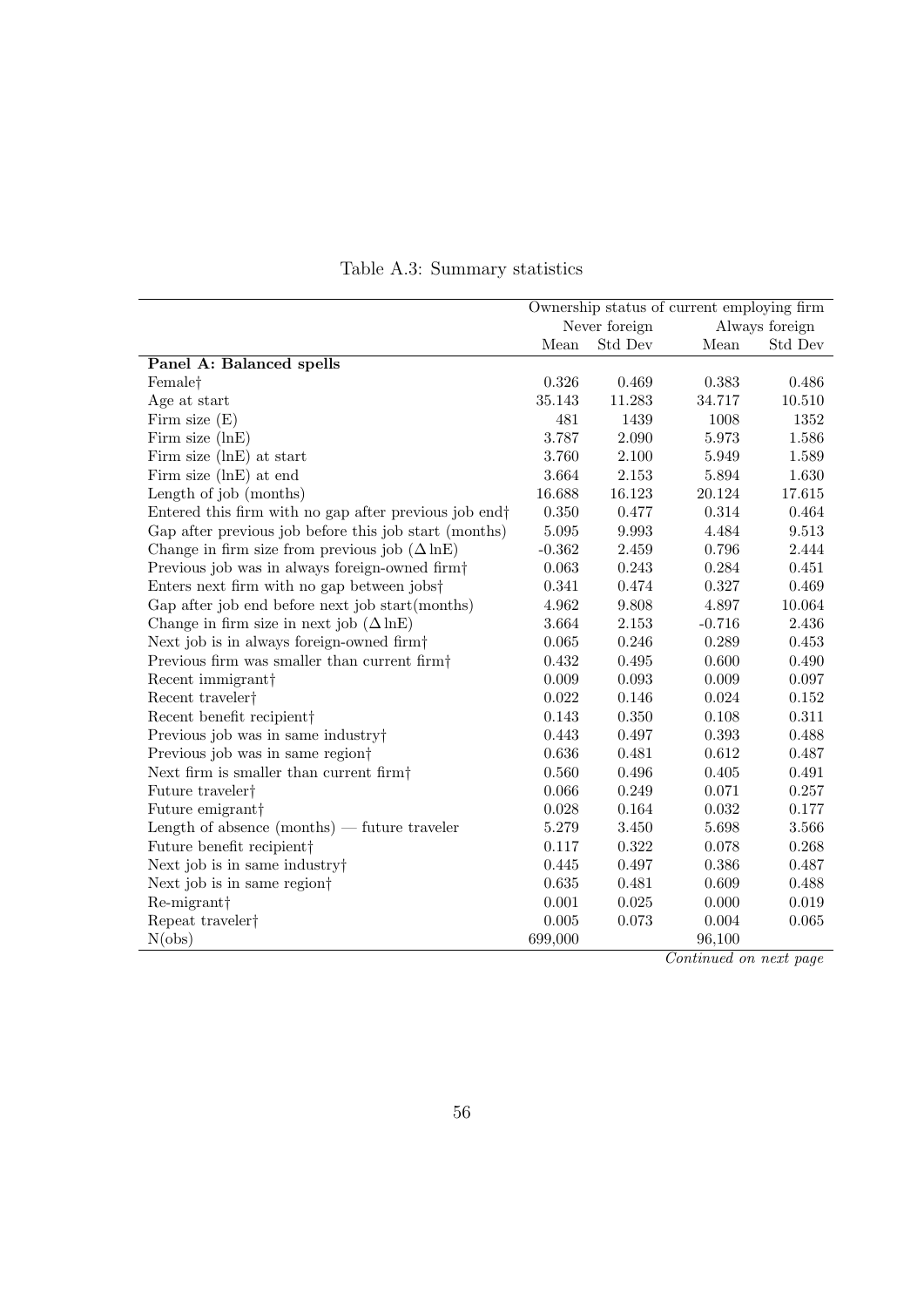|                                                               | Ownership status of current employing firm |         |         |                |  |
|---------------------------------------------------------------|--------------------------------------------|---------|---------|----------------|--|
|                                                               | Never foreign                              |         |         | Always foreign |  |
|                                                               | Mean                                       | Std Dev | Mean    | Std Dev        |  |
| Panel B: All job starts after May 2000                        |                                            |         |         |                |  |
| Full-time†                                                    | 0.403                                      | 0.491   | 0.566   | 0.496          |  |
| Multiple job holder <sup>†</sup>                              | 0.176                                      | 0.381   | 0.135   | 0.341          |  |
| Current job spell in same firm as previous spell <sup>†</sup> | 0.095                                      | 0.294   | 0.069   | 0.253          |  |
| Previous job was in always foreign-owned firm <sup>†</sup>    | 0.030                                      | 0.170   | 0.203   | 0.403          |  |
| Previous firm was smaller than current firm $\dagger$         | 0.274                                      | 0.446   | 0.438   | 0.496          |  |
| Recent immigrant                                              | 0.047                                      | 0.212   | 0.055   | 0.227          |  |
| Recent traveler <sup>†</sup>                                  | 0.078                                      | 0.269   | 0.093   | 0.290          |  |
| Recent benefit recipient                                      | 0.245                                      | 0.430   | 0.211   | 0.408          |  |
| Previous job was in same industry                             | 0.295                                      | 0.456   | 0.284   | 0.451          |  |
| Previous job was in same region                               | 0.408                                      | 0.492   | 0.382   | 0.486          |  |
| N                                                             | 7,893,700                                  |         | 688,000 |                |  |
| Panel C: All job ends before December 2010                    |                                            |         |         |                |  |
| Full-time <sup>†</sup>                                        | 0.414                                      | 0.493   | 0.573   | 0.495          |  |
| Multiple job holder <sup>†</sup>                              | 0.186                                      | 0.389   | 0.144   | 0.351          |  |
| Next job spell in same firm as current spell <sup>†</sup>     | 0.099                                      | 0.298   | 0.069   | 0.254          |  |
| Next job is in always foreign-owned firm <sup>†</sup>         | 0.033                                      | 0.178   | 0.211   | 0.408          |  |
| Next firm is smaller than current firm $\dagger$              | 0.717                                      | 0.451   | 0.574   | 0.494          |  |
| Future traveler <sup>†</sup>                                  | 0.132                                      | 0.338   | 0.153   | 0.360          |  |
| Future emigrant <sup>†</sup>                                  | 0.047                                      | 0.212   | 0.064   | 0.244          |  |
| Months out of NZ in 12 months following job end               | 0.480                                      | 1.896   | 0.649   | 2.242          |  |
| Length of absence $(months)$ — future traveler                | 5.673                                      | 3.605   | 6.287   | 3.637          |  |
| Future benefit recipient                                      | 0.247                                      | 0.431   | 0.200   | 0.400          |  |
| Next job is in same industry†                                 | 0.297                                      | 0.457   | 0.256   | 0.436          |  |
| Next job is in same region <sup>†</sup>                       | 0.463                                      | 0.499   | 0.435   | 0.496          |  |
| N(obs)                                                        | 7,567,700                                  |         | 686,900 |                |  |

Continued from previous page

Sample definitions: Panel A restricted to job spells where we observe a clean, full-time transition between jobs at both the start and the end of the relevant job spell. Workers moving in or out of part-time jobs, multiple job holders, and repeated employment spells with the same firm are excluded. Panel B covers all observed job starts from June 2000 onwards, while Panel C covers all observed job ends up to March 2010. Analysis in section [5](#page-22-0) based on the Panel A population, while that in section [6](#page-34-0) uses the populations in Panels B and C.

Variable definitions: Variables marked with  $\dagger$  are binary variables set to 1 if the statement is true, 0 otherwise. Recent immigrant: First observed arrival in New Zealand occurred within 12 months prior to starting this job. *Recent traveler:* Entered New Zealand from overseas within 12 months prior to starting this job (includes return from short-term trips). Recent benefit recipient: Receiving benefit within 12 months prior to starting this job. Future traveler: Leaves New Zealand within 12 months after this job ends (including temporary departures). Future emigrant: Leaves New Zealand within 12 months after this job ends and remains away for  $> 6$  months. Future benefit recipient: Receiving benefit within 12 months after this job ends. Re-migrant: First observed arrival in New Zealand occurred within 12 months prior to starting this job and leaves New Zealand within 12 months after this job ends and remains away for  $\geq 6$  months. Repeat traveler: Entered New Zealand from overseas within 12 months prior to starting this job and leaves again within 12 months of job ends (includes short-term travel).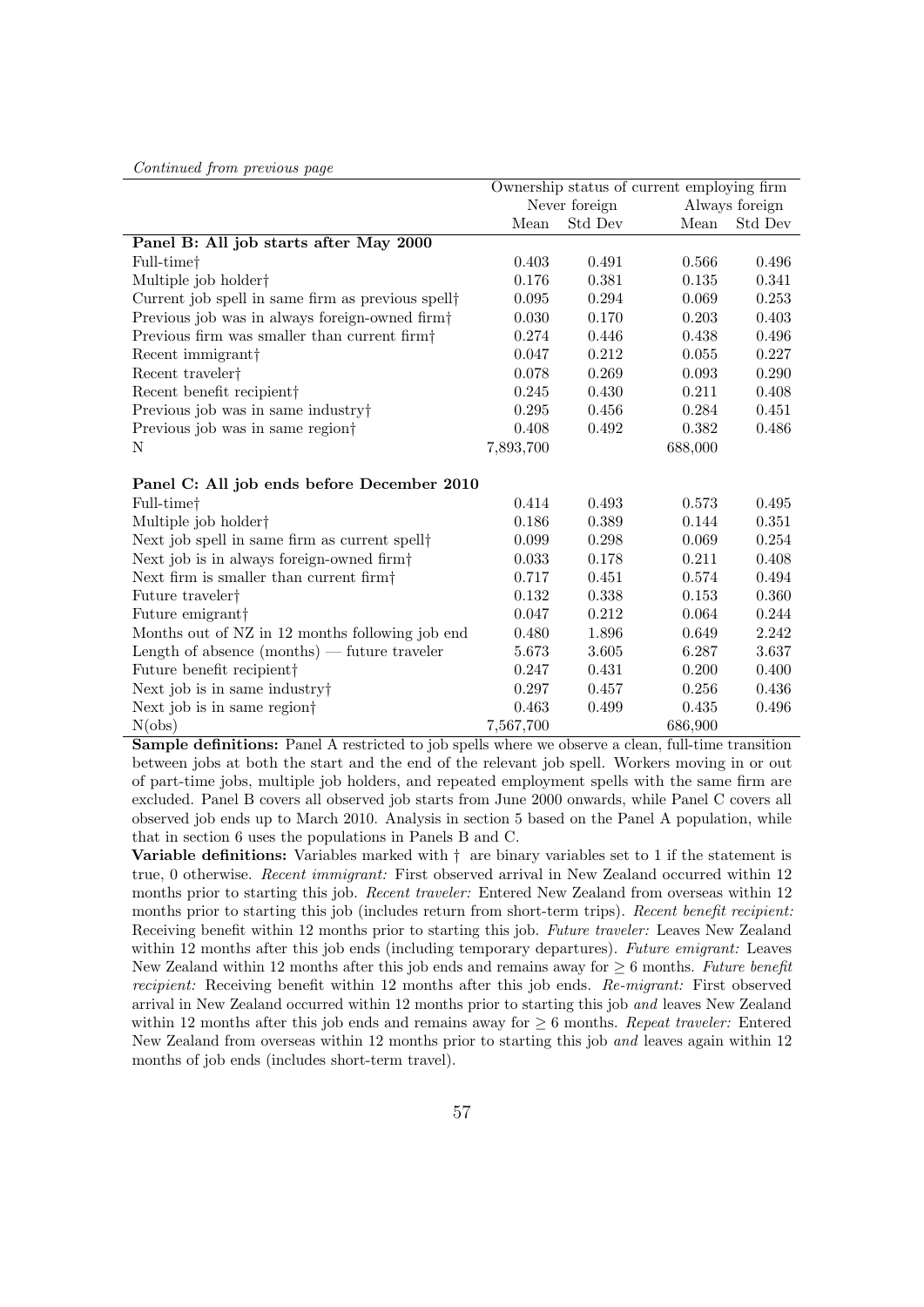<span id="page-61-0"></span>

|                                                 | Start level         | End level             | Within job            | N(obs) |
|-------------------------------------------------|---------------------|-----------------------|-----------------------|--------|
| Agriculture                                     | $-0.005$            | $-0.001$              | 0.004                 | 50,300 |
|                                                 | [0.023]             | [0.025]               | [0.022]               |        |
| Forestry and Logging                            | $0.112***$          | $0.121***$            | 0.003                 | 8,800  |
|                                                 | [0.024]             | [0.031]               | [0.032]               |        |
| Fishing, Aquaculture and Agriculture, Forestry  | $0.203***$          | $0.126*$              | $-0.092$              | 13,100 |
| and Fishing Support Services                    | [0.042]             | [0.063]               | [0.067]               |        |
| Mining                                          | $0.146***$          | $0.128***$            | $-0.016$              | 3,700  |
|                                                 | [0.018]             | [0.021]               | [0.021]               |        |
| Food, Beverage and Tobacco Product              | $0.023***$          | $0.063***$            | $0.040***$            | 52,400 |
| Manufacturing                                   | [0.005]             | [0.006]               | [0.006]               |        |
| Textile, Leather, Clothing and Footwear         | $-0.009$            | $\,0.021\,$           | 0.021                 | 6,300  |
| Manufacturing                                   | [0.014]             | [0.017]               | [0.017]               |        |
| Wood and Paper Products Manufacturing           | 0.013               | 0.018                 | $-0.006$              | 25,800 |
|                                                 | [0.008]             | [0.010]               | [0.010]               |        |
| Printing                                        | $-0.005$            | $-0.003$              | 0.008                 | 6,600  |
|                                                 | [0.013]             | [0.014]               | [0.014]               |        |
| Petroleum, Chemical, Polymer and Rubber         | $0.068***$          | $0.078***$            | 0.004                 | 13,700 |
| Product Manufacturing                           | [0.006]             | [0.007]               | [0.007]               |        |
| Non-Metallic Mineral Product Manufacturing      | $-0.011$            | $-0.005$              | $0.045*$              | 8,400  |
|                                                 | [0.017]             | [0.020]               |                       |        |
| Metal Product Manufacturing                     | $0.044***$          | $0.076***$            | [0.019]<br>$0.030***$ | 20,200 |
|                                                 |                     |                       |                       |        |
| Transport Equipment, Machinery and              | [0.007]<br>$0.014*$ | [0.008]<br>$0.049***$ | [0.009]<br>$0.039***$ |        |
|                                                 |                     |                       |                       | 25,900 |
| Equipment Manufacturing                         | [0.006]             | [0.007]               | [0.007]               |        |
| Furniture and Other Manufacturing               | $0.071***$          | $0.068**$             | $-0.013$              | 6,200  |
|                                                 | [0.019]             | [0.021]               | [0.025]               |        |
| Electricity, Gas, Water and Waste Services      | $-0.047***$         | $0.010\,$             | $0.039**$             | 7,700  |
|                                                 | [0.011]             | [0.014]               | [0.014]               |        |
| Construction                                    | $0.010**$           | $0.040***$            | $0.030***$            | 96,200 |
|                                                 | [0.004]             | [0.004]               | [0.005]               |        |
| Wholesale Trade                                 | $0.064***$          | $0.078***$            | $0.010**$             | 68,100 |
|                                                 | [0.003]             | [0.004]               | [0.003]               |        |
| Retail Trade                                    | $0.030***$          | $0.019***$            | $-0.014**$            | 77,400 |
|                                                 | [0.004]             | [0.004]               | [0.004]               |        |
| Accommodation and Food Services                 | $0.017**$           | 0.003                 | $-0.021***$           | 38,100 |
|                                                 | [0.006]             | [0.006]               | [0.006]               |        |
| Transport, Postal and Warehousing               | $0.036***$          | $0.039***$            | 0.006                 | 54,700 |
|                                                 | [0.005]             | [0.006]               | [0.006]               |        |
| Information Media and Telecommunications        | $0.075***$          | $0.080***$            | $-0.015$              | 20,000 |
|                                                 | [0.008]             | [0.009]               | [0.009]               |        |
| Financial and Insurance Services                | $0.046***$          | $0.046***$            | $-0.001$              | 35,400 |
|                                                 | [0.004]             | [0.006]               | [0.006]               |        |
| Rental, Hiring and Real Estate Services         | $0.102***$          | $0.106***$            | 0.000                 | 16,500 |
|                                                 | [0.009]             | [0.011]               | [0.010]               |        |
| Professional, Scientific and Technical Services | $0.076***$          | $0.066***$            | $-0.013**$            | 65,700 |
|                                                 | [0.004]             | [0.004]               | [0.004]               |        |
| Administrative and Support Services             | $0.080***$          | $0.079***$            | 0.006                 | 67,000 |
|                                                 | [0.004]             | [0.004]               | [0.004]               |        |
| Education and Training                          | 0.025               | $-0.012$              | $-0.038$              | 70,400 |
|                                                 | [0.036]             | [0.033]               | [0.034]               |        |
| Health Care and Social Assistance               | $-0.041***$         | $-0.045***$           | $-0.006$              | 41,200 |
|                                                 | [0.007]             | [0.008]               | [0.009]               |        |
| Arts and Recreation Services                    | $0.167***$          | $0.068**$             | $-0.104***$           | 9,500  |
|                                                 | [0.028]             | [0.025]               | [0.019]               |        |
| Other Services                                  | $0.032**$           | $0.065***$            | $0.036**$             | 27,600 |
|                                                 | [0.011]             | [0.012]               | [0.012]               |        |

| Table A.4: Heterogeneity by industry |  |  |
|--------------------------------------|--|--|
|                                      |  |  |

Significant at: \*\*\* 1%; \*\* 5%; \* 10%. Robust standard errors in brackets. See notes to table [14](#page-50-0) for further detail.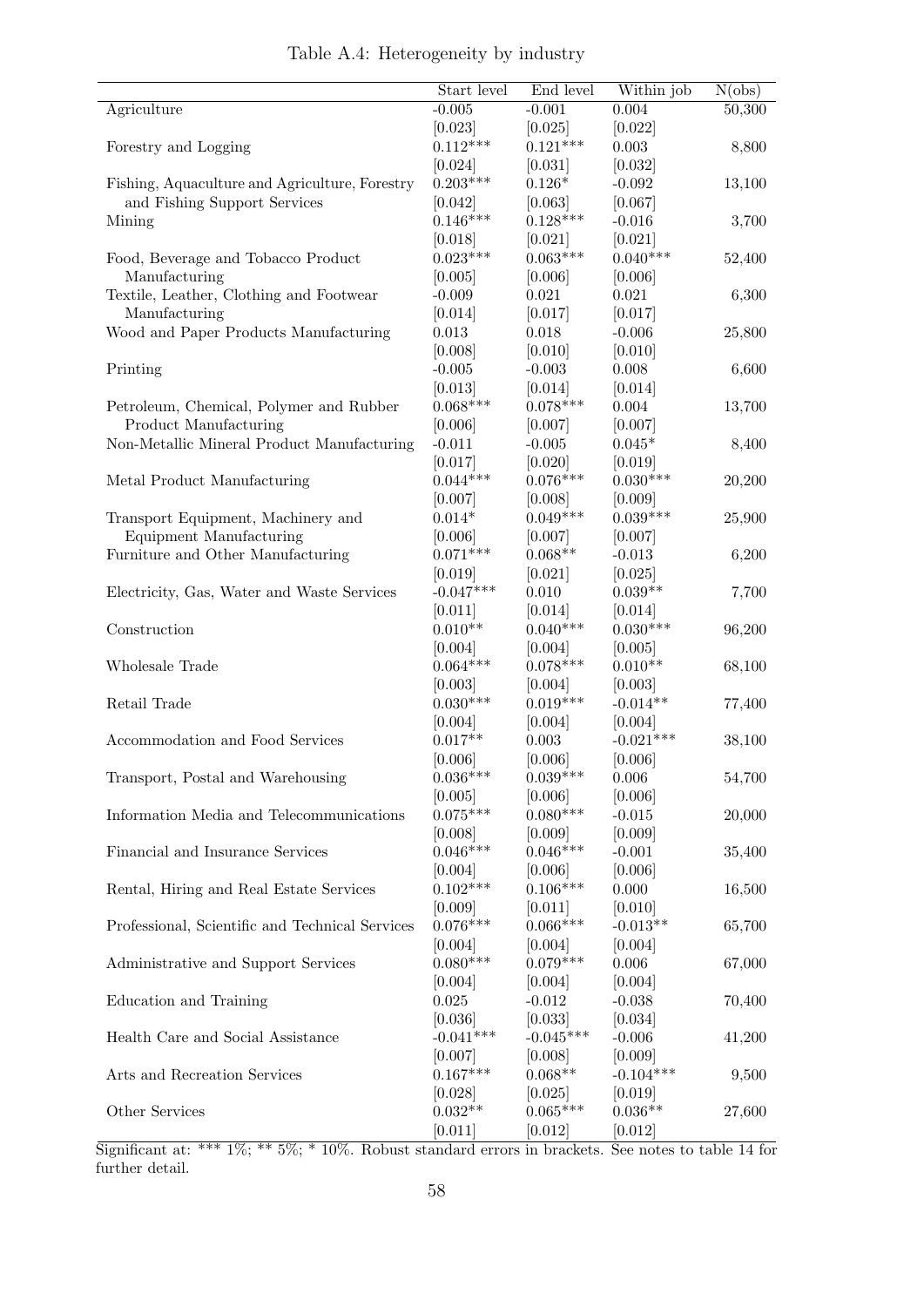<span id="page-62-0"></span>

|                                | Start level     | End level  | Within job  | N(obs)  |
|--------------------------------|-----------------|------------|-------------|---------|
| Northland West                 | $-0.012$        | $-0.025$   | 0.019       | 6,200   |
|                                | [0.025]         | [0.024]    | [0.024]     |         |
| Northland East                 | $-0.017$        | $-0.017$   | $-0.007$    | 19,000  |
|                                | [0.012]         | [0.012]    | [0.013]     |         |
| Greater Auckland               | $0.036^{***}\,$ | $0.040***$ | $0.002\,$   | 353,500 |
|                                | [0.001]         | [0.002]    | [0.002]     |         |
| Thames Coromandel              | 0.017           | 0.018      | $-0.002$    | 16,900  |
|                                | [0.011]         | [0.012]    | [0.012]     |         |
| Greater Hamilton               | $0.012*$        | $0.023***$ | 0.010       | 54,300  |
|                                | [0.005]         | [0.006]    | [0.006]     |         |
| Taranaki Rural                 | $0.099***$      | $0.074**$  | $-0.025$    | 13,100  |
|                                | [0.026]         | [0.028]    | [0.026]     |         |
| Taranaki Urban                 | $0.091***$      | $0.121***$ | 0.018       | 16,000  |
|                                | [0.012]         | [0.013]    | [0.012]     |         |
| Tauranga                       | $0.027***$      | $0.034***$ | $-0.007$    | 32,000  |
|                                | [0.008]         | [0.009]    | [0.009]     |         |
| North Central North Island     | $-0.025***$     | $0.017*$   | $0.039***$  | 41,000  |
|                                | [0.007]         | [0.008]    | [0.008]     |         |
| Gisborne - Opotiki             | $-0.026$        | $-0.022$   | 0.000       | 10,400  |
|                                | [0.014]         | [0.014]    | [0.015]     |         |
| Napier - Hastings              | $0.033***$      | $0.042***$ | 0.003       | 26,300  |
|                                | [0.008]         | [0.009]    | [0.010]     |         |
| Hawkes Bay - Central North     | $-0.019$        | $0.022\,$  | $0.057**$   | 10,800  |
| Island Rural                   | [0.016]         | [0.017]    | [0.018]     |         |
| Palmerston North               | $0.030***$      | $0.055***$ | $0.021**$   | 22,600  |
|                                | [0.007]         | [0.008]    | [0.008]     |         |
| Wanganui                       | 0.022           | $0.040*$   | 0.010       | 6,900   |
|                                | [0.018]         | [0.020]    | [0.020]     |         |
| Horowhenua - Wairarapa         | $0.047**$       | $-0.009$   | $-0.067***$ | 9,700   |
|                                | [0.017]         | [0.017]    | [0.018]     |         |
| Wellington Urban               | $0.028***$      | $0.029***$ | $-0.003$    | 105,300 |
|                                | [0.003]         | [0.004]    | [0.003]     |         |
| Nelson - North of West Coast   | $0.028**$       | 0.019      | $-0.007$    | 25,200  |
|                                | [0.010]         | [0.011]    | [0.011]     |         |
| Marlborough - North Canterbury | 0.007           | $0.039*$   | $0.036*$    | 13,100  |
|                                | [0.014]         | [0.016]    | [0.015]     |         |
| Greater Christchurch           | $0.033***$      | $0.043***$ | $0.010*$    | 96,900  |
|                                | [0.003]         | [0.004]    | [0.004]     |         |
| South Westland - Rural South   | 0.003           | $-0.006$   | $-0.007$    | 34,900  |
| Canterbury                     | [0.008]         | [0.009]    | [0.009]     |         |
| Central Otago - North and East | $-0.027$        | $0.056*$   | $0.078**$   | 11,800  |
| Southland                      | [0.020]         | [0.026]    | [0.024]     |         |
| Dunedin                        | $0.029***$      | $0.037***$ | 0.004       | 20,000  |
|                                | [0.008]         | [0.010]    | [0.010]     |         |
| Greater Invercargill and       | $0.041***$      | $0.034**$  | $-0.018$    | 18,900  |
| Stewart Island                 | [0.011]         | [0.012]    | [0.013]     |         |

Table A.5: Heterogeneity by labour market region

Significant at: \*\*\* 1%; \*\* 5%; \* 10%. Robust standard errors in brackets. See notes to table [14](#page-50-0) for further detail.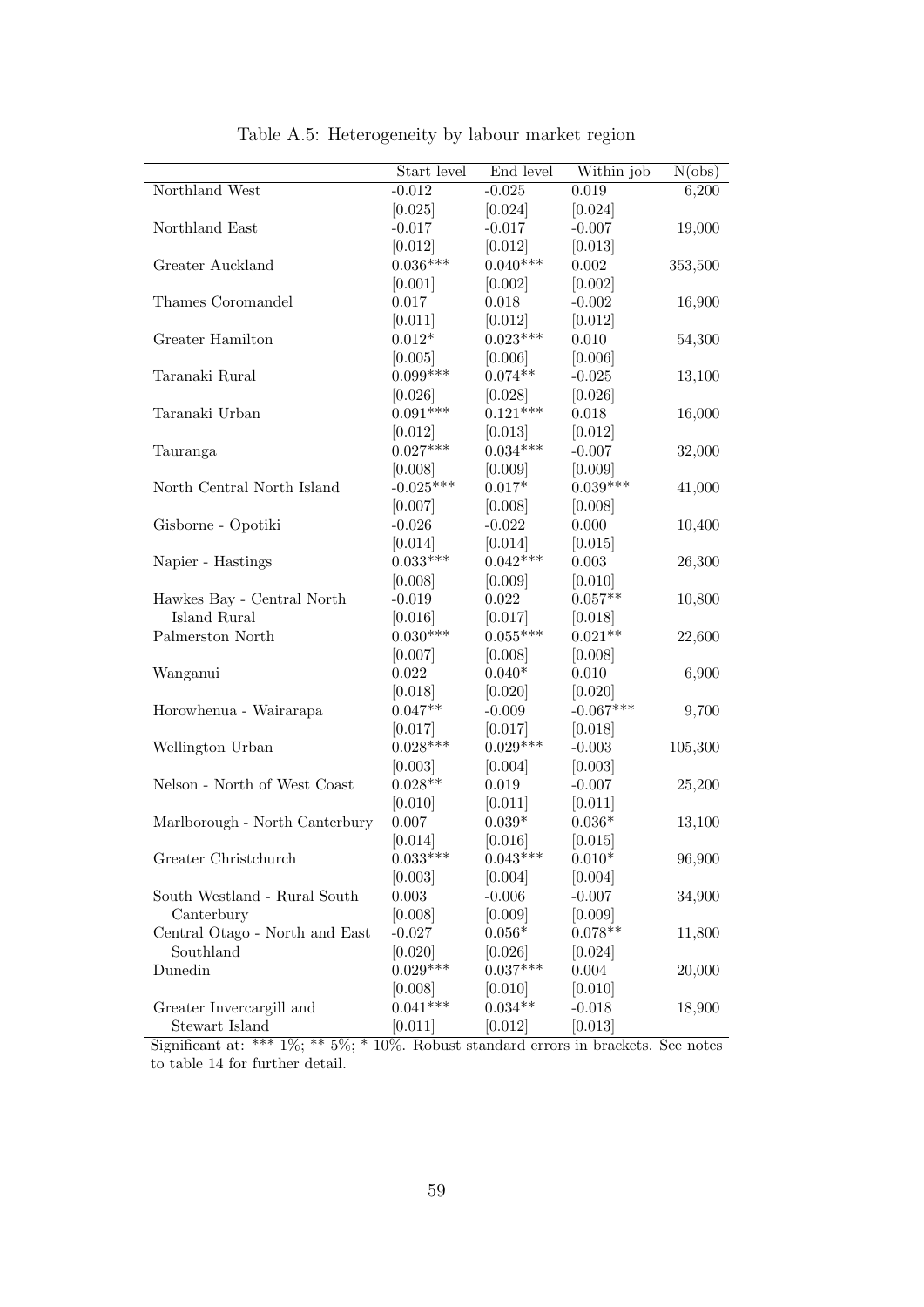## Appendix B: Hours analysis using Household Labour Force Survey data

While the core source of income data in the IDI does not include information on either hourly pay rates or hours worked, a linked survey dataset – the Household Labour Force Survey (HLFS) – gathers information on employment status, including full-time and part-time status, and both actual hours worked in a reference week and usual hours worked. Linking hours information from HLFS snapshots with the spell data used for the main analysis in this paper, tables [B.1](#page-64-0) and [B.2](#page-64-1) compare the reported usual hours worked in main jobs by employees across firms of different ownership types.

Table [B.1](#page-64-0) reports mean hours worked across the four ownership types, for both the complete set of observations for which this linking can be done and for a restricted sample which considers only full-time job spells.<sup>[43](#page--1-0)</sup> In the full sample, workers in always foreign-owned firms work around 2.5 hours per week longer than those in domestically-owned firms. However, when restricting to full-time job spells the average hours gap is very small, and, if anything, shows slightly higher hours worked in domestic firms.

Table [B.2](#page-64-1) reports OLS regression results where the dependent variable is log usual hours worked, sequentially introducing controls for worker and firm characteristics, full time status, and sample restrictions. As implied by the means reported in table [B.1,](#page-64-0) job spells in foreign-owned firms involve around 12 percent higher usual hours worked than those in domestic firms. But this gap becomes insignificant when controls for firm and worker characteristics are introduced, with all gaps across firm types disappearing when full- and part-time status is controlled for in column 4. Thus, it appears unlikely that differences in hours worked are driving the observed earnings gaps between foreign and domestic firms, as the raw hours gap is fully explained by the worker and firm controls, and the restriction to full-time status that we apply in the main regression analysis.

<sup>&</sup>lt;sup>43</sup>Defined as job spells that are classified as full time at both the start and end of the spell, following Maré  $&$  Hyslop [\(2006\)](#page-55-8).